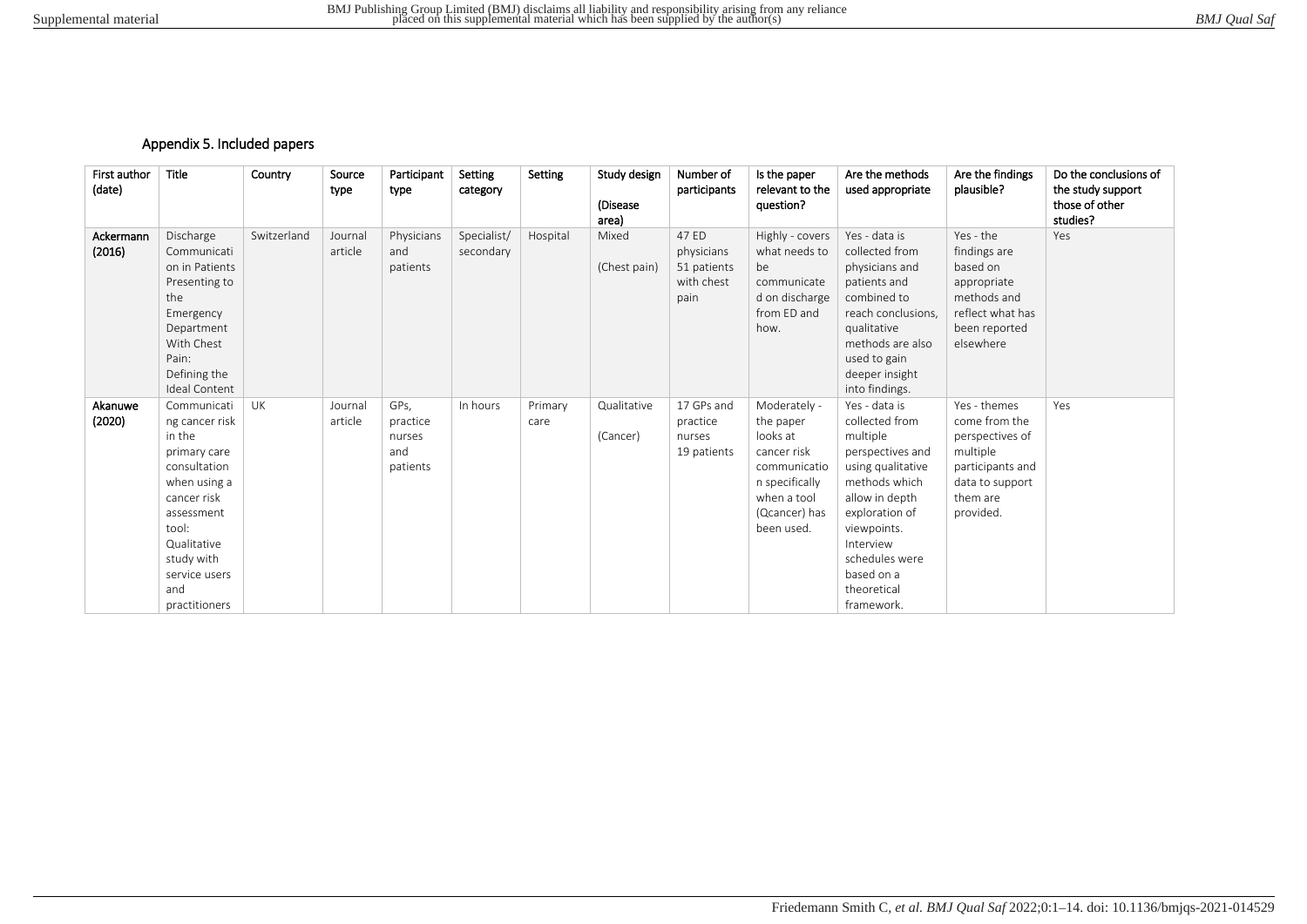| BMJ Qual Saf |
|--------------|
|--------------|

| Alam<br>(2017)       | Managing<br>diagnostic<br>uncertainty<br>in primary<br>care: a<br>systematic<br>critical<br>review | UK | Journal<br>article                | Clinicians,<br>mix of<br>primary<br>and<br>secondary<br>care | Mix                                       | Mix of<br>primary<br>and<br>secondary<br>care | Systematic<br>review<br>(A  )            | Mix - total $=$<br>2434 | Highly - paper<br>covers the<br>management<br>of diagnostic<br>uncertainty      | Yes                                                                                         | To a degree -<br>the review<br>includes a<br>relatively small<br>number of<br>studies (10) and<br>the authors do<br>not rate the<br>quality of the<br>included studies<br>particularly<br>highly.                                                                                                                                            | Yes and no - the<br>authors do not arrive<br>at any unifying<br>conclusions, but the<br>findings of the<br>individual studies do<br>support each other<br>and the literature. |
|----------------------|----------------------------------------------------------------------------------------------------|----|-----------------------------------|--------------------------------------------------------------|-------------------------------------------|-----------------------------------------------|------------------------------------------|-------------------------|---------------------------------------------------------------------------------|---------------------------------------------------------------------------------------------|----------------------------------------------------------------------------------------------------------------------------------------------------------------------------------------------------------------------------------------------------------------------------------------------------------------------------------------------|-------------------------------------------------------------------------------------------------------------------------------------------------------------------------------|
| Alaszewski<br>(2005) | Risk<br>communicati<br>on:<br>identifying<br>the<br>importance<br>of social<br>context             | UK | Editorial<br>/letter<br>to editor | <b>NA</b>                                                    | Governme<br>nt level<br>communic<br>ation | <b>NA</b>                                     | Editorial<br>(A  )                       | <b>NA</b>               | Moderately -<br>discusses risk<br>communicatio<br>n generally                   | Yes - this is an<br>editorial                                                               | Yes - sums up<br>the findings in<br>the papers in<br>recent issues of<br>the journal                                                                                                                                                                                                                                                         | Yes - individuals are<br>not passive recipients<br>of information is<br>discussed elsewhere.                                                                                  |
| Almond<br>(2009)     | Diagnostic<br>safety-<br>netting                                                                   | UK | Comme<br>ntary                    | <b>NA</b>                                                    | In hours                                  | <b>NA</b>                                     | Commentar<br>y/opinion<br>piece<br>(A  ) | <b>NA</b>               | Highly - paper<br>discusses<br>safety-netting<br>in first contact<br>situations | Yes - essay is<br>mainly based on<br>an earlier Delphi<br>study conducted<br>by the authors | To a degree -<br>there are no<br>new findings as<br>such presented,<br>rather the<br>findings of the<br>previous Delphi.<br>This study did<br>not involve<br>patient<br>participants so<br>the points on<br>where safety-<br>netting goes<br>wrong are<br>purely from the<br>clinician's<br>perspective.<br>These findings<br>are similar to | Yes.                                                                                                                                                                          |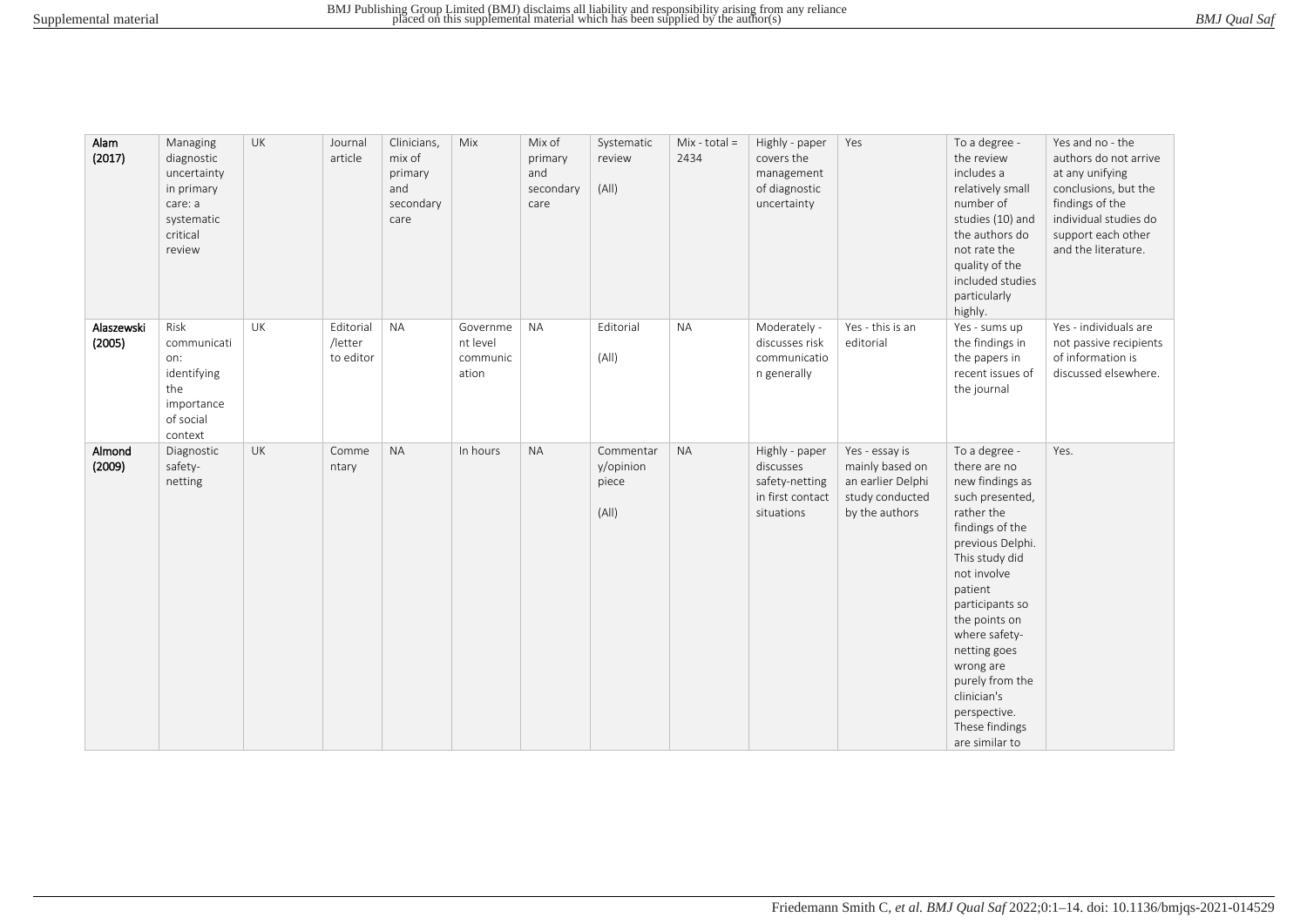|                   |                                                                                                                                                                   |            |                    |                              |                          |                                                                                             |                                                  |                                                                                                       |                                                                                                                                                      |                                                            | those reported<br>elsewhere<br>though                                                                |                                                                                                    |
|-------------------|-------------------------------------------------------------------------------------------------------------------------------------------------------------------|------------|--------------------|------------------------------|--------------------------|---------------------------------------------------------------------------------------------|--------------------------------------------------|-------------------------------------------------------------------------------------------------------|------------------------------------------------------------------------------------------------------------------------------------------------------|------------------------------------------------------------|------------------------------------------------------------------------------------------------------|----------------------------------------------------------------------------------------------------|
| Almond<br>(2009b) | <b>DIAGNOSIS</b><br>IN GENERAL<br>PRACTICE:<br>Test of time                                                                                                       | UK         | Comme<br>ntary     | <b>NA</b>                    | In hours                 | Primary<br>care                                                                             | Commentar<br>y/opinion<br>piece<br>(A  )         | <b>NA</b>                                                                                             | Highly - paper<br>discusses<br>safety-netting<br>and how it<br>functions                                                                             | Yes - although this<br>is an<br>essay/literature<br>review | Yes - the<br>findings come<br>from published<br>studies with<br>some analysis<br>from the<br>authors | Yes                                                                                                |
| Aronson<br>(2020) | Development<br>of an App to<br>Facilitate<br>Communicati<br>on and<br>Shared<br>Decision<br>making With<br>Parents of<br>Febrile<br>Infants $\leq 60$<br>Days Old | <b>USA</b> | Journal<br>article | Parents<br>and<br>clinicians | Specialist/<br>secondary | Urban<br>quaternar<br>y-care<br>academic<br>medical<br>centre<br>with a<br>paediatric<br>ED | Mixed<br>(Fever)                                 | Interviews:<br>27 parents,<br>23 clinicians<br>App testing:<br>6 parents, 2<br>physicians, 1<br>nurse | Moderately -<br>covers some<br>ways of<br>communicatin<br>g and parents'<br>information<br>needs but is<br>primarily<br>around<br>lumbar<br>puncture | yes                                                        | Yes                                                                                                  | Yes - the<br>conclusions/findings<br>around<br>communication<br>support those of<br>other studies. |
| Ashdown<br>(2016) | Prescribing<br>antibiotics to<br>'at-risk'<br>children with<br>influenza-like<br>illness in<br>primary care:                                                      | UK         | Journal<br>article | GPs                          | In hours                 | Primary<br>care                                                                             | Qualitative<br>(Acute<br>respiratory<br>illness) | 41                                                                                                    | Moderately -<br>contains some<br>information<br>on how<br>patient<br>characteristics<br>influence GP                                                 | Yes                                                        | Yes                                                                                                  | Yes - similar<br>influences mentioned                                                              |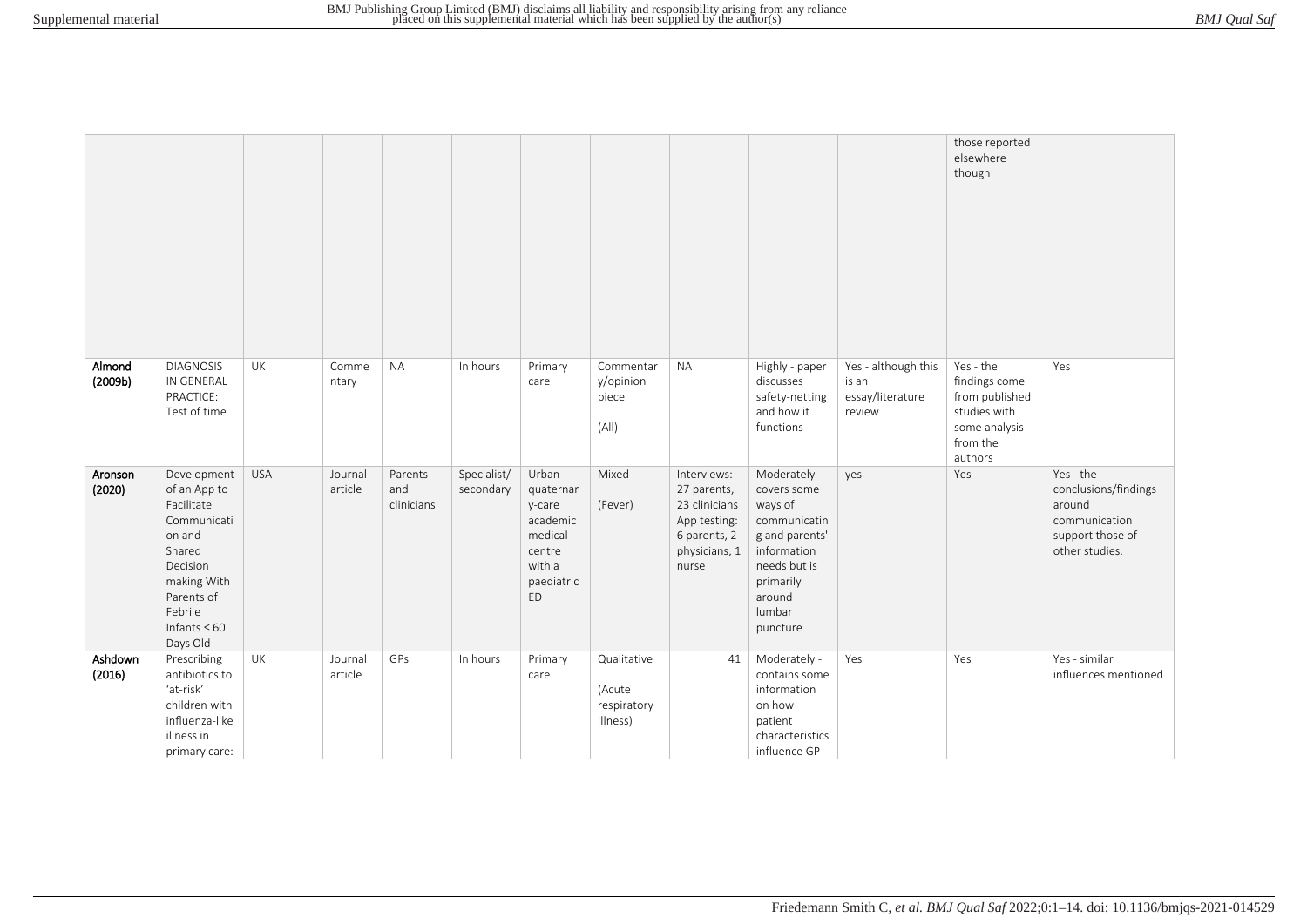| <b>BMJ</b> Qual Saf |  |  |
|---------------------|--|--|
|---------------------|--|--|

|                    | qualitative                                                                                                                    |           |                    |                                                                     |                            |                                    |                      |                                                                     | decision                                                                                                                                                                                                                                                                     |                                                                                                                                  |                                                                                                                       |                                                                                                                                                               |
|--------------------|--------------------------------------------------------------------------------------------------------------------------------|-----------|--------------------|---------------------------------------------------------------------|----------------------------|------------------------------------|----------------------|---------------------------------------------------------------------|------------------------------------------------------------------------------------------------------------------------------------------------------------------------------------------------------------------------------------------------------------------------------|----------------------------------------------------------------------------------------------------------------------------------|-----------------------------------------------------------------------------------------------------------------------|---------------------------------------------------------------------------------------------------------------------------------------------------------------|
|                    | study                                                                                                                          |           |                    |                                                                     |                            |                                    |                      |                                                                     | making                                                                                                                                                                                                                                                                       |                                                                                                                                  |                                                                                                                       |                                                                                                                                                               |
|                    |                                                                                                                                |           |                    |                                                                     |                            |                                    |                      |                                                                     |                                                                                                                                                                                                                                                                              |                                                                                                                                  |                                                                                                                       |                                                                                                                                                               |
|                    |                                                                                                                                |           |                    |                                                                     |                            |                                    |                      |                                                                     |                                                                                                                                                                                                                                                                              |                                                                                                                                  |                                                                                                                       |                                                                                                                                                               |
| Balla<br>(2012)    | Clinical<br>decision<br>making in a<br>high-risk<br>primary care<br>environment:<br>a qualitative<br>study in the<br>UK        | UK        | Journal<br>article | GPs                                                                 | Urgent.<br>OOH, walk<br>in | Out of<br>hours<br>primary<br>care | Qualitative<br>(A  ) | 21                                                                  | Moderately -<br>GPs discuss<br>how they deal<br>with patients<br>in a setting<br>with high<br>levels of<br>uncertainty                                                                                                                                                       | Yes                                                                                                                              | Yes                                                                                                                   | Only a small part of<br>this study was<br>relevant and this is<br>not part of the<br>conclusions. The parts<br>that are relevant to<br>support other studies. |
| Bankhead<br>(2011) | Safety<br>netting to<br>improve early<br>cancer<br>diagnosis in<br>primary care:<br>development<br>of consensus<br>guidelines. | UK        | Report             | Primary<br>care<br>cancer<br>experts,<br>GPs, GP<br>cancer<br>leads | In hours                   | Primary<br>care                    | Mixed<br>(Cancer)    | 54                                                                  | Highly - covers<br>what should<br>be included in<br>safety-netting<br>and how it<br>should be<br>delivered<br>including for<br>those with<br>language and<br>literacy<br>barriers to<br>communicatio<br>n. Is only from<br>the<br>perspective of<br>the clinician<br>though. | Yes but lacks<br>patient input                                                                                                   | Yes                                                                                                                   | Yes                                                                                                                                                           |
| Barratt<br>(2018)  | Nurse<br>practitioner<br>consultations<br>in primary<br>health care:<br>patient,<br>carer, and<br>nurse                        | <b>UK</b> | Journal<br>article | Patients,<br>carers,<br>nurse<br>practition<br>ers                  | In hours                   | Primary<br>care                    | Qualitative<br>(A  ) | 9 patients, 2<br>carers, 3<br>nurse<br>practitioner<br>$\mathsf{S}$ | Highly - covers<br>communicatio<br>n and<br>how/why it is<br>effective<br>including from<br>the patients'<br>perspective                                                                                                                                                     | Yes - only<br>reservation is over<br>the small numbers<br>of participants in<br>each category.<br>Only 3 nurses and<br>2 carers. | Yes - they seem<br>to be but again<br>the small<br>number of<br>participants in<br>some categories<br>is a limitation | Yes                                                                                                                                                           |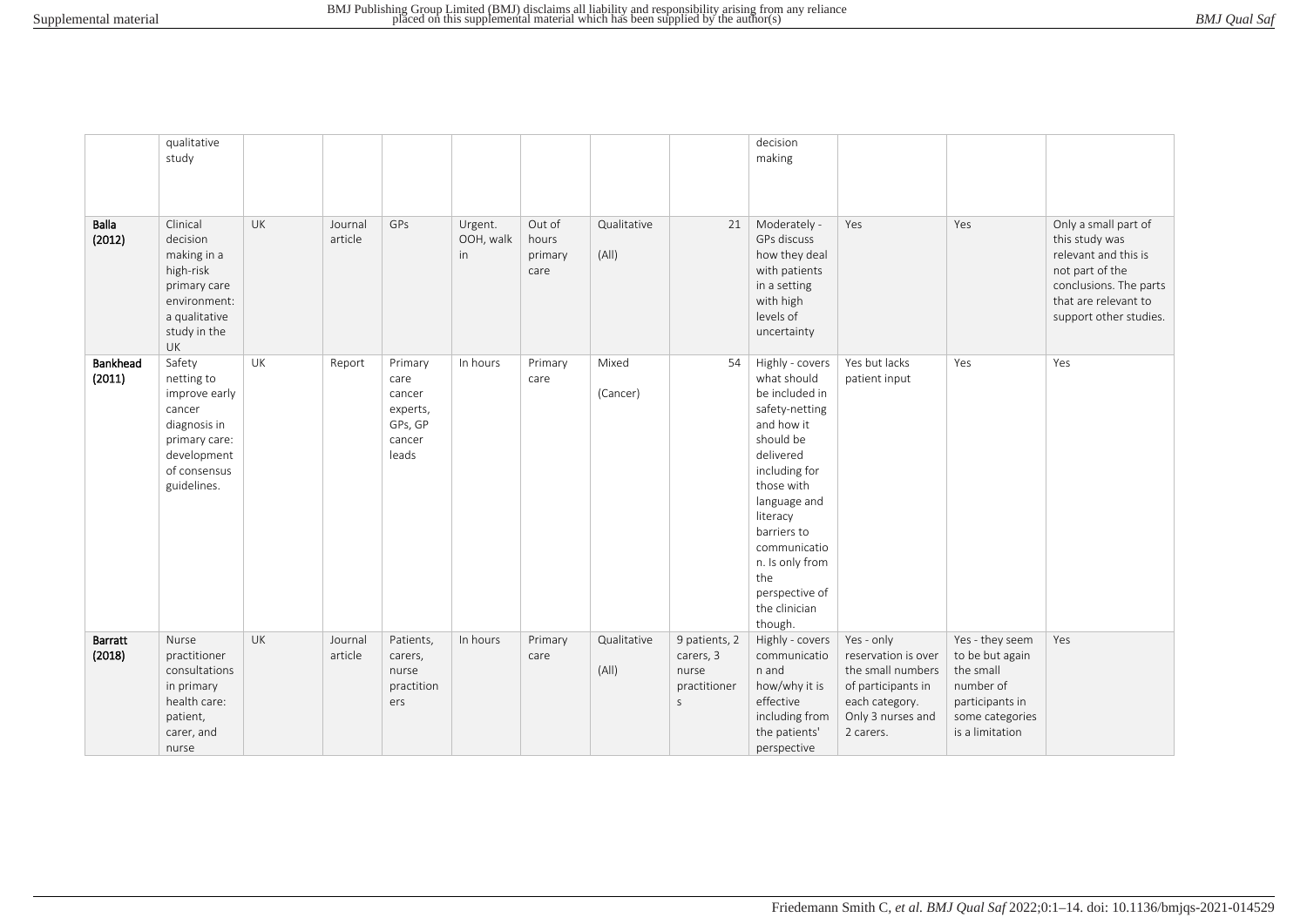| <b>BMJ</b> Qual Saf |  |  |
|---------------------|--|--|
|---------------------|--|--|

|                        | practitioner<br>qualitative<br>interpretatio<br>ns of<br>communicati<br>on processes                                                    |            |                    |          |                          |                                       |                                          |    |                                                                                                                                                                        |                                                                                                   |                                                                                                                  |                                                                                                                                           |
|------------------------|-----------------------------------------------------------------------------------------------------------------------------------------|------------|--------------------|----------|--------------------------|---------------------------------------|------------------------------------------|----|------------------------------------------------------------------------------------------------------------------------------------------------------------------------|---------------------------------------------------------------------------------------------------|------------------------------------------------------------------------------------------------------------------|-------------------------------------------------------------------------------------------------------------------------------------------|
| Bertheloot<br>(2016)   | How do<br>general<br>practitioners<br>use 'safety<br>netting' in<br>acutely ill<br>children?                                            | Belgium    | Journal<br>article | GPs      | In hours                 | Primary<br>care                       | Qualitative<br>(A  )                     | 37 | Highly - covers<br>how GPs<br>safety-net<br>children but<br>only from the<br>perspective of<br>the clinician                                                           | Yes but lacks<br>patient input                                                                    | Yes                                                                                                              | Yes - for the most part<br>but GPs also say that<br>they have no need for<br>SN guidance or<br>support which has not<br>come up elsewhere |
| <b>Bhise</b><br>(2018) | Patient<br>perspectives<br>on how<br>physicians<br>communicate<br>diagnostic<br>uncertainty:<br>An<br>experimental<br>vignette<br>study | <b>USA</b> | Journal<br>article | Parents  | Specialist/<br>secondary | Paediatric<br>academic<br>centre      | Cross-<br>sectional<br>(Stomach<br>pain) | 71 | Moderately -<br>sheds light on<br>how<br>uncertainty<br>communicatio<br>n styles can<br>change<br>perceptions of<br>clinician<br>trustworthine<br>ss and<br>competence | Yes - groups are<br>randomised but<br>could have had a<br>larger sample (25,<br>25, 21 per group) | Yes - implicit<br>communication<br>of uncertainty<br>scores better on<br>trust,<br>competence,<br>and confidence | Yes                                                                                                                                       |
| Birt (2014)            | Responding<br>to symptoms<br>suggestive of<br>lung cancer:<br>a qualitative<br>interview<br>study                                       | UK         | Journal<br>article | Patients | Specialist/<br>secondary | Specialist<br>respirator<br>y clinics | Qualitative<br>(Cancer)                  | 35 | Highly - covers<br>help seeking<br>from the<br>patient's<br>perspective                                                                                                | Yes                                                                                               | Yes                                                                                                              | Yes                                                                                                                                       |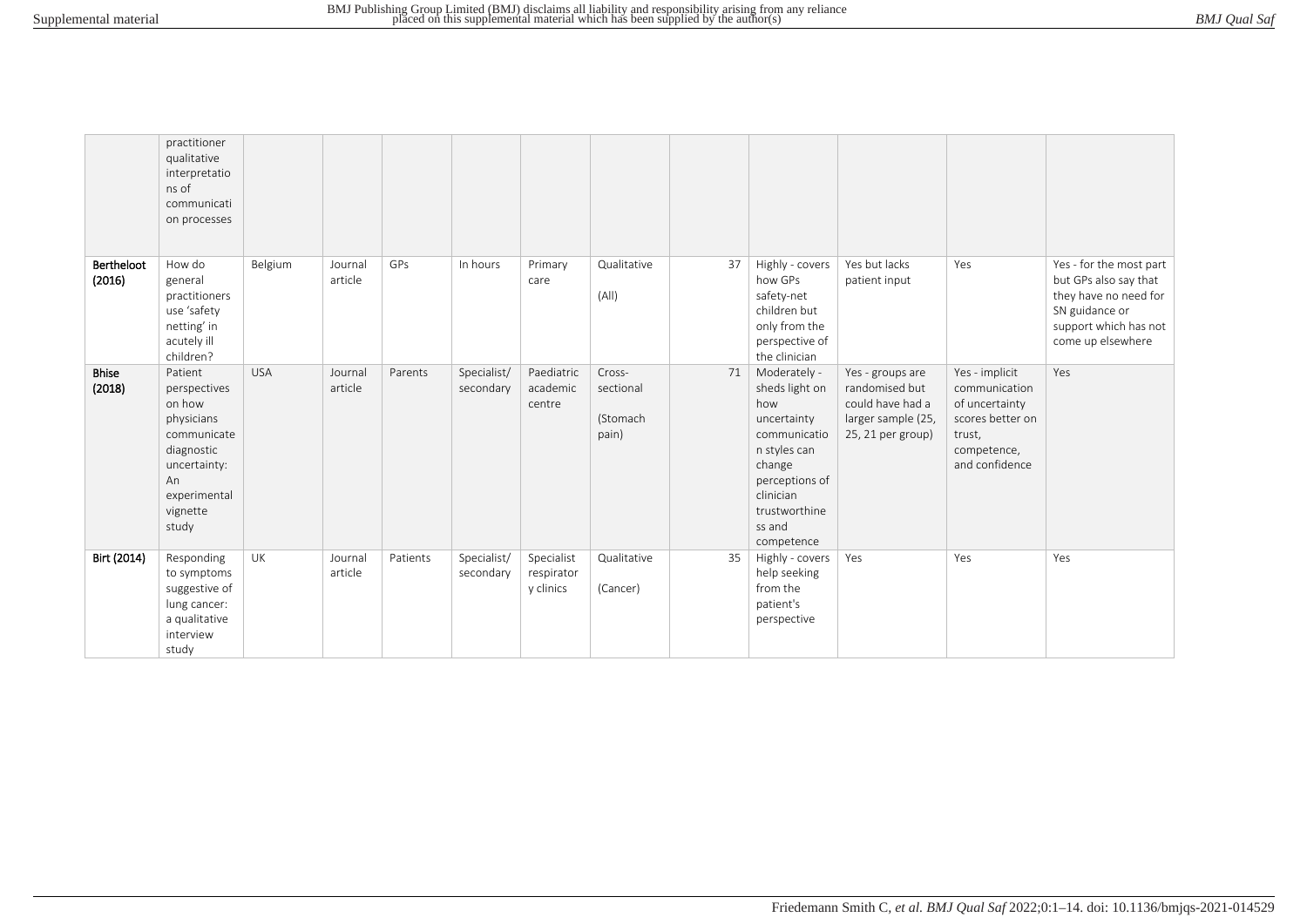| <b>Black</b><br>(2015) | Patients'<br>Experiences<br>of Cancer<br>Diagnosis as<br>a Result of an<br>Emergency<br>Presentation:<br>A Qualitative<br>Study                                       | <b>UK</b> | Journal<br>article | Patients                  | Urgent.<br>OOH, walk<br>in | Emergenc<br>departme<br>nts | Qualitative<br>(Cancer)                     | 27 | Moderately -<br>covers how<br>patients make<br>the decision<br>to reattend<br>and follow-up                                                 | Yes | $Yes -$<br>emphasises the<br>multiple<br>attendances<br>often to<br>different<br>settings of<br>patients<br>diagnosed as an<br>emergency | Yes                                                                         |
|------------------------|-----------------------------------------------------------------------------------------------------------------------------------------------------------------------|-----------|--------------------|---------------------------|----------------------------|-----------------------------|---------------------------------------------|----|---------------------------------------------------------------------------------------------------------------------------------------------|-----|------------------------------------------------------------------------------------------------------------------------------------------|-----------------------------------------------------------------------------|
| Boase<br>(2012)        | Tinkering and<br>tailoring<br>individual<br>consultations<br>: how<br>practice<br>nurses try to<br>make<br>cardiovascula<br>r risk<br>communicati<br>on<br>meaningful | UK        | Journal<br>article | Primary<br>care<br>nurses | In hours                   | Primary<br>care             | Qualitative<br>(Cardiovasc<br>ular disease) | 28 | Moderately -<br>discusses CVD<br>risk<br>communicatio<br>n with<br>patients in<br>general rather<br>than safety-<br>netting<br>specifically | Yes | Yes - presents<br>the way nurses<br>try to make<br>information<br>useful for<br>patients in<br>varying ways<br>which are<br>plausible    | Yes - again the<br>importance of tailored<br>information is<br>highlighted. |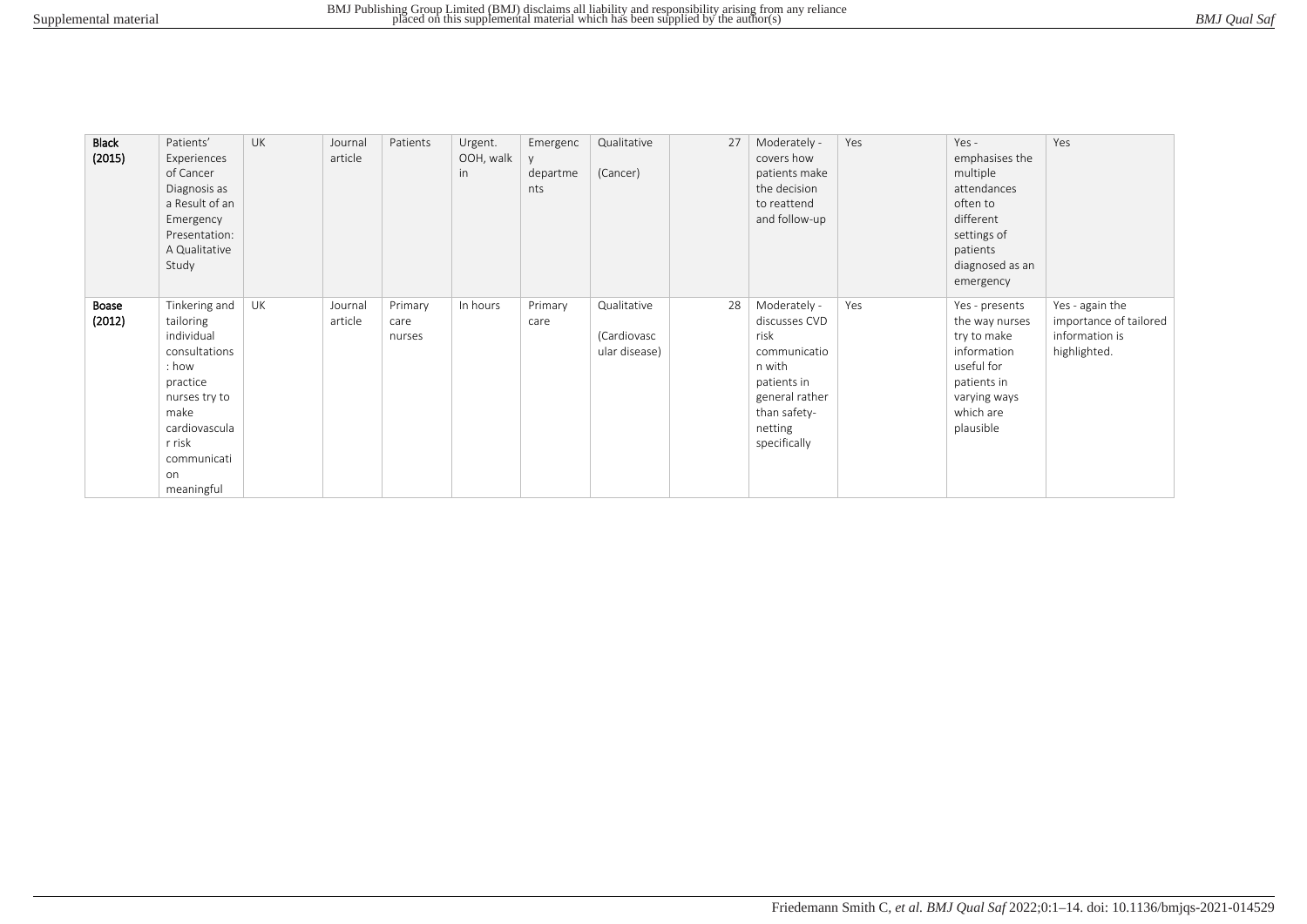| BMJ Qual Saf |
|--------------|
|--------------|

| <b>Brach</b> | Ten           | <b>USA</b> | Comme | <b>NA</b> | Mix | Health     | Commentar | <b>NA</b> | Slightly - focus | Unclear - the       | Yes - contains a | Yes - much of the      |
|--------------|---------------|------------|-------|-----------|-----|------------|-----------|-----------|------------------|---------------------|------------------|------------------------|
| (2012)       | Attributes of |            | ntary |           |     | care       | y/opinion |           | is on health     | methods used are    | lot of plausible | points raised are      |
|              | Health        |            |       |           |     | organisati | piece     |           | literacy which   | not described.      | and common       | common sense and       |
|              | Literate      |            |       |           |     | ons in     |           |           | is relevant but  | This appears to be  | sense            | support other studies. |
|              | Health Care   |            |       |           |     | general    | (A  )     |           | only a small     | a literature review | information      |                        |
|              | Organizations |            |       |           |     |            |           |           | part of safety-  | and if this is the  | about health     |                        |
|              |               |            |       |           |     |            |           |           | netting. Also is | case a systematic   | literacy and     |                        |
|              |               |            |       |           |     |            |           |           | a US paper so    | review would        | supporting       |                        |
|              |               |            |       |           |     |            |           |           | contains         | arguably have       | health literacy. |                        |
|              |               |            |       |           |     |            |           |           | information      | been better.        |                  |                        |
|              |               |            |       |           |     |            |           |           | about            |                     |                  |                        |
|              |               |            |       |           |     |            |           |           | payment for      |                     |                  |                        |
|              |               |            |       |           |     |            |           |           | health care      |                     |                  |                        |
|              |               |            |       |           |     |            |           |           | which is not     |                     |                  |                        |
|              |               |            |       |           |     |            |           |           | relevant.        |                     |                  |                        |
|              |               |            |       |           |     |            |           |           |                  |                     |                  |                        |
|              |               |            |       |           |     |            |           |           |                  |                     |                  |                        |
|              |               |            |       |           |     |            |           |           |                  |                     |                  |                        |
|              |               |            |       |           |     |            |           |           |                  |                     |                  |                        |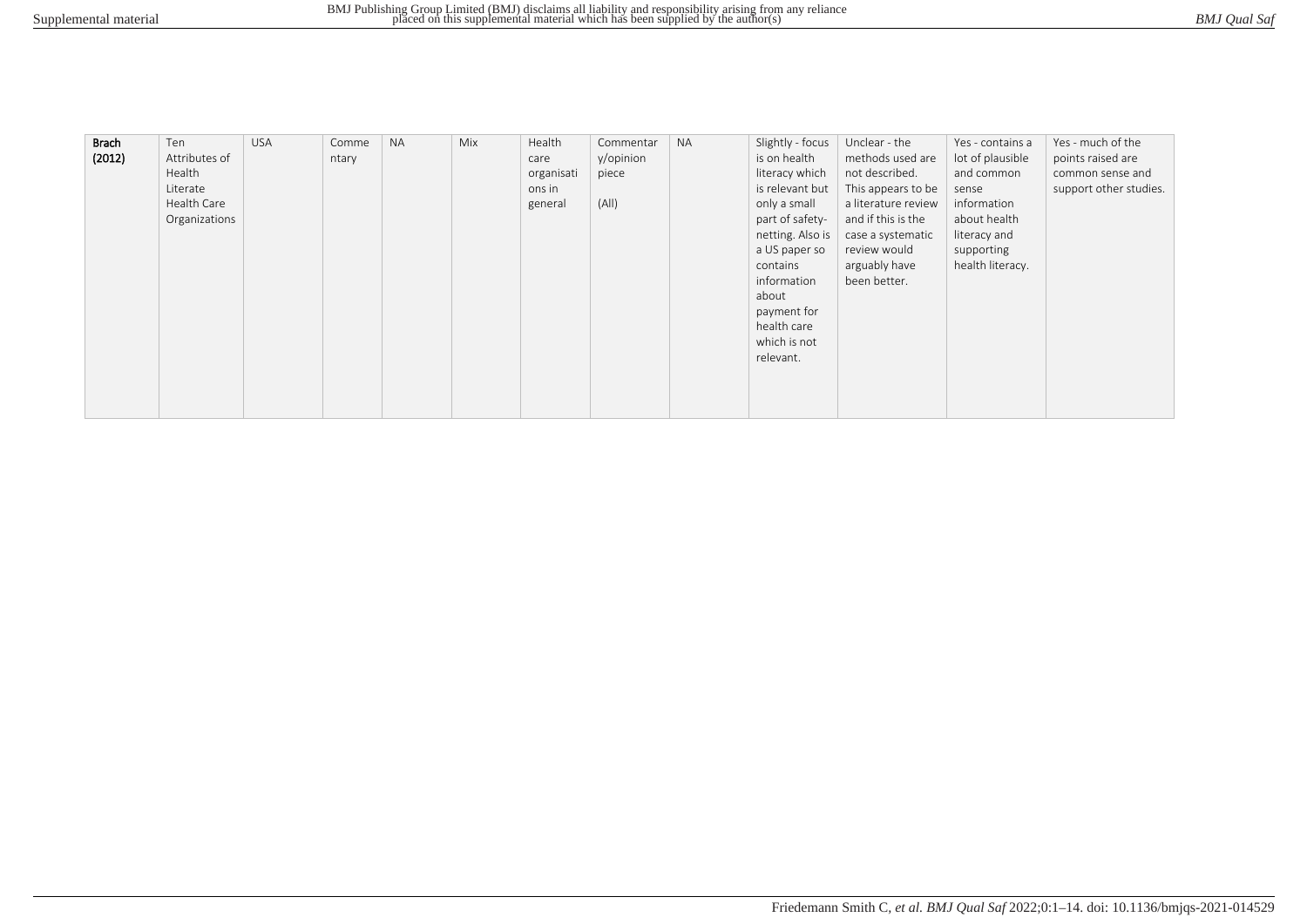| BMJ Qual Saf |  |
|--------------|--|
|              |  |

| <b>Buntinx</b><br>(2011) | Dealing with<br>low-<br>incidence<br>serious<br>diseases in<br>general<br>practice. | Netherlands<br>, UK,<br>Germany<br>(authors) | Comme<br>ntary | <b>NA</b> | In hours | Primary<br>care | Commentar<br>y/opinion<br>piece<br>(A  ) | <b>NA</b> | Moderately -<br>discusses a<br>range of ways<br>that low<br>incidence<br>serious<br>disease should<br>be catered for<br>in primary<br>care, including<br>a section on<br>safety-netting. | This is a<br>discussion piece<br>so uses a<br>literature review.<br>A systematic<br>review would<br>have been more<br>robust but this is<br>appropriate as a<br>starting point. | There are not<br>any findings as<br>such - presents<br>some from<br>other papers<br>but is mainly<br>raising<br>questions and<br>the gaps in the<br>literature. | Yes - the conclusions<br>are mainly a call for<br>further research but<br>the suggestions are<br>appropriate. |
|--------------------------|-------------------------------------------------------------------------------------|----------------------------------------------|----------------|-----------|----------|-----------------|------------------------------------------|-----------|------------------------------------------------------------------------------------------------------------------------------------------------------------------------------------------|---------------------------------------------------------------------------------------------------------------------------------------------------------------------------------|-----------------------------------------------------------------------------------------------------------------------------------------------------------------|---------------------------------------------------------------------------------------------------------------|
|                          |                                                                                     |                                              |                |           |          |                 |                                          |           |                                                                                                                                                                                          |                                                                                                                                                                                 |                                                                                                                                                                 |                                                                                                               |
|                          |                                                                                     |                                              |                |           |          |                 |                                          |           |                                                                                                                                                                                          |                                                                                                                                                                                 |                                                                                                                                                                 |                                                                                                               |
|                          |                                                                                     |                                              |                |           |          |                 |                                          |           |                                                                                                                                                                                          |                                                                                                                                                                                 |                                                                                                                                                                 |                                                                                                               |
|                          |                                                                                     |                                              |                |           |          |                 |                                          |           |                                                                                                                                                                                          |                                                                                                                                                                                 |                                                                                                                                                                 |                                                                                                               |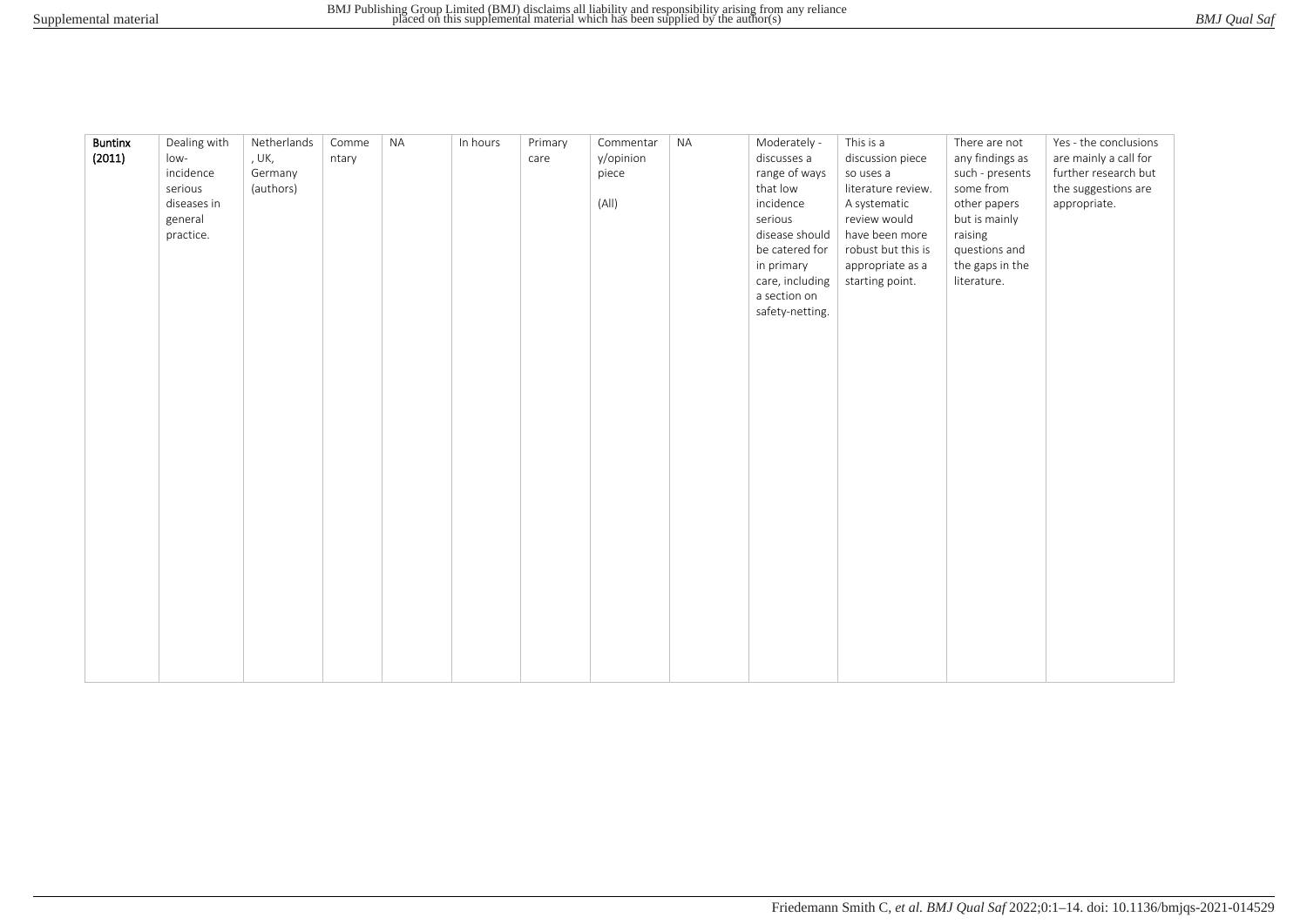| Byrne<br>(2016)             | 'Brief,<br>Superficial'<br>F <sub>D</sub><br>Interactions<br>Spur<br>Litigation                                                                                                                                                                              | <b>USA</b> | Web<br>page        | <b>NA</b> | Urgent.<br>OOH, walk<br>in | Emergenc<br>V.<br>departme<br>nts | Web<br>magazine<br>opinion<br>piece<br>(A  )       | <b>NA</b> | Moderately -<br>describes the<br>issues that<br>can arise with<br>poor<br>communicatio<br>n, including of<br>uncertainty.<br>Gives some<br>strategies to<br>improve<br>communicatio<br>n. | This is an expert<br>opinion piece<br>which is not<br>inappropriate but<br>could be better<br>researched using<br>different<br>methods. | Yes - the advice<br>given is fairly<br>standard good<br>communication<br>advice                                                                                                                                | Yes - the advice given<br>is fairly standard good<br>communication<br>advice                                                                                                           |
|-----------------------------|--------------------------------------------------------------------------------------------------------------------------------------------------------------------------------------------------------------------------------------------------------------|------------|--------------------|-----------|----------------------------|-----------------------------------|----------------------------------------------------|-----------|-------------------------------------------------------------------------------------------------------------------------------------------------------------------------------------------|-----------------------------------------------------------------------------------------------------------------------------------------|----------------------------------------------------------------------------------------------------------------------------------------------------------------------------------------------------------------|----------------------------------------------------------------------------------------------------------------------------------------------------------------------------------------|
| Cabral<br>(2014)            | "They just<br>say<br>everything's<br>a virus"-<br>Parent's<br>judgment of<br>the credibility<br>of clinician<br>communicati<br>on in primary<br>care<br>consultations<br>for<br>respiratory<br>tract<br>infections in<br>children: A<br>qualitative<br>study | UK         | Journal<br>article | Parents   | In hours                   | Primary<br>care                   | Qualitative<br>(Respiratory<br>tract<br>infection) | 30        | Highly -<br>parents are<br>discussing<br>what makes<br>clinician<br>communicatio<br>n credible in<br>an illness area<br>where safety-<br>netting is<br>likely to be<br>frequently<br>used | Yes                                                                                                                                     | Yes - parents'<br>expectations of<br>the consultation<br>and their<br>concerns shape<br>the credibility of<br>care<br>recommendatio<br>ns, as well as<br>the<br>effectiveness of<br>clinician<br>communication | Yes - the expectations<br>and concerns of the<br>patient can be a<br>barrier to the<br>acceptance of the<br>clinician's advice and<br>patients value specific<br>and practical advice. |
| Campion-<br>Smith<br>(2017) | Primary care:<br>10 Top Tips                                                                                                                                                                                                                                 | <b>UK</b>  | Web<br>page        | <b>NA</b> | In hours                   | Primary<br>care                   | Web page<br>(Cancer)                               | <b>NA</b> | Highly -<br>directly<br>discusses<br>ways to<br>improve<br>safety-netting                                                                                                                 | Unclear - this is a<br>webpage of tips<br>for safety-netting,<br>methods are not<br>detailed but it is<br>likely expert<br>opinion.     | Yes - author and<br>Macmillan who<br>produced the<br>piece are<br>trustworthy.                                                                                                                                 | $Yes -$<br>recommendations/tip<br>s are similar to those<br>in other literature.                                                                                                       |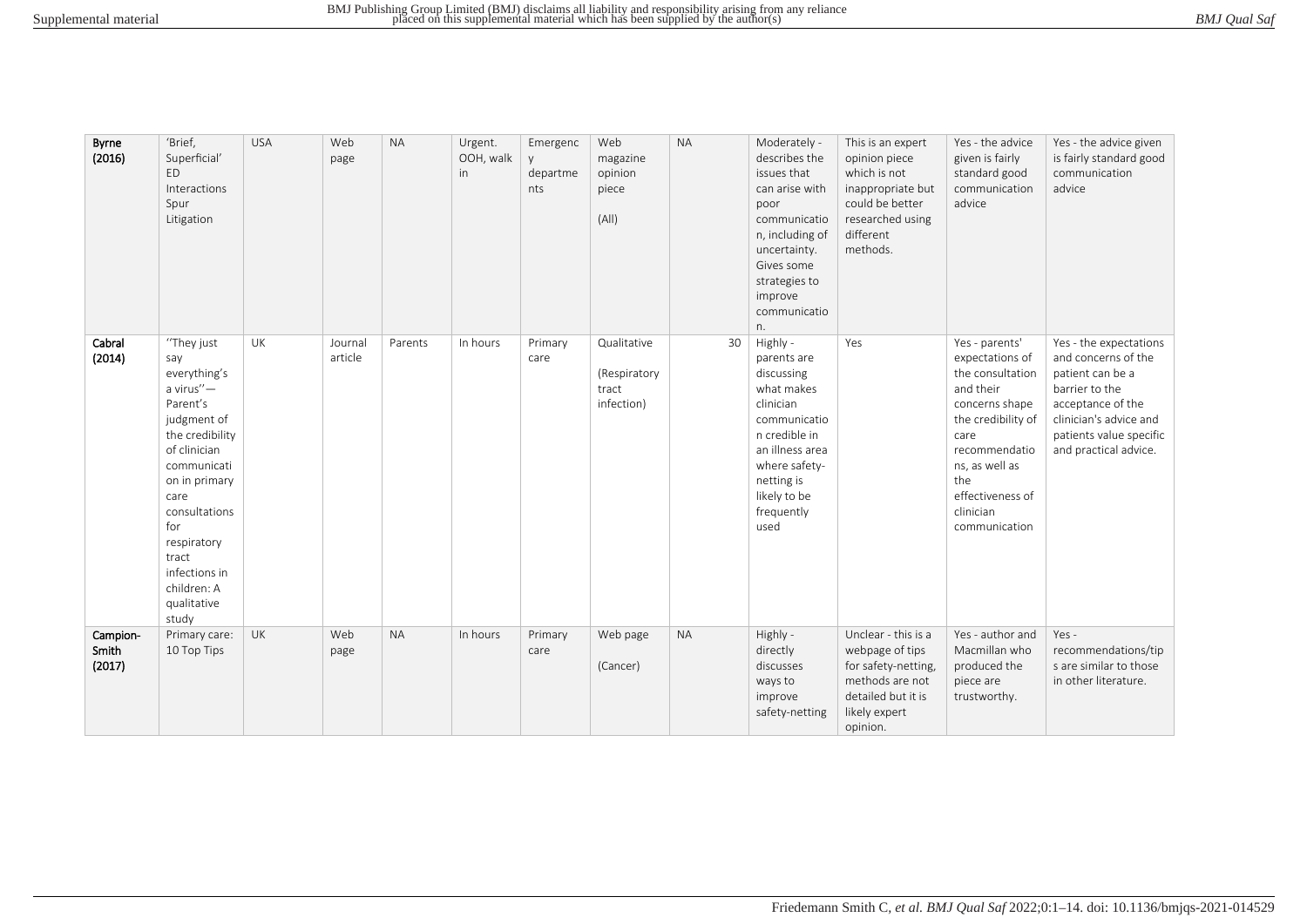| BMJ Qual Saf |
|--------------|
|--------------|

| Cancer<br>Research<br>UK (2020) | Safety<br>netting<br>patients<br>during the<br>COVID-19<br>pandemic                                                                                                                                                                          | <b>UK</b> | Web<br>page        | <b>NA</b>                                                                                      | In hours | Primary<br>care                                                                    | Web page<br>(Cancer)                                       | <b>NA</b>                | Highly -<br>directly<br>discusses<br>safety-netting                                                                                                                                                     | Unclear - no<br>discussion of<br>methods                                                                                                         | Yes - good<br>source and<br>plausible<br>recommendatio<br>ns                                                                                                                                                          | $Yes -$<br>recommendations are<br>supported by other<br>literature                                                                         |
|---------------------------------|----------------------------------------------------------------------------------------------------------------------------------------------------------------------------------------------------------------------------------------------|-----------|--------------------|------------------------------------------------------------------------------------------------|----------|------------------------------------------------------------------------------------|------------------------------------------------------------|--------------------------|---------------------------------------------------------------------------------------------------------------------------------------------------------------------------------------------------------|--------------------------------------------------------------------------------------------------------------------------------------------------|-----------------------------------------------------------------------------------------------------------------------------------------------------------------------------------------------------------------------|--------------------------------------------------------------------------------------------------------------------------------------------|
| Cancer<br>Research<br>UK (2020) | Safety<br>netting:<br>Coronavirus<br>$(COVID-19)$                                                                                                                                                                                            | <b>UK</b> | Web<br>page        | <b>NA</b>                                                                                      | In hours | Primary<br>care                                                                    | Web page<br>(Cancer)                                       | <b>NA</b>                | Highly - CRUK<br>summarises<br>the advice on<br>safety-netting                                                                                                                                          | Yes - it is a basic<br>literature review<br>so not<br>comprehensive<br>but the<br>information is<br>based on the main<br>papers on the<br>topic. | Yes - based on<br>the main papers<br>on the topic.                                                                                                                                                                    | Yes.                                                                                                                                       |
| Carter<br>(2020)                | A systematic<br>review of the<br>organizationa<br>environment<br>al,<br>professional<br>and child and<br>family factors<br>influencing<br>the timing of<br>admission to<br>hospital for<br>children with<br>serious<br>infectious<br>illness | UK        | Journal<br>article | Parents of<br>child<br>patients<br>and first<br>contact<br>health<br>care<br>profession<br>als | Mix      | Primary,<br>urgent,<br>and<br>emergenc<br>y care in<br>high<br>income<br>countries | Systematic<br>review<br>(Serious<br>infectious<br>illness) | 12 papers<br>6380 papers | Moderately -<br>discusses the<br>factors that<br>can lead to<br>delayed<br>presentations<br>of serious<br>illness in<br>children so<br>useful for<br>things safety-<br>netting should<br>try to address | Yes - aim of the<br>paper is well met<br>by SR method                                                                                            | Yes - the factors<br>described are<br>plausible<br>particularly in<br>relation to<br>parent and<br>clinician factors.<br>The authors<br>note weak<br>evidence<br>around the<br>organisational<br>factors<br>reported. | Yes - the authors<br>suggest how parents<br>and clinicians can be<br>supported to avoid<br>delays that are in line<br>with other research. |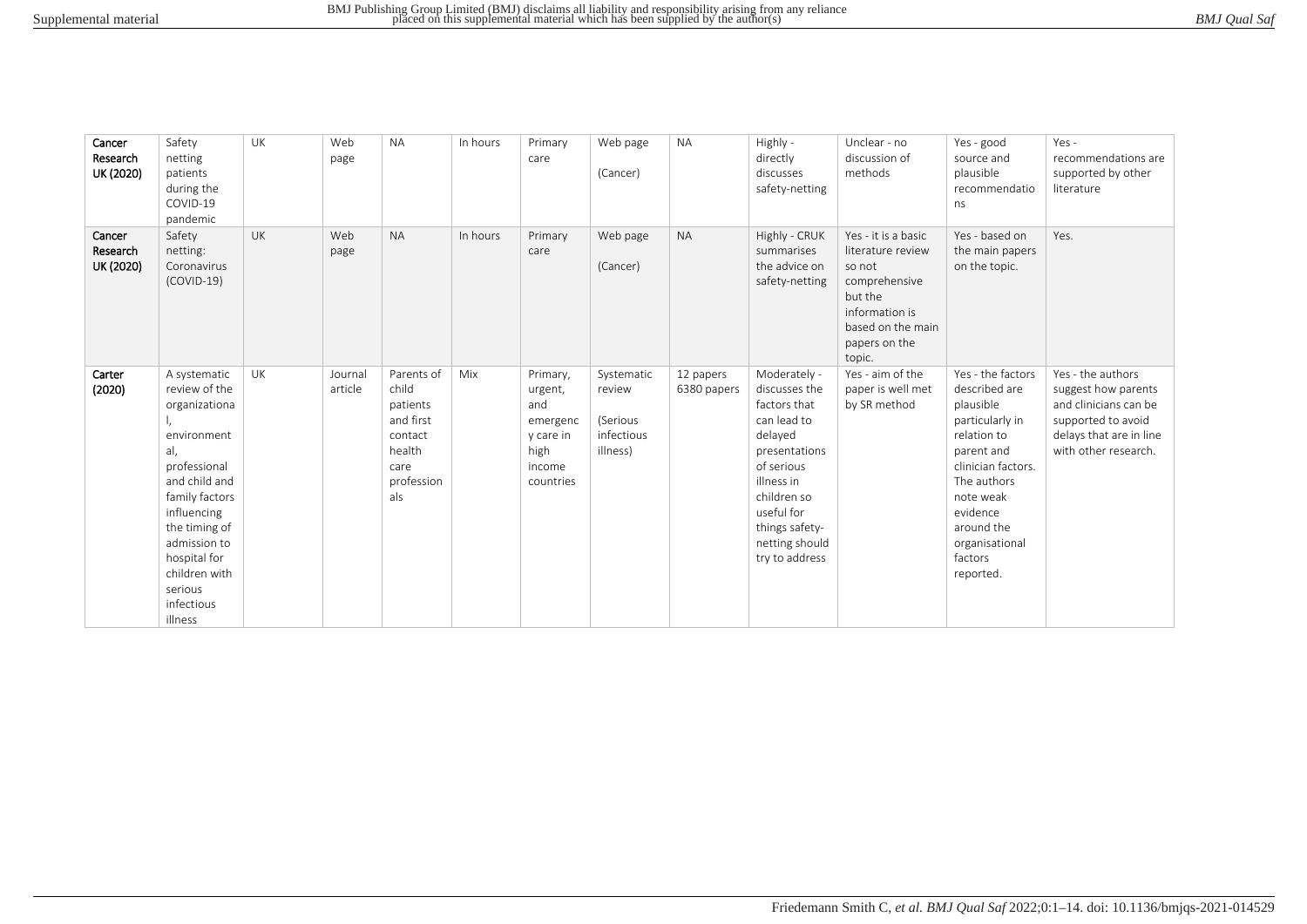| BMJ Qual Saf |  |
|--------------|--|
|--------------|--|

| Chen<br>(2019)     | Improving<br>assessment<br>of children<br>with<br>suspected<br>respiratory<br>tract<br>infection in<br>general<br>practice                                                 | UK      | Journal<br>article | GPs    | In hours                   | Primary<br>care                    | Trial of an<br><b>EMIS</b><br>template<br>following<br>Plan Do<br>Study Act<br>cycles<br>(Respiratory<br>tract<br>infection) | NS(1)<br>practice) | Slightly -<br>paper mainly<br>discusses the<br>development<br>of the tool,<br>relevant part<br>are around<br>what<br>information<br>should be<br>given and how<br>safety-netting<br>should be<br>recorded. | Yes - methods<br>seem appropriate<br>but study is<br>limited to 1<br>practice.             | Yes - the study<br>was iterative<br>and took<br>feedback into<br>account at each<br>stage to form<br>the results. | Yes - that a template<br>will improve<br>documentation.    |
|--------------------|----------------------------------------------------------------------------------------------------------------------------------------------------------------------------|---------|--------------------|--------|----------------------------|------------------------------------|------------------------------------------------------------------------------------------------------------------------------|--------------------|------------------------------------------------------------------------------------------------------------------------------------------------------------------------------------------------------------|--------------------------------------------------------------------------------------------|-------------------------------------------------------------------------------------------------------------------|------------------------------------------------------------|
| Colliers<br>(2020) | Understandin<br>g General<br>Practitioners'<br>Antibiotic<br>Prescribing<br>Decisions in<br>Out-of-Hours<br>Primary Care:<br>A Video-<br>Elicitation<br>Interview<br>Study | Belgium | Journal<br>article | GPs    | Urgent.<br>OOH, walk<br>in | Out of<br>hours<br>primary<br>care | Qualitative<br>(Bacterial<br>and viral<br>infections)                                                                        | 21                 | Moderately -<br>paper has a<br>section on<br>safety-netting<br>in OOH which<br>is relevant                                                                                                                 | Yes - recorded<br>consultations and<br>interviews using<br>the consultations<br>as prompts | Yes - describes<br>the SN<br>behaviours of<br>GPs which are<br>similar to those<br>reported<br>previously.        | Yes - paper fits in with<br>the rest of the<br>literature. |
| Conti<br>(2016)    | Informal<br>caregivers'<br>needs on<br>discharge<br>from the<br>spinal cord<br>unit: analysis<br>of<br>perceptions<br>and lived<br>experiences                             | Italy   | Journal<br>article | Carers | Communit<br>y              | Communit<br>y                      | Qualitative<br>(Spinal cord<br>injury)                                                                                       | 11                 | Slightly -<br>gathers the<br>views of<br>carers of<br>adults with<br>spinal injuries<br>but mainly on<br>their changing<br>identity and<br>coping<br>strategies.<br>Only a small<br>part on<br>information | Yes                                                                                        | Yes - describes<br>the impact and<br>adjustment of<br>the carer to<br>their new caring<br>role plausibly          | Yes - but with limited<br>usefulness for this<br>study.    |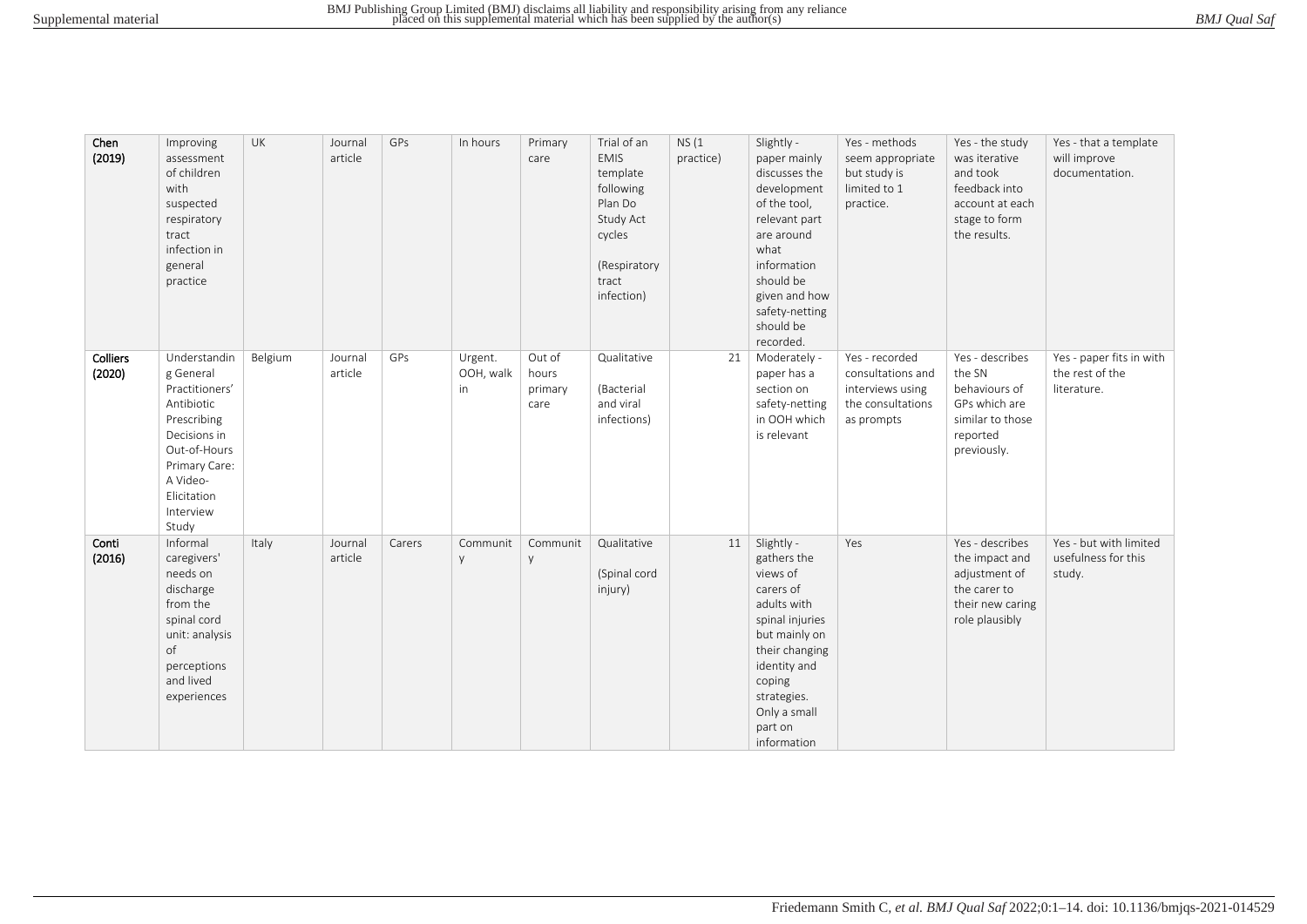|                              |                                                                                                                             |                    |                    |                   |                             |                                     |                               |                                           | needs.                                                                                                                                                                                                                                 |                                                                                                                                                                                                                                                                                       |                                                                                                               |                                                                                                                                                                                                                                                                                                                                                                                             |
|------------------------------|-----------------------------------------------------------------------------------------------------------------------------|--------------------|--------------------|-------------------|-----------------------------|-------------------------------------|-------------------------------|-------------------------------------------|----------------------------------------------------------------------------------------------------------------------------------------------------------------------------------------------------------------------------------------|---------------------------------------------------------------------------------------------------------------------------------------------------------------------------------------------------------------------------------------------------------------------------------------|---------------------------------------------------------------------------------------------------------------|---------------------------------------------------------------------------------------------------------------------------------------------------------------------------------------------------------------------------------------------------------------------------------------------------------------------------------------------------------------------------------------------|
| de Bont<br>(2014)            | A separate<br>'traffic light'<br>for every<br>child with a<br>fever?                                                        | The<br>Netherlands | Comme<br>ntary     | <b>NA</b>         | Mix                         | Primary<br>and<br>secondary<br>care | <b>NA</b><br>(Fever)          | <b>NA</b>                                 | Moderately -<br>cover how the<br>need for<br>information<br>can affect<br>how a parent<br>consults and<br>briefly how SN<br>can help.                                                                                                  | <b>NA</b>                                                                                                                                                                                                                                                                             | Yes - discusses a<br>traffic light tool<br>to help gauge<br>how serious the<br>child's illness is.            | Yes - from an<br>evidence based<br>guideline.                                                                                                                                                                                                                                                                                                                                               |
| de Vos-<br>Kerkhof<br>(2016) | Tools for<br>'safety<br>netting' in<br>common<br>paediatric<br>illnesses: a<br>systematic<br>review in<br>emergency<br>care | The<br>Netherlands | Journal<br>article | Child<br>patients | Urgent.<br>OOH, walk<br>in. | Emergenc<br>V<br>departme<br>nts    | Systematic<br>review<br>(A  ) | 58 articles<br>median<br>1371<br>children | Moderately -<br>Discusses the<br>evidence for<br>safety-netting<br>strategies for<br>children<br>attending ED<br>but only very<br>broadly, is<br>more<br>concerned<br>with whether<br>safety-netting<br>can reduce ED<br>reattendance. | Moderately - the<br>use of a<br>systematic review<br>is appropriate but<br>the range of ages<br>included is large<br>(one study has an<br>upper quartile of<br>21 years) and<br>results are<br>generalised across<br>ages. Breaking<br>down by age<br>groups may have<br>been better. | Yes - mostly<br>discusses the<br>conflicting<br>evidence for<br>safety-netting<br>preventing<br>reattendance. | Moderately - the<br>conclusions around<br>the characteristics of<br>children that lead to<br>reattendance are in<br>line with other<br>studies. On safety-<br>netting the authors<br>suggest that a high-<br>risk group in need of<br>safety-netting advice<br>is hard to identify,<br>whereas much of the<br>literature suggests<br>that safety-netting<br>should be done<br>consistently. |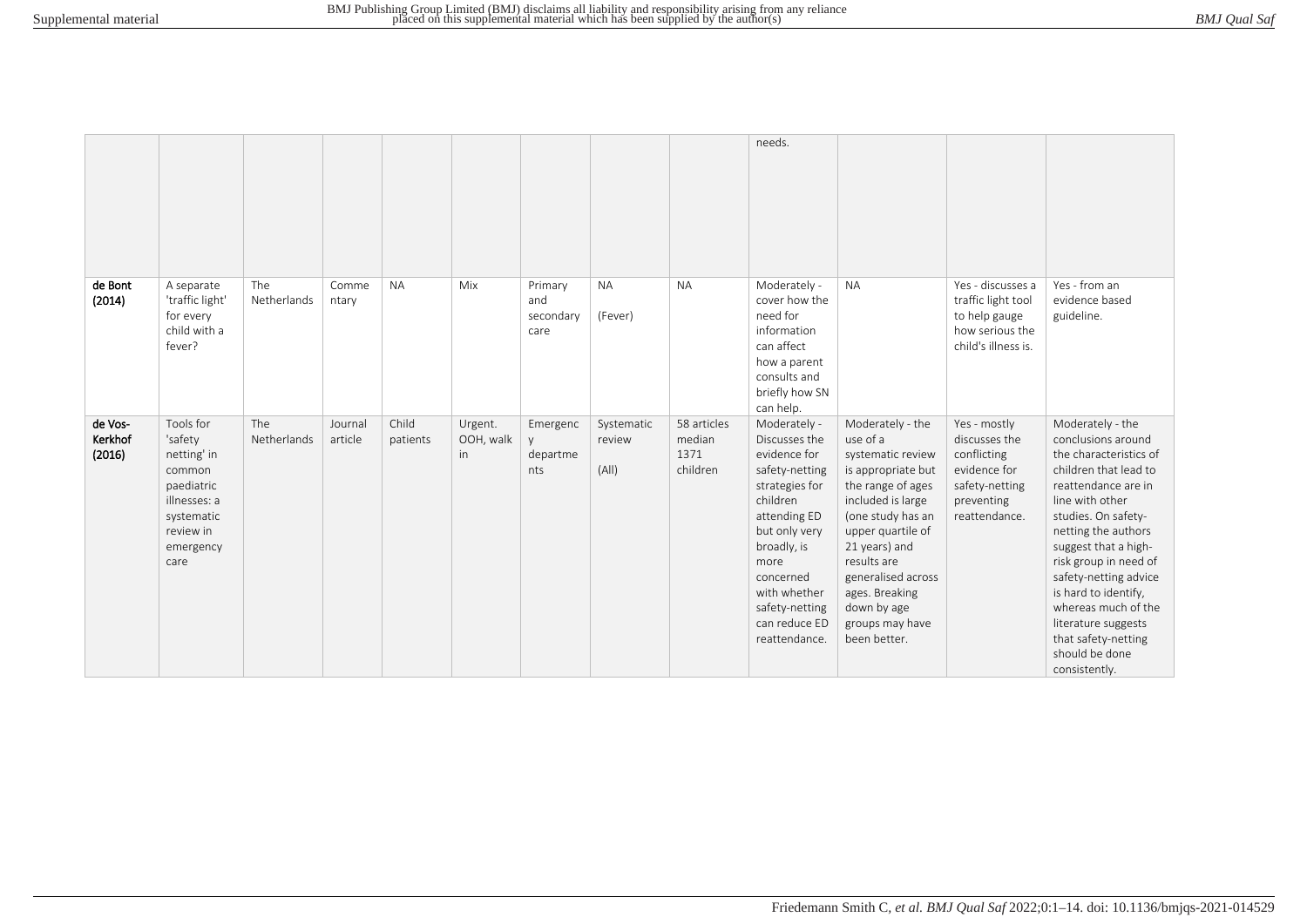| BMJ Qual Saf |
|--------------|
|--------------|

| Dekker | Parents'       | The         | Journal | Parents of | In hours  | Primary    | Qualitative  | 18           | Moderately -     | Yes               | Yes - support     | Yes - other studies   |
|--------|----------------|-------------|---------|------------|-----------|------------|--------------|--------------|------------------|-------------------|-------------------|-----------------------|
| (2018) | attitudes and  | Netherlands | article | child      |           | care       |              |              | specifically     |                   | provided to       | have reported that    |
|        | views          |             |         | patients   |           |            | (Respiratory |              | relevant to      |                   | parents in the    | parents value         |
|        | regarding      |             |         |            |           |            | tract        |              | the              |                   | form of a leaflet | information on when   |
|        | antibiotics in |             |         |            |           |            | infections)  |              | information      |                   | made them         | to come back to the   |
|        | the            |             |         |            |           |            |              |              | needs of         |                   | more confident    | GP and the support    |
|        | management     |             |         |            |           |            |              |              | parents          |                   | about a watch     | that additional       |
|        | of respiratory |             |         |            |           |            |              |              | consulting       |                   | and wait          | information materials |
|        | tract          |             |         |            |           |            |              |              | with children    |                   | approach and      | provide.              |
|        | infections in  |             |         |            |           |            |              |              | but also         |                   | the particularly  |                       |
|        | children: a    |             |         |            |           |            |              |              | covers           |                   | valued            |                       |
|        | qualitative    |             |         |            |           |            |              |              | attitudes to     |                   | information on    |                       |
|        | study of the   |             |         |            |           |            |              |              | antibiotic       |                   | when to re-       |                       |
|        | influence of   |             |         |            |           |            |              |              | prescribing      |                   | contact the GP.   |                       |
|        | an             |             |         |            |           |            |              |              | which is less    |                   |                   |                       |
|        | information    |             |         |            |           |            |              |              | relevant.        |                   |                   |                       |
|        | booklet        |             |         |            |           |            |              |              |                  |                   |                   |                       |
| Derkx  | Quality of     | Netherlands | Journal | Triagists  | Urgent.   | Out of     | Cross-       | 17 out of    | Moderately -     | Yes - calls were  | Yes - a good      | Moderately - the      |
| (2008) | clinical       |             | article | at out of  | OOH, walk | hours call | sectional    | hours        | a small          | made to call      | number of calls   | quality of safety-    |
|        | aspects of     |             |         | hours call | in.       | centres    |              | centres, 357 | amount of        | centres with      | were made and     | netting advice is     |
|        | call handling  |             |         | centres    |           |            | (A  )        | calls        | discussion       | standardised      | the findings are  | rarely measured but   |
|        | at Dutch out   |             |         |            |           |            |              |              | about the        | patient scenarios | across patient    | these conclusions are |
|        | of hours       |             |         |            |           |            |              |              | quality of       | and the type and  | scenarios.        | supportive of the     |
|        | centres: cross |             |         |            |           |            |              |              | safety-netting   | quality of advice |                   | literature.           |
|        | sectional      |             |         |            |           |            |              |              | advice given     | and triage were   |                   |                       |
|        | national       |             |         |            |           |            |              |              | in this setting. | measured.         |                   |                       |
|        | study          |             |         |            |           |            |              |              |                  |                   |                   |                       |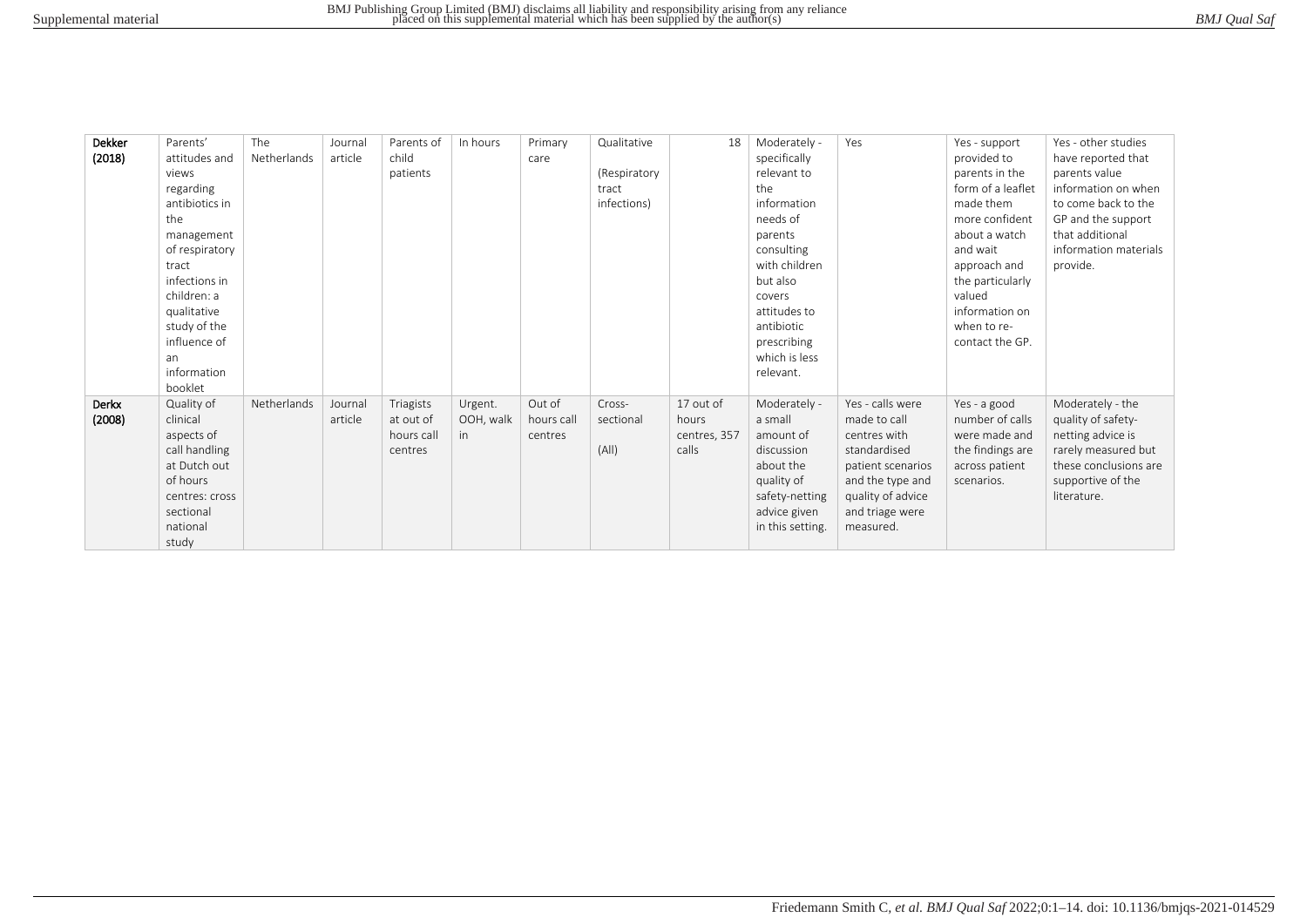| BMJ Qual Saf |
|--------------|
|--------------|

| Driedger | Communicati    | Canada | Journal | First     | Communit | Communit | Qualitative   | 20           | Moderately -   | Yes - key          | Yes - they        | Yes - although this    |
|----------|----------------|--------|---------|-----------|----------|----------|---------------|--------------|----------------|--------------------|-------------------|------------------------|
| (2013)   | ng Risk to     |        | article | nations   | y.       | y        |               | interviewee  | it discusses   | informants and     | recruited a large | study is in a very     |
|          | Aboriginal     |        |         | and Metis |          |          | (Pandemic     | $\mathsf{S}$ | health risk    | community          | sample of men     | specific ethnic group, |
|          | Peoples: First |        |         | adults    |          |          | flu)          | 193 in focus | communicatio   | leaders were used  | and women and     | the findings are       |
|          | Nations and    |        |         |           |          |          |               | groups       | n during a     | to recruit         | presented         | supported by those     |
|          | Metis          |        |         |           |          |          |               |              | pandemic       | participants and a | plausible         | involving other        |
|          | Responses to   |        |         |           |          |          |               |              | with people    | qualitative        | findings with     | groups.                |
|          | H1N1 Risk      |        |         |           |          |          |               |              | from an        | method allows for  | supporting        |                        |
|          | Messages       |        |         |           |          |          |               |              | ethnic         | the views of the   | quotes.           |                        |
|          |                |        |         |           |          |          |               |              | minority.      | participants to be |                   |                        |
|          |                |        |         |           |          |          |               |              | Although       | explored in depth. |                   |                        |
|          |                |        |         |           |          |          |               |              | these ethnic   |                    |                   |                        |
|          |                |        |         |           |          |          |               |              | groups are     |                    |                   |                        |
|          |                |        |         |           |          |          |               |              | not common     |                    |                   |                        |
|          |                |        |         |           |          |          |               |              | in the UK the  |                    |                   |                        |
|          |                |        |         |           |          |          |               |              | paper          |                    |                   |                        |
|          |                |        |         |           |          |          |               |              | discusses      |                    |                   |                        |
|          |                |        |         |           |          |          |               |              | useful points  |                    |                   |                        |
|          |                |        |         |           |          |          |               |              | around         |                    |                   |                        |
|          |                |        |         |           |          |          |               |              | communicatin   |                    |                   |                        |
|          |                |        |         |           |          |          |               |              | g risk with    |                    |                   |                        |
|          |                |        |         |           |          |          |               |              | underserved    |                    |                   |                        |
|          |                |        |         |           |          |          |               |              | populations    |                    |                   |                        |
|          |                |        |         |           |          |          |               |              | and groups     |                    |                   |                        |
|          |                |        |         |           |          |          |               |              | who may a      |                    |                   |                        |
|          |                |        |         |           |          |          |               |              | different view |                    |                   |                        |
|          |                |        |         |           |          |          |               |              | or mistrust of |                    |                   |                        |
|          |                |        |         |           |          |          |               |              | the health     |                    |                   |                        |
|          |                |        |         |           |          |          |               |              | care system.   |                    |                   |                        |
| Edwards  | Patient-       | UK     | Journal | GPs       | In hours | Primary  | Randomised    | 20           | Moderately -   | Unclear - the      | Yes - although    | Yes - that shared      |
| (2004)   | based          |        | article |           |          | care     | trial         |              | specifically   | methods section    | the study found   | decision making and    |
|          | outcome        |        |         |           |          |          |               |              | relevant to    | does not have a    | no effect of the  | risk communication is  |
|          | results from   |        |         |           |          |          | (Non-         |              | the process of | lot of detail and  | intervention,     | important              |
|          | a cluster      |        |         |           |          |          | valvular      |              | negotiating    | references an      | the provision of  |                        |
|          | randomized     |        |         |           |          |          | atrial        |              | what is        | online appendix    | more time and a   |                        |
|          | trial of       |        |         |           |          |          | fibrillation; |              | decided in the | that is not        | protected         |                        |
|          | shared         |        |         |           |          |          | prostatism;   |              | consultation.  | available.         | environment for   |                        |
|          | decision       |        |         |           |          |          | menorrhagi    |              |                |                    | consultations     |                        |
|          | making skill   |        |         |           |          |          | a; and        |              |                |                    | improved          |                        |
|          | development    |        |         |           |          |          | menopause-    |              |                |                    | confidence and    |                        |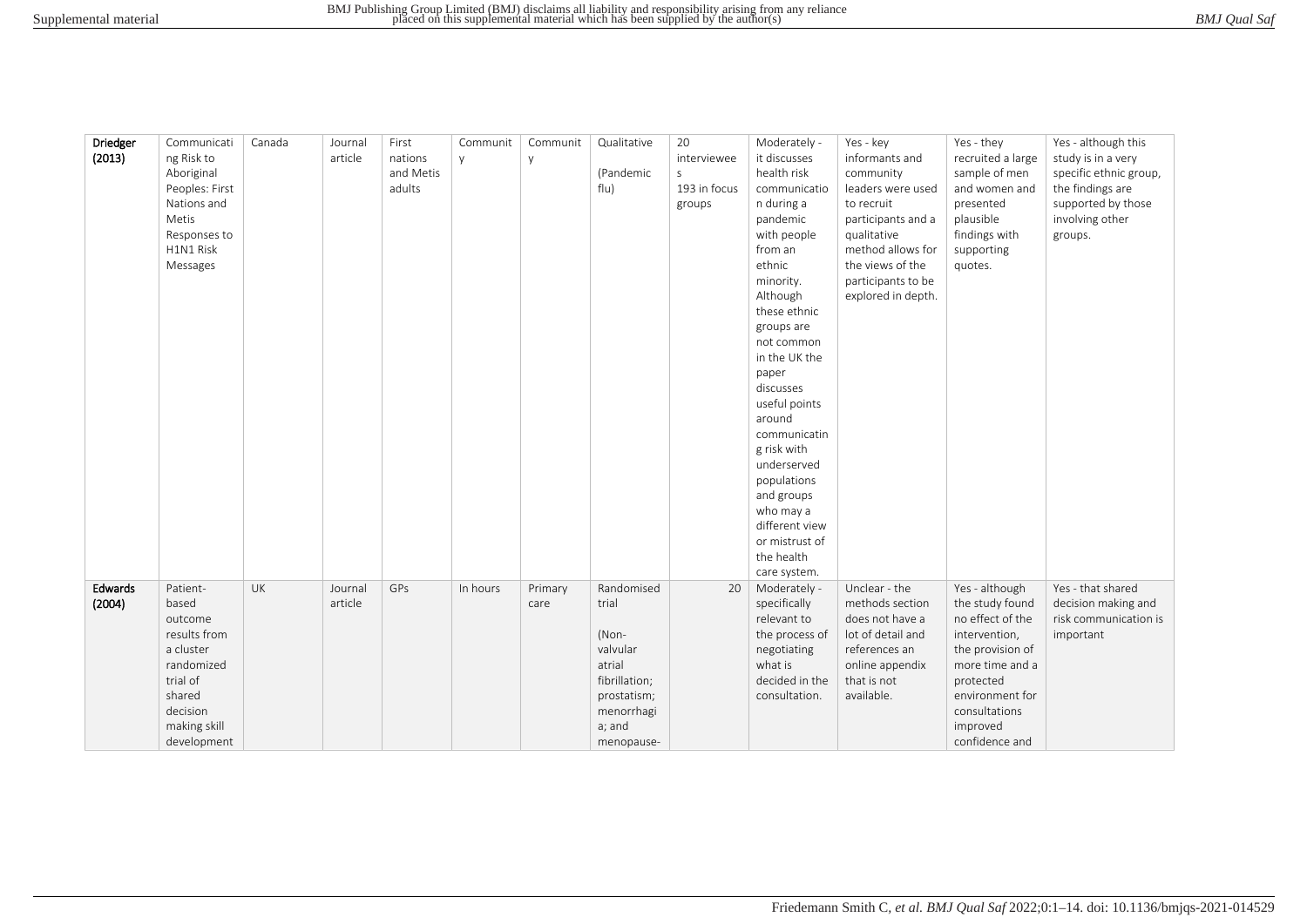|                 | and use of<br>risk<br>communicati<br>on aids in<br>general<br>practice.                                                                                   |            |                    |                   |                            |                             | related<br>problems)                                                                             |     |                                                                                                                                                                                                 |                                                                                                                                                                                                                           | expectations of<br>adhering to the<br>GP's advice.                                                                                                                                                                 |                                                                                                                                                                                                                                |
|-----------------|-----------------------------------------------------------------------------------------------------------------------------------------------------------|------------|--------------------|-------------------|----------------------------|-----------------------------|--------------------------------------------------------------------------------------------------|-----|-------------------------------------------------------------------------------------------------------------------------------------------------------------------------------------------------|---------------------------------------------------------------------------------------------------------------------------------------------------------------------------------------------------------------------------|--------------------------------------------------------------------------------------------------------------------------------------------------------------------------------------------------------------------|--------------------------------------------------------------------------------------------------------------------------------------------------------------------------------------------------------------------------------|
| Engel<br>(2012) | Patient<br>understandin<br>g of<br>emergency<br>department<br>discharge<br>instructions:<br>where are<br>knowledge<br>deficits<br>greatest?               | <b>USA</b> | Journal<br>article | Adult<br>patients | Urgent.<br>OOH, walk<br>in | Emergenc<br>departme<br>nts | Cohort<br>(Ankle<br>sprain, back<br>pain, head<br>injury,<br>kidney<br>stone, and<br>laceration) | 159 | Highly -<br>discusses the<br>self-care<br>information<br>needs and<br>deficits of<br>patients after<br>discharge<br>including<br>dealing with<br>lower health<br>literacy and<br>reading skills | Yes - patients<br>were interviewed<br>24-36 hours after<br>discharge about<br>whether they<br>could recall and<br>understand key<br>pieces of<br>information and<br>recollections were<br>compared with<br>patient notes. | Yes - knowledge<br>deficits were<br>common and<br>more likely in<br>home care and<br>return to ED<br>instructions.<br>Deficits were<br>reduced when<br>the patient had<br>read their<br>discharge<br>instructions. | Yes - supports that<br>patients can find it<br>difficult to retain all<br>information on<br>discharge particularly<br>when it is not related<br>to the diagnosis itself<br>and that take-away<br>information can help<br>this. |
| Evans<br>(2018) | GPs'<br>understandin<br>g and<br>practice of<br>safety netting<br>for potential<br>cancer<br>presentations<br>: a qualitative<br>study in<br>primary care | <b>UK</b>  | Journal<br>article | <b>GPs</b>        | In hours                   | Primary<br>care             | Qualitative<br>(Cancer)                                                                          | 25  | Highly -<br>discusses the<br>practice of SN<br>with UK GPs                                                                                                                                      | Yes - in depth<br>interviews are<br>appropriate for<br>gathering<br>information about<br>personal<br>experiences and<br>understanding                                                                                     | Yes - the<br>findings<br>summarize the<br>views of a<br>number of GPs                                                                                                                                              | Yes - supported by<br>previous research and<br>subsequent research.                                                                                                                                                            |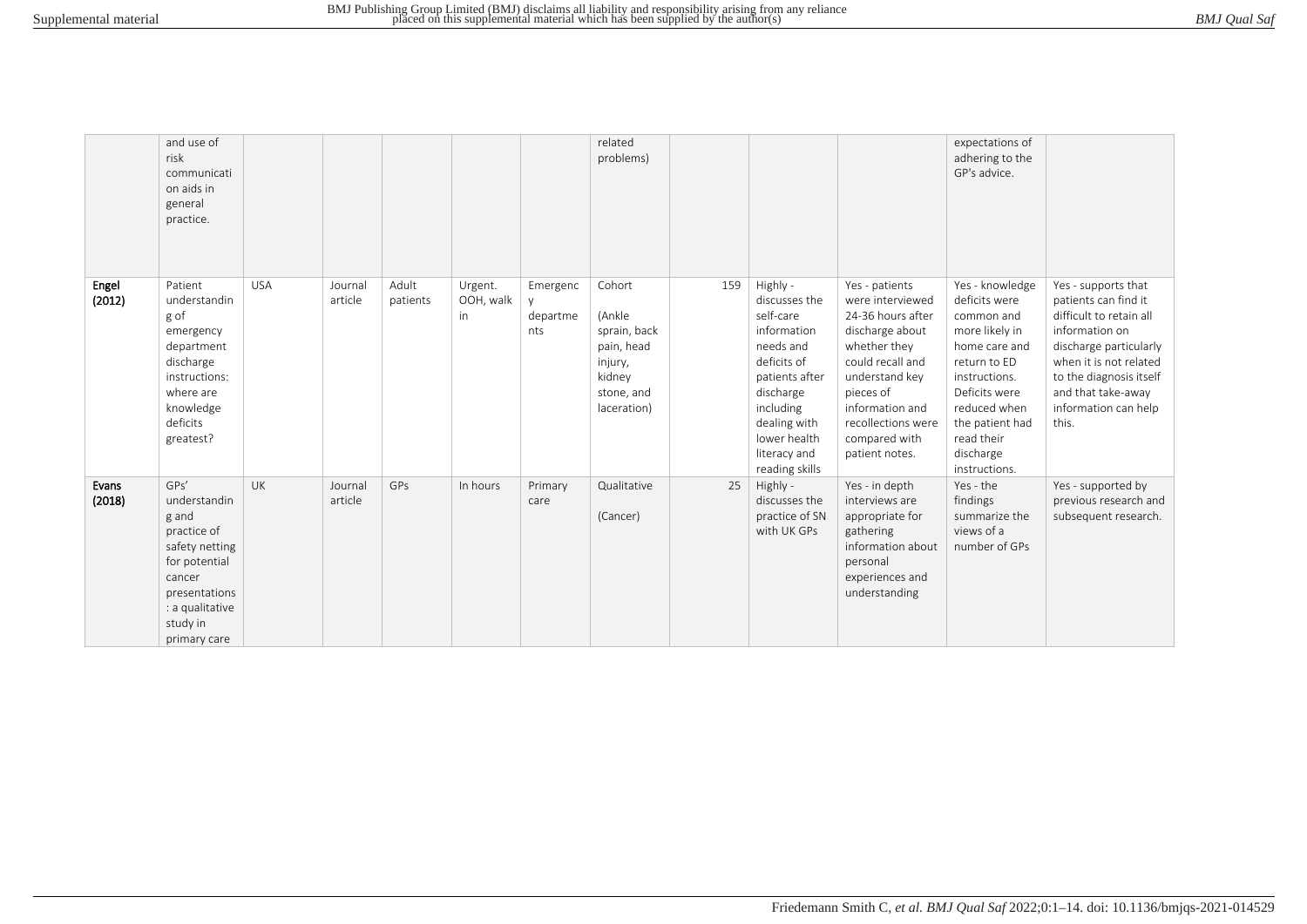| Evans<br>(2019)  | How do GPs<br>and patients<br>share the<br>responsibility<br>for cancer<br>safety netting<br>follow-up<br>actions? A<br>qualitative<br>interview<br>study of GPs<br>and patients<br>in<br>Oxfordshire,<br>UK | UK     | Journal<br>article | GPs and<br>adult<br>patients                                 | In hours | Primary<br>care                     | Qualitative<br>(Cancer)                                                          | 25 GPs<br>23 patients | Highly -<br>discusses<br>safety-netting<br>specifically<br>and<br>particularly<br>follow-up                                                                                                     | Yes - qualitative<br>allows<br>participants to<br>discuss their views<br>more deeply                                                                                                                     | Yes -<br>responsibility<br>for follow is<br>generally shared<br>and moves from<br>GP to patient<br>depending on<br>needs                                               | Yes                                                                  |
|------------------|--------------------------------------------------------------------------------------------------------------------------------------------------------------------------------------------------------------|--------|--------------------|--------------------------------------------------------------|----------|-------------------------------------|----------------------------------------------------------------------------------|-----------------------|-------------------------------------------------------------------------------------------------------------------------------------------------------------------------------------------------|----------------------------------------------------------------------------------------------------------------------------------------------------------------------------------------------------------|------------------------------------------------------------------------------------------------------------------------------------------------------------------------|----------------------------------------------------------------------|
| Filler<br>(2020) | Multi-level<br>strategies to<br>tailor patient-<br>centred care<br>for women:<br>qualitative<br>interviews<br>with<br>clinicians                                                                             | Canada | Journal<br>article | Clinicians,<br>mix of<br>primary<br>and<br>secondary<br>care | Mix      | Primary<br>and<br>secondary<br>care | Qualitative<br>(Cardiovasc<br>ular disease,<br>depression,<br>contracepti<br>on) | 37                    | Moderately -<br>does not<br>discuss safety-<br>netting<br>specifically<br>but discusses<br>how<br>communicatio<br>n can be<br>facilitated<br>between the<br>clinician and<br>female<br>patient. | Yes - the authors<br>state that the<br>views of clinicians<br>in this area are<br>uncommon so a<br>qualitative<br>method for an<br>exploratory study<br>is appropriate.                                  | Yes - the<br>findings discuss<br>building trust,<br>dealing with<br>uncertainty, and<br>tailoring<br>information to<br>the patient<br>context so are<br>plausible.     | Yes - the findings are<br>supported by and<br>support other studies. |
| Frame<br>(2016)  | Safety<br>Netting                                                                                                                                                                                            | UK     | Web<br>page        | <b>NA</b>                                                    | In hours | Primary<br>care                     | Web page<br>(A  )                                                                | <b>NA</b>             | Moderately -<br>from a medico<br>legal<br>perspective                                                                                                                                           | Unclear - this is a<br>commentary<br>piece and very<br>few references<br>are cited. The<br>recommendations<br>are in line with<br>what is usually<br>recommended<br>regarding safety-<br>netting though. | Yes - most of<br>the<br>commentary<br>mirrors what is<br>often discussed.<br>The information<br>given from the<br>risk<br>management<br>perspective<br>seems plausible | Yes                                                                  |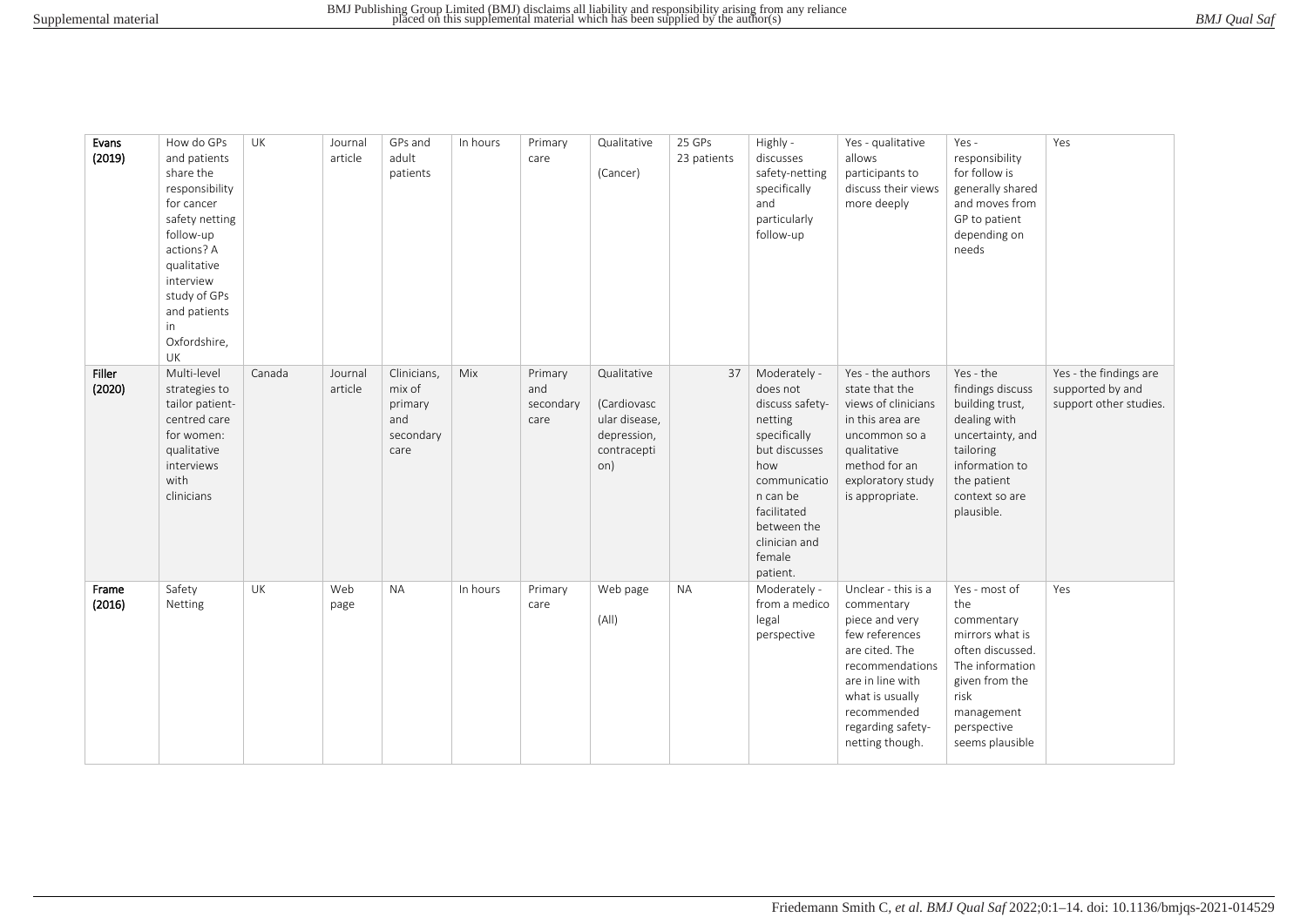|             |                                                                                                                 |             |                    |                                                                                                                                                  |                          |                                                |                                                               |                                                            |                                                                                                                                                                                                                                                       |                                                                                                                                                                                             | since the author<br>is a risk advisor<br>at MDDUS but<br>his claims are<br>not supported<br>by evidence.                                                                                                                                                                               |                                                                                                                                                  |
|-------------|-----------------------------------------------------------------------------------------------------------------|-------------|--------------------|--------------------------------------------------------------------------------------------------------------------------------------------------|--------------------------|------------------------------------------------|---------------------------------------------------------------|------------------------------------------------------------|-------------------------------------------------------------------------------------------------------------------------------------------------------------------------------------------------------------------------------------------------------|---------------------------------------------------------------------------------------------------------------------------------------------------------------------------------------------|----------------------------------------------------------------------------------------------------------------------------------------------------------------------------------------------------------------------------------------------------------------------------------------|--------------------------------------------------------------------------------------------------------------------------------------------------|
| Gol (2019)  | Symptom<br>management<br>for medically<br>unexplained<br>symptoms in<br>primary care:<br>a qualitative<br>study | Netherlands | Journal<br>article | GPs and<br>adult<br>patients                                                                                                                     | In hours                 | Primary<br>care                                | Cross-<br>sectional<br>(Medically<br>unexplained<br>symptoms) | 18 GPs<br>39 Patients<br>39<br>consultation<br>$\mathsf S$ | Moderately -<br>the<br>uncertainty<br>involved in<br>medically<br>unexplained<br>symptoms<br>and the<br>strategies to<br>manage that<br>uncertainty is<br>useful here.                                                                                | Yes - coding was<br>also carried out by<br>a diverse team in<br>terms of their<br>gender and<br>specialties                                                                                 | Yes - themes<br>reported are<br>plausible.                                                                                                                                                                                                                                             | Yes - the different<br>strategies for<br>managing the<br>uncertainty and the<br>shortfalls in advice<br>given have been more<br>widely reported. |
| Gray (2018) | Augmenting<br>the safety<br>netting<br>process &<br>reducing<br>unnecessary<br>re-<br>presentations             | UK          | Web<br>page        | Health-<br>care<br>profession<br>als (HCPs)<br>Parents<br>and carers<br>attending<br>PAU<br>Parents<br>and carers<br>re-<br>presenting<br>to PAU | Specialist/<br>secondary | Hospital<br>paediatric<br>assessme<br>nt units | Web page<br>(A  )                                             | <b>NS</b>                                                  | Highly -<br>improvements<br>that could be<br>made to the<br>safety-netting<br>process were<br>explored and<br>the changes<br>made.<br>Changes in<br>unnecessary<br>re-<br>presentations<br>are reported.<br>Considers<br>communicatio<br>n strategies | Unclear - this is a<br>short summary of<br>the work and little<br>detail is given on<br>the methods.<br>From the<br>information that<br>is given, the<br>methods seem to<br>be appropriate. | Moderately -<br>little detail is<br>given on the<br>findings of the<br>different stages<br>of the work. The<br>main finding<br>seems to be<br>that if patients<br>are given<br>written<br>information to<br>take with them<br>they are less<br>likely to<br>represent<br>unnecessarily | Yes - written<br>information is<br>recommended often<br>so yes.                                                                                  |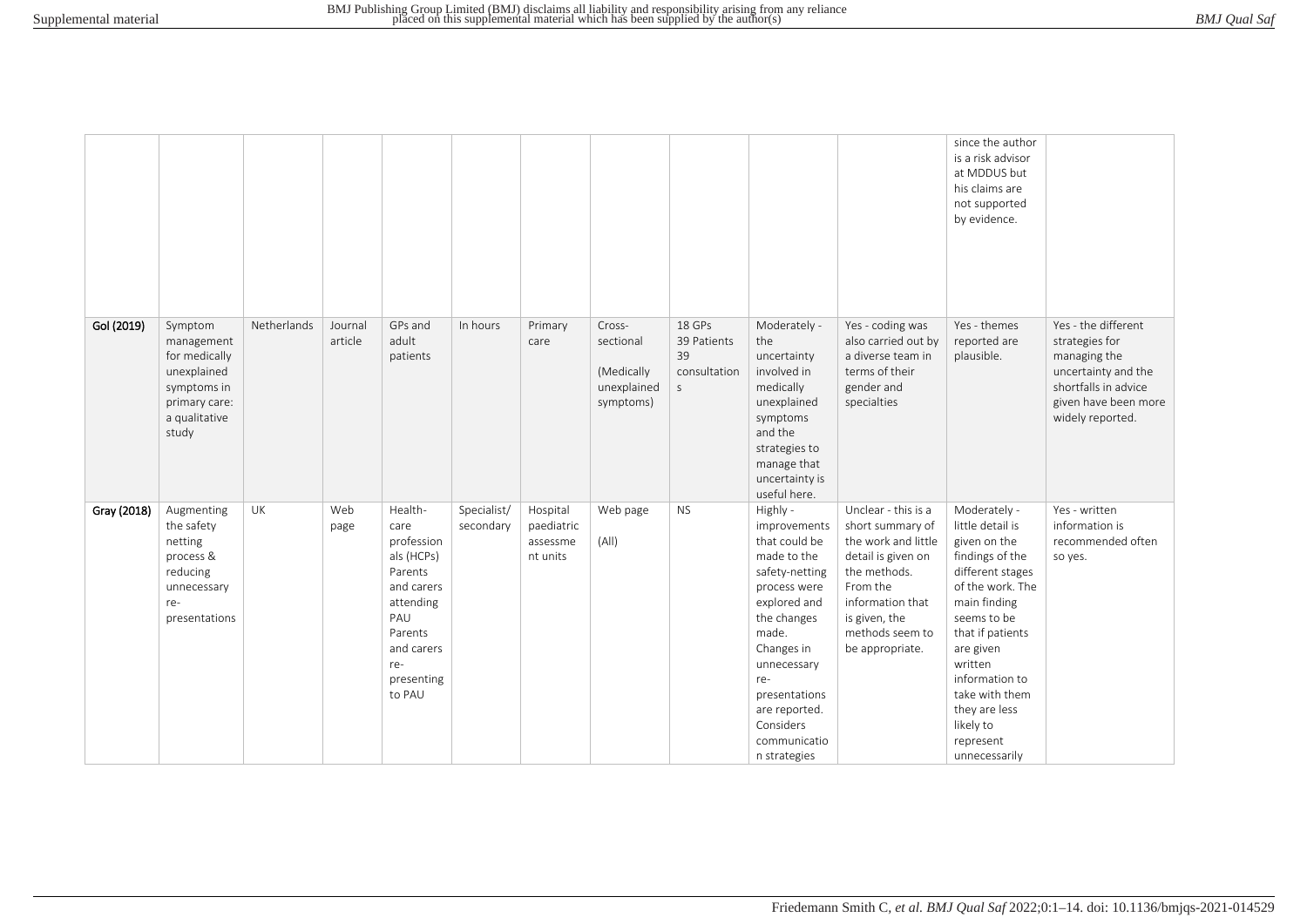|                      |                                                                         |    |                |                              |                          |                                          |                                                                 |           | for those with<br>low literacy.                                                                                                   |                                                                                                                                                                                                                                          | which is<br>plausible.                                                                                                                      |                                                                                                                                                          |
|----------------------|-------------------------------------------------------------------------|----|----------------|------------------------------|--------------------------|------------------------------------------|-----------------------------------------------------------------|-----------|-----------------------------------------------------------------------------------------------------------------------------------|------------------------------------------------------------------------------------------------------------------------------------------------------------------------------------------------------------------------------------------|---------------------------------------------------------------------------------------------------------------------------------------------|----------------------------------------------------------------------------------------------------------------------------------------------------------|
| Gray (2019)          | Fifteen-<br>minute<br>consultation:<br>Safety<br>netting<br>effectively | UK | Comme<br>ntary | Parents/<br>child<br>patient | In hours                 | Primary<br>care                          | Commentar<br>y/opinion<br>piece<br>(A  )                        | <b>NA</b> | Highly - paper<br>discusses the<br>way safety-<br>netting of<br>child patients<br>should be<br>done and the<br>common<br>pitfalls | Unclear - this is a<br>commentary<br>piece and the<br>authors have<br>drawn on a range<br>of studies, it is<br>possible though<br>that it could have<br>been made more<br>robust of a<br>systematic review<br>was done.                  | Yes - all the<br>recommendatio<br>ns are common<br>sense and based<br>on cited<br>evidence.                                                 | Yes - conclusions are<br>supported by the<br>cited research and are<br>in line with what is<br>considered to be how<br>safety-netting should<br>be done. |
| Greenhalgh<br>(2020) | Safety<br>netting; best<br>practice in<br>the face of<br>uncertainty    | UK | Comme<br>ntary | <b>NA</b>                    | Specialist/<br>secondary | Musculosk<br>eletal<br>physiother<br>apy | Commentar<br>y/opinion<br>piece<br>(Musculoske<br>letal issues) | <b>NA</b> | Highly -<br>discusses<br>what should<br>be included in<br>safety-netting<br>advice in a<br>non-GP<br>setting                      | Unclear - this is a<br>literature review<br>where the<br>majority of the<br>cited work will<br>have been<br>conducted in<br>general practice<br>so there may be<br>something<br>relevant to<br>physiotherapy<br>that is not<br>captured. | Yes - it is<br>plausible that<br>the content of<br>safety-netting in<br>physiotherapy<br>will be similar to<br>that in general<br>practice. | Yes - GP safety-<br>netting literature<br>supports this.                                                                                                 |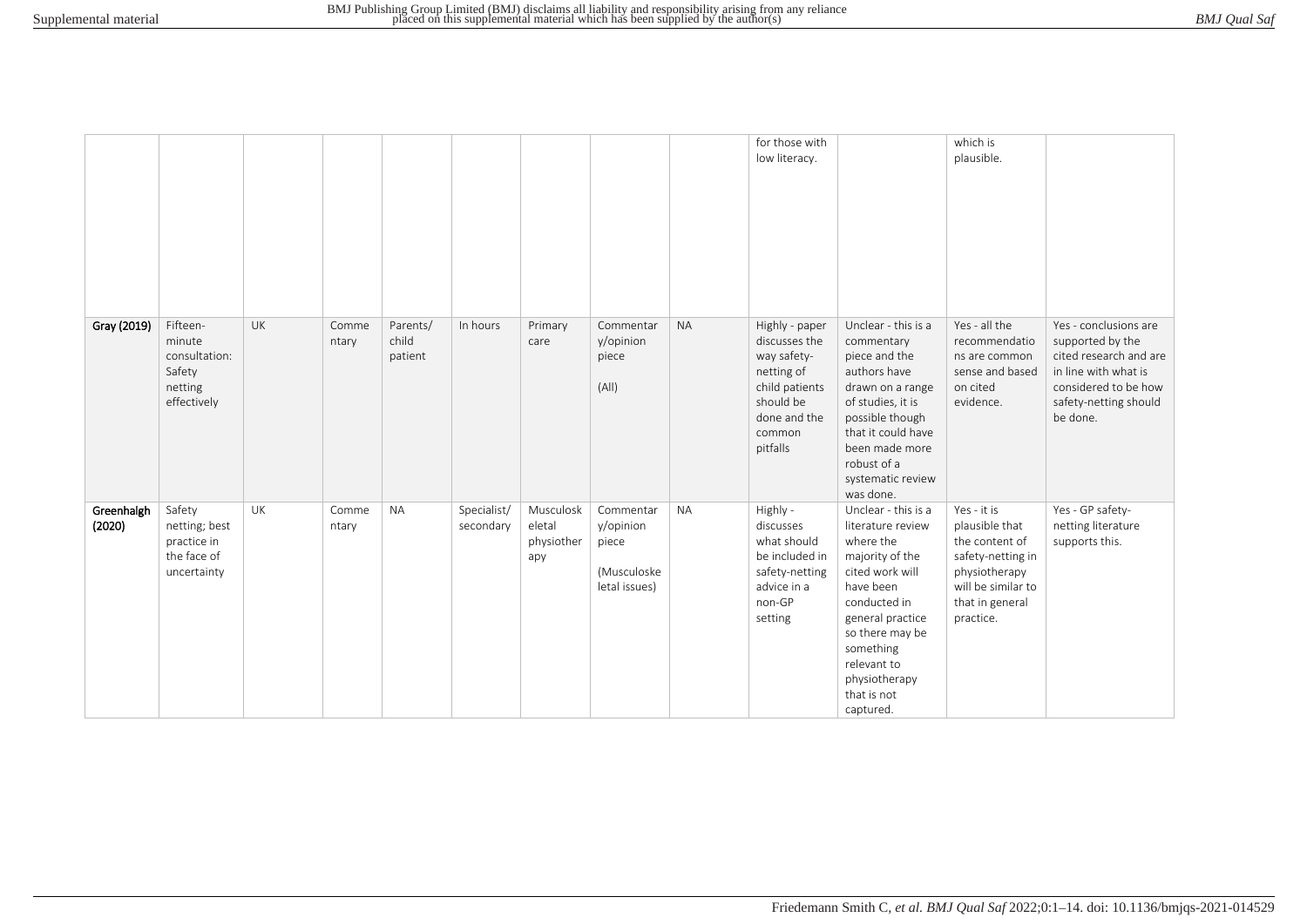| BMJ Qual Saf |  |
|--------------|--|
|--------------|--|

| Gustafsson<br>(2018) | Need for<br>reassurance<br>in self-care of<br>minor<br>illnesses                                                                                                                                             | Sweden | Journal<br>article | Adult<br>patients               | Communit<br>y | Communit<br>y   | Qualitative<br>("Minor"<br>illness)                          | 12 | Highly -<br>investigates<br>how patients<br>can be helped<br>to care for<br>themselves<br>and what their<br>specific needs<br>are.                                                                                                                               | Yes - Patients<br>were recruited<br>through the<br>Swedish<br><b>Healthcare Direct</b><br>which is similar to<br>NHS 111 and<br>efforts were made<br>to get a diverse<br>sample.<br>Qualitative<br>methods are<br>appropriate to<br>explore patients'<br>needs. The<br>sample size is<br>fairly small for a                              | Yes -<br>reassurance,<br>self-care<br>information,<br>and feeling able<br>to return were<br>among the<br>factors<br>highlighted as<br>important.                                                                     | Yes - the needs and<br>concerns of these<br>patients echo those<br>reported previously.         |
|----------------------|--------------------------------------------------------------------------------------------------------------------------------------------------------------------------------------------------------------|--------|--------------------|---------------------------------|---------------|-----------------|--------------------------------------------------------------|----|------------------------------------------------------------------------------------------------------------------------------------------------------------------------------------------------------------------------------------------------------------------|------------------------------------------------------------------------------------------------------------------------------------------------------------------------------------------------------------------------------------------------------------------------------------------------------------------------------------------|----------------------------------------------------------------------------------------------------------------------------------------------------------------------------------------------------------------------|-------------------------------------------------------------------------------------------------|
| Halls<br>(2017)      | Qualitative<br>interview<br>study of<br>parents'<br>perspectives,<br>concerns and<br>experiences<br>of the<br>management<br>of lower<br>respiratory<br>tract<br>infections in<br>children in<br>primary care | UK     | Journal<br>article | Parents of<br>child<br>patients | In hours      | Primary<br>care | Qualitative<br>(Lower<br>respiratory<br>tract<br>infections) | 25 | Moderately -<br>has some<br>findings<br>around the<br>information<br>that parents<br>need when<br>caring for a<br>child with<br>chest<br>infection but a<br>lot of the<br>paper is also<br>about<br>understanding<br>antibiotics/<br>antimicrobial<br>resistance | qualitative study.<br>Yes - parents were<br>recruited through<br>practices based<br>on having<br>attended with<br>their child<br>suffering from a<br>LRTI. Interviews<br>were done face to<br>face. Only<br>reservation is how<br>memorable the<br>circumstances<br>were if the parent<br>was interviewed<br>over 2 years<br>previously. | Yes - LRTI can be<br>concerning for<br>parents and<br>they expect<br>symptomatic<br>relief from the<br>GP. Parents<br>often did not<br>recall advice<br>given about<br>infection<br>duration and<br>natural history. | Yes - findings support<br>those of other studies<br>looking at LRTI and<br>other disease areas. |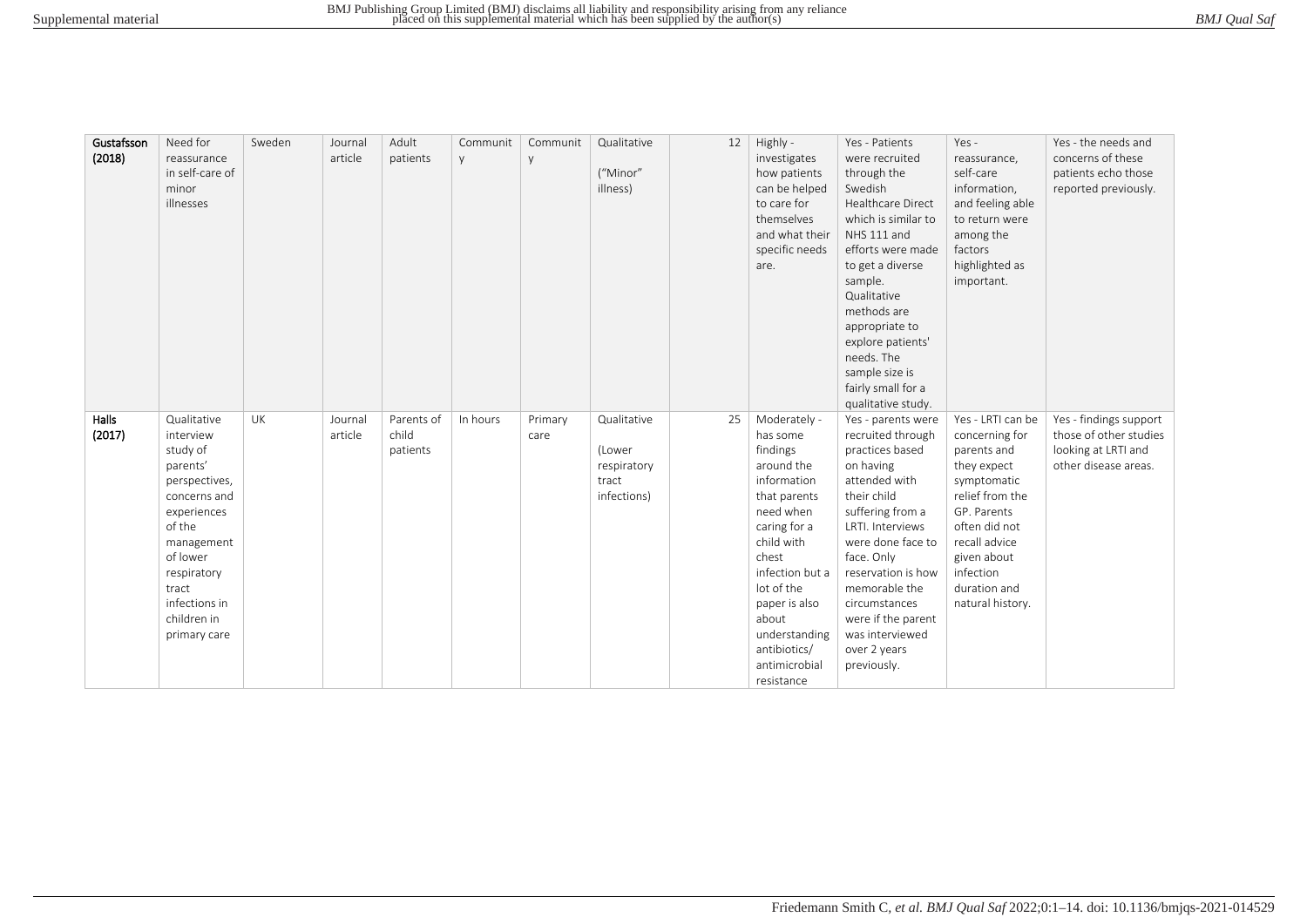| BMJ Qual Saf |
|--------------|
|--------------|

| Healthy<br>London<br>Partnership<br>2016 | Pan-London<br>suspected<br>cancer safety<br>netting guide                                                                                                                     | UK     | Web<br>page        | ALL                          | Mix                                       | Primary<br>care and<br>dentists             | Web page<br>(Cancer)           | <b>NA</b>                                       | Highly -<br>provides<br>aspects that<br>should be<br>included in<br>safety-netting<br>but nothing<br>about why<br>although this<br>is not unusual.         | Yes - the tips were<br>gathered from<br>resources put out<br>but bodies like<br>NICE and CRUK so<br>for the type of<br>resource this is it<br>is appropriate.                                                                                 | No findings as<br>such but the<br>tips are from<br>good sources                                                  | Yes - the tips are<br>taken from other<br>sources and are in line<br>with the wider<br>literature                                                                                                 |
|------------------------------------------|-------------------------------------------------------------------------------------------------------------------------------------------------------------------------------|--------|--------------------|------------------------------|-------------------------------------------|---------------------------------------------|--------------------------------|-------------------------------------------------|------------------------------------------------------------------------------------------------------------------------------------------------------------|-----------------------------------------------------------------------------------------------------------------------------------------------------------------------------------------------------------------------------------------------|------------------------------------------------------------------------------------------------------------------|---------------------------------------------------------------------------------------------------------------------------------------------------------------------------------------------------|
| Henry<br>(2018)                          | Canadian<br>Pandemic<br>Influenza<br>Preparedness<br>Communicati<br>ons strategy                                                                                              | Canada | Journal<br>article | <b>NA</b>                    | Governme<br>nt level<br>communic<br>ation | All health<br>communic<br>ation<br>settings | <b>NA</b><br>(Pandemic<br>f u) | <b>NA</b>                                       | Moderately -<br>discusses risk<br>communicatio<br>n during a<br>pandemic                                                                                   | Unclear - article<br>summarises a<br>report but how<br>the report was<br>created is not<br>discussed.                                                                                                                                         | Yes - the article<br>is the result of a<br>government<br>report which<br>should be a<br>trustworthy<br>source    | Yes - stresses the<br>need for information<br>to avoid anxiety and<br>misinformation which<br>has support in the<br>literature.                                                                   |
| Heyhoe<br>(2020)                         | The early<br>diagnosis of<br>cancer in<br>primary care:<br>A qualitative<br>exploration<br>of the<br>patient's role<br>and<br>acceptable<br>safety-<br>netting<br>strategies. | UK     | Journal<br>article | GPs and<br>adult<br>patients | In hours                                  | Primary<br>care                             | Qualitative<br>(Cancer)        | 10 HCPs<br>5 patients<br>18<br>stakeholder<br>S | Highly -<br>gathers views<br>on and<br>assesses 3<br>safety-netting<br>strategies<br>(verbal<br>discussion and<br>plan, written<br>information,<br>prompt) | Yes - interviews<br>are appropriate<br>for understanding<br>something<br>complex although<br>5 patient<br>interviews is a low<br>number.<br>Workshopping is<br>appropriate for<br>finding the pros<br>and cons of<br>different<br>strategies. | Yes - from a<br>range of sources                                                                                 | Yes - the themes<br>around safety-netting<br>are similar to what<br>has been reported<br>and the stakeholders'<br>concerns about<br>prompts are<br>supported and<br>support previous<br>findings. |
| <b>Hirst</b><br>(2018)                   | Acceptability<br>of text<br>messages for<br>safety netting<br>patients with<br>low-risk<br>cancer<br>symptoms: a<br>qualitative                                               | UK     | Journal<br>article | GPs                          | In hours                                  | Primary<br>care                             | Qualitative<br>(Cancer)        | 22                                              | Moderately -<br>discusses a<br>different way<br>to safety-net<br>patients using<br>text messages                                                           | Yes - assessing the<br>feasibility of text<br>message safety-<br>netting through<br>discussion                                                                                                                                                | Yes - text<br>messaging was<br>not<br>recommended<br>in all<br>circumstances<br>but where it<br>was is plausible | Yes - not the specific<br>findings about text<br>messaging as a<br>communication tool<br>but around the need<br>for additional and<br>reinforced<br>information                                   |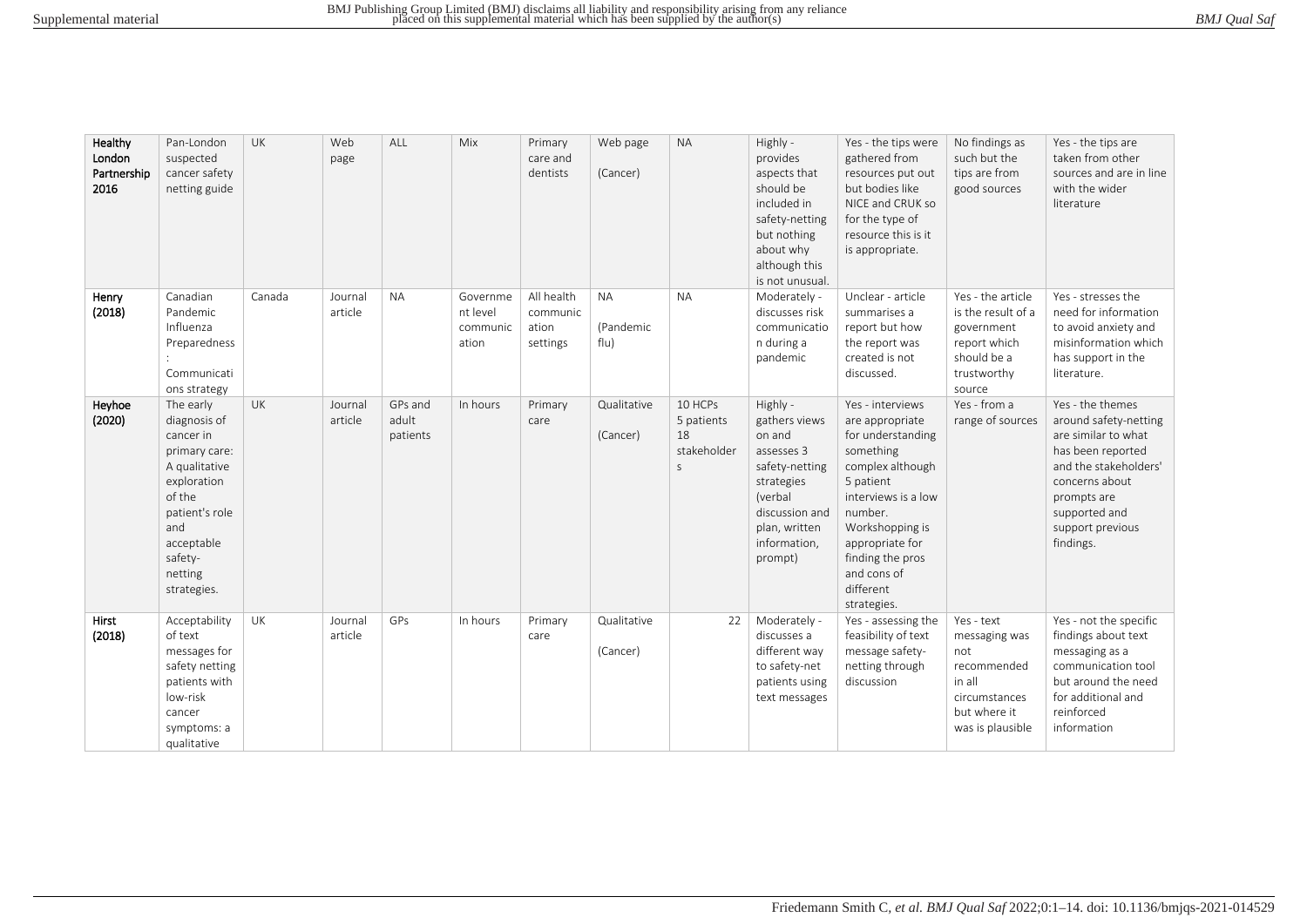|                   | study                                                                                                                                   |        |                    |                                                                                                 |                                           |                                                                     |                                                             |             |                                                                                                                                                                                                    |                                                                                                        |                                                                                                                       |                                                                                                                                                                                                        |
|-------------------|-----------------------------------------------------------------------------------------------------------------------------------------|--------|--------------------|-------------------------------------------------------------------------------------------------|-------------------------------------------|---------------------------------------------------------------------|-------------------------------------------------------------|-------------|----------------------------------------------------------------------------------------------------------------------------------------------------------------------------------------------------|--------------------------------------------------------------------------------------------------------|-----------------------------------------------------------------------------------------------------------------------|--------------------------------------------------------------------------------------------------------------------------------------------------------------------------------------------------------|
| Holmes<br>(2008)  | Communicati<br>ng about<br>emerging<br>infectious<br>disease: The<br>importance<br>of research                                          | Canada | Journal<br>article | All                                                                                             | Governme<br>nt level<br>communic<br>ation | All health<br>communic<br>ation<br>settings                         | Literature<br>review<br>(Emerging<br>infectious<br>disease) | <b>NA</b>   | Moderately -<br>discusses the<br>role of<br>assessing risk<br>and trust in<br>the patient<br>accepting<br>information<br>which is<br>relevant.                                                     | Unclear - this is a<br>literature review,<br>it is unclear why a<br>systematic review<br>was not done. | Yes - findings<br>are broad to<br>infectious<br>disease<br>generally but<br>plausible.                                | Yes - supported<br>elsewhere                                                                                                                                                                           |
| Holmes<br>(2009)  | Communicati<br>ng with the<br>public during<br>health crises:<br>experts'<br>experiences<br>and opinions                                | Canada | Journal<br>article | Public<br>health<br>officials,<br>scientists,<br>and<br>communic<br>ations<br>profession<br>als | Governme<br>nt level<br>communic<br>ation | Local<br>governme<br>nt and<br>health<br>authoritie<br>$\mathsf{S}$ | Qualitative<br>(Health<br>crisis/<br>pandemic<br>disease)   | 22          | Moderately -<br>although it<br>doesn't<br>discuss safety-<br>netting it does<br>discuss risk<br>communicatio<br>n during a<br>health crisis<br>which is<br>relevant to<br>part of our<br>question. | Yes - qualitative<br>interviews                                                                        | Yes - the factors<br>of effective<br>communication<br>reported are<br>plausible                                       | Yes - the conclusions<br>highlight the<br>importance trust,<br>knowing what needs<br>to be achieved, and<br>two-way<br>communication which<br>are concepts that are<br>supported in the<br>literature. |
| Houston<br>(2000) | 'Do I don't I<br>call the<br>doctor': a<br>qualitative<br>study of<br>parental<br>perceptions<br>of calling the<br>GP out-of-<br>hours. | UK     | Journal<br>article | Parents of<br>child<br>patients                                                                 | Urgent.<br>OOH, walk<br>in                | Out of<br>hours<br>primary<br>care                                  | Qualitative<br>(A  )                                        | 29 families | Moderately -<br>discusses the<br>factors that<br>prevent a<br>parent caring<br>for their child<br>in the wider<br>context of<br>OOH use.                                                           | Yes - In depth<br>interviews are<br>appropriate for<br>gathering<br>perceptions                        | Yes - discusses<br>the illness and<br>psychological<br>factors at play in<br>parents'<br>decisions to<br>consult OOH. | Yes - knowledge and<br>confidence are<br>important in self-care                                                                                                                                        |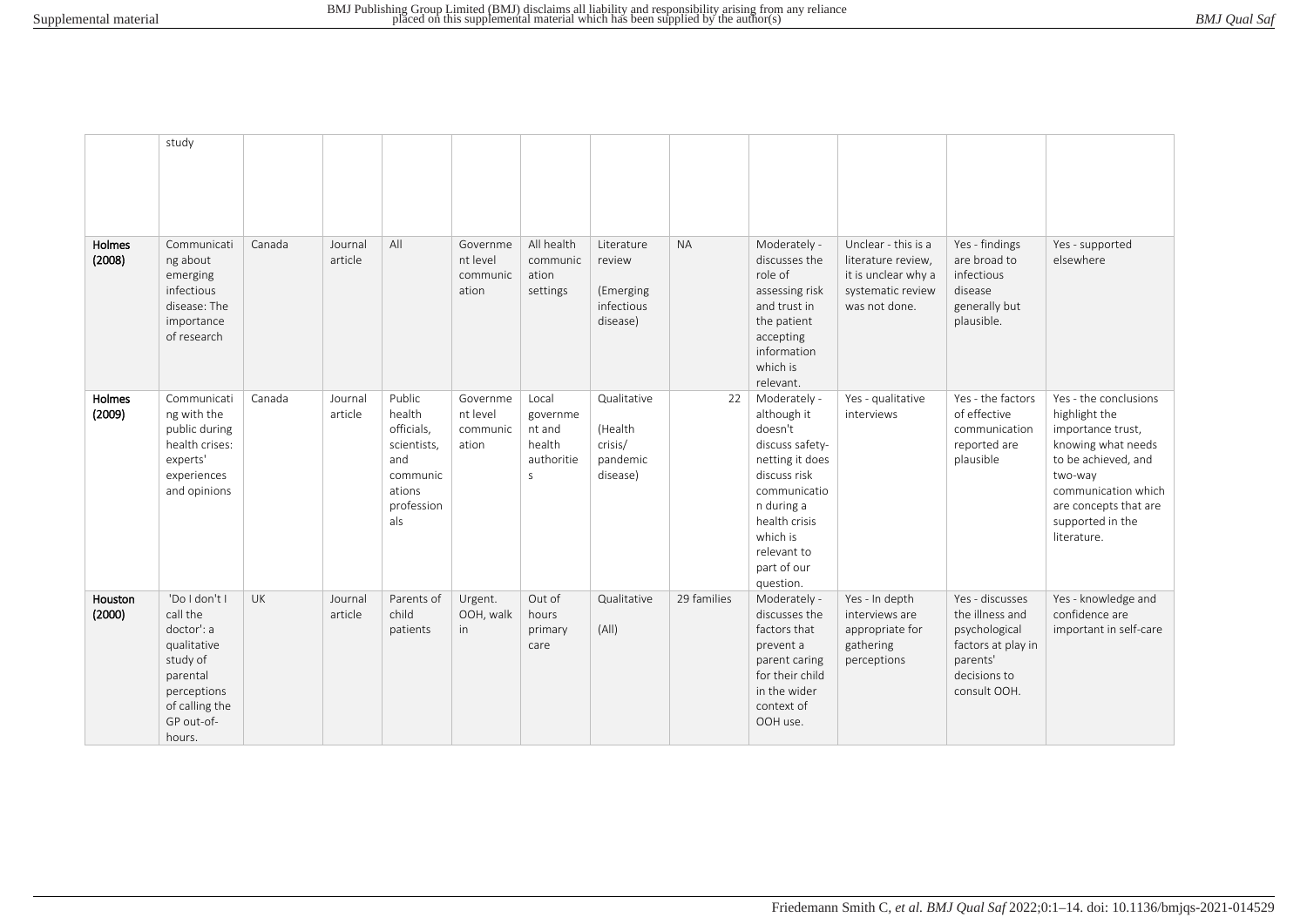| BMJ Qual Saf |
|--------------|
|--------------|

| Jackson | Communicati     | <b>USA</b> | Journal | Adult      | Urgent.   | Walk in | Cohort   | Patients:   | Moderately -   | Yes - the study     | Yes - agreement    | Yes - that good        |
|---------|-----------------|------------|---------|------------|-----------|---------|----------|-------------|----------------|---------------------|--------------------|------------------------|
| (2005)  | on About        |            | article | patients   | OOH, walk | clinic  |          | 500         | discusses      | explored            | between            | communication is       |
|         | Symptoms in     |            |         | (excluding | in        | Walter  | (A  )    | Clinicians: | communicatio   | correlations        | patients and       | linked to greater      |
|         | Primary Care:   |            |         | those      |           | Reed    |          | 28          | n during the   | between what        | clinicians was     | satisfaction, less so  |
|         | Impact on       |            |         | presenting |           | Army    |          |             | consultation   | was                 | high on            | that good              |
|         | Patient         |            |         | with URTI  |           | Medical |          |             | and            | communicated in     | concrete           | communication          |
|         | Outcomes        |            |         | symptoms   |           | Centre  |          |             | satisfaction,  | the consultation    | aspects of the     | impacts outcomes.      |
|         |                 |            |         |            |           |         |          |             | worries, and   | from the            | consultation       |                        |
|         |                 |            |         | Clinicians |           |         |          |             | unmet          | perspective of the  | such as            |                        |
|         |                 |            |         |            |           |         |          |             | expectations   | patient and the     | prescribing but    |                        |
|         |                 |            |         |            |           |         |          |             | with it.       | clinician and the   | lower on           |                        |
|         |                 |            |         |            |           |         |          |             |                | resulting           | aspects of         |                        |
|         |                 |            |         |            |           |         |          |             |                | satisfaction with   | communication      |                        |
|         |                 |            |         |            |           |         |          |             |                | the consultation    | such as            |                        |
|         |                 |            |         |            |           |         |          |             |                | using validated     | diagnosis or       |                        |
|         |                 |            |         |            |           |         |          |             |                | tools.              | prognosis.         |                        |
|         |                 |            |         |            |           |         |          |             |                |                     | When these         |                        |
|         |                 |            |         |            |           |         |          |             |                |                     | discussions        |                        |
|         |                 |            |         |            |           |         |          |             |                |                     | happened           |                        |
|         |                 |            |         |            |           |         |          |             |                |                     | satisfaction with  |                        |
|         |                 |            |         |            |           |         |          |             |                |                     | the consultation   |                        |
|         |                 |            |         |            |           |         |          |             |                |                     | was higher.        |                        |
| Jarvis  | Playing it safe | <b>UK</b>  | Web     | <b>NA</b>  | In hours  | Primary | Web page | <b>NA</b>   | Moderately -   | Unclear - this is a | Yes - in line with | Yes - concludes with   |
| (2016)  | - safety        |            | page    |            |           | care    |          |             | the            | commentary and      | the research       | top tips that echo the |
|         | netting         |            |         |            |           |         | (A  )    |             | commentary     | gives the author's  |                    | research.              |
|         | advice          |            |         |            |           |         |          |             | is more        | thoughts on the     |                    |                        |
|         |                 |            |         |            |           |         |          |             | related to the | topic. Arguably     |                    |                        |
|         |                 |            |         |            |           |         |          |             | medico legal   | the topic could     |                    |                        |
|         |                 |            |         |            |           |         |          |             | concerns       | have been more      |                    |                        |
|         |                 |            |         |            |           |         |          |             | around safety- | comprehensively     |                    |                        |
|         |                 |            |         |            |           |         |          |             | netting but    | discussed if a SR   |                    |                        |
|         |                 |            |         |            |           |         |          |             | this is a      | was done.           |                    |                        |
|         |                 |            |         |            |           |         |          |             | relevant       |                     |                    |                        |
|         |                 |            |         |            |           |         |          |             | aspect to      |                     |                    |                        |
|         |                 |            |         |            |           |         |          |             | consider.      |                     |                    |                        |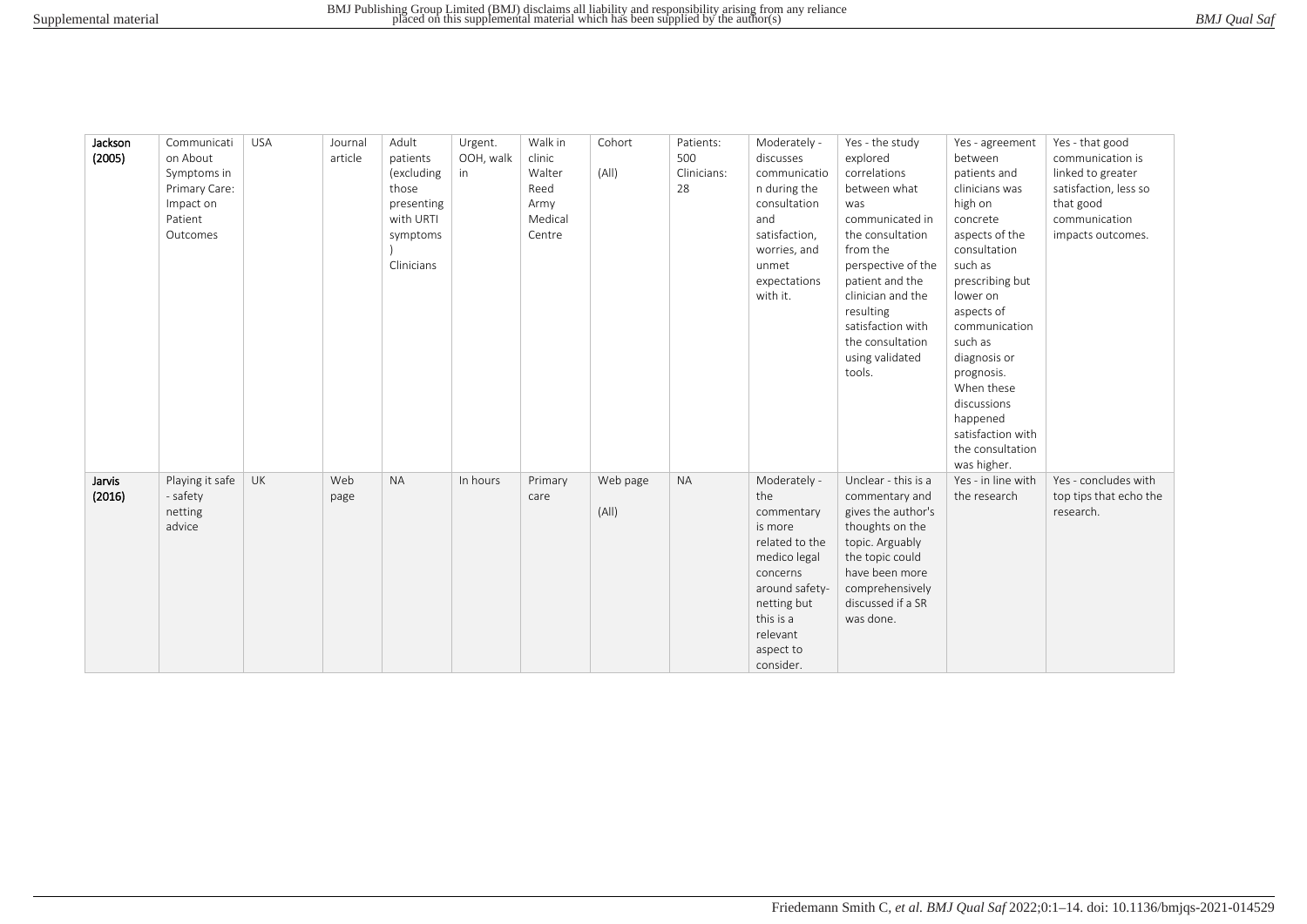| BMJ Qual Saf |  |
|--------------|--|
|--------------|--|

| Jones<br>(2013) | The safety<br>netting<br>behaviour of<br>first contact<br>clinicians: a<br>qualitative<br>study                                                                                                                              | UK                                                              | Journal<br>article | Doctors<br>and<br>nurses                                    | Mix | Primary<br>and<br>secondary<br>care                                                                                                       | Qualitative<br>(A  )          | 16        | Highly -<br>discusses<br>safety-netting<br>in primary and<br>secondary<br>care with<br>doctors and<br>nurses<br>including with<br>patients with<br>ow literacy or<br>ability to<br>understand<br>English.                  | Yes - qualitative is<br>appropriate to<br>explore behaviour<br>in depth. The<br>study only has 16<br>participants but<br>has a range of<br>professionals | Yes - findings<br>are<br>corroborated by<br>the range of<br>professionals<br>and supporting<br>quotes are<br>provided        | Yes - many of the<br>findings are<br>supported and<br>support other<br>research                                                   |
|-----------------|------------------------------------------------------------------------------------------------------------------------------------------------------------------------------------------------------------------------------|-----------------------------------------------------------------|--------------------|-------------------------------------------------------------|-----|-------------------------------------------------------------------------------------------------------------------------------------------|-------------------------------|-----------|----------------------------------------------------------------------------------------------------------------------------------------------------------------------------------------------------------------------------|----------------------------------------------------------------------------------------------------------------------------------------------------------|------------------------------------------------------------------------------------------------------------------------------|-----------------------------------------------------------------------------------------------------------------------------------|
| Jones<br>(2014) | Information<br>needs of<br>parents for<br>acute<br>childhood<br>illness:<br>determining<br>'what, how,<br>where and<br>when' of<br>safety netting<br>using a<br>qualitative<br>exploration<br>with parents<br>and clinicians | <b>UK</b>                                                       | Journal<br>article | Parents of<br>child<br>patients                             | Mix | First<br>contact<br>care<br>settings,<br>communit<br>y centres,<br>children's<br>centres<br>and<br>nurseries<br>in the<br>Midlands,<br>UK | Qualitative<br>(A  )          | 27        | Highly -<br>directly<br>discusses the<br>best content<br>for safety-<br>netting advice<br>including how<br>to present it<br>for recipients<br>with low<br>literacy,<br>language<br>skills, and<br>cultural<br>backgrounds. | Yes - qualitative<br>study that<br>includes the views<br>of parents from a<br>range of<br>backgrounds and<br>clinicians                                  | Yes - many of<br>the<br>recommendatio<br>ns are common<br>to<br>communication<br>research and<br>safety-netting<br>research. | Yes - conclusions are<br>similar to other<br>studies                                                                              |
| Jones<br>(2019) | Safety<br>netting for<br>primary care:<br>evidence<br>from a<br>literature<br>review                                                                                                                                         | Conducted<br>in the UK,<br>includes<br>internationa<br>I papers | Journal<br>article | Patients,<br>carers,<br>health<br>care<br>profession<br>als | Mix | Any health<br>care<br>setting                                                                                                             | Systematic<br>review<br>(A  ) | <b>NS</b> | Highly -<br>systematic<br>review of the<br>safety-netting<br>literature.                                                                                                                                                   | Yes                                                                                                                                                      | Yes - findings<br>summarised the<br>literature and<br>echo what has<br>been published<br>since                               | Yes - that SN is more<br>than communication<br>of uncertainty but<br>should also include<br>follow-up plans and<br>admin details. |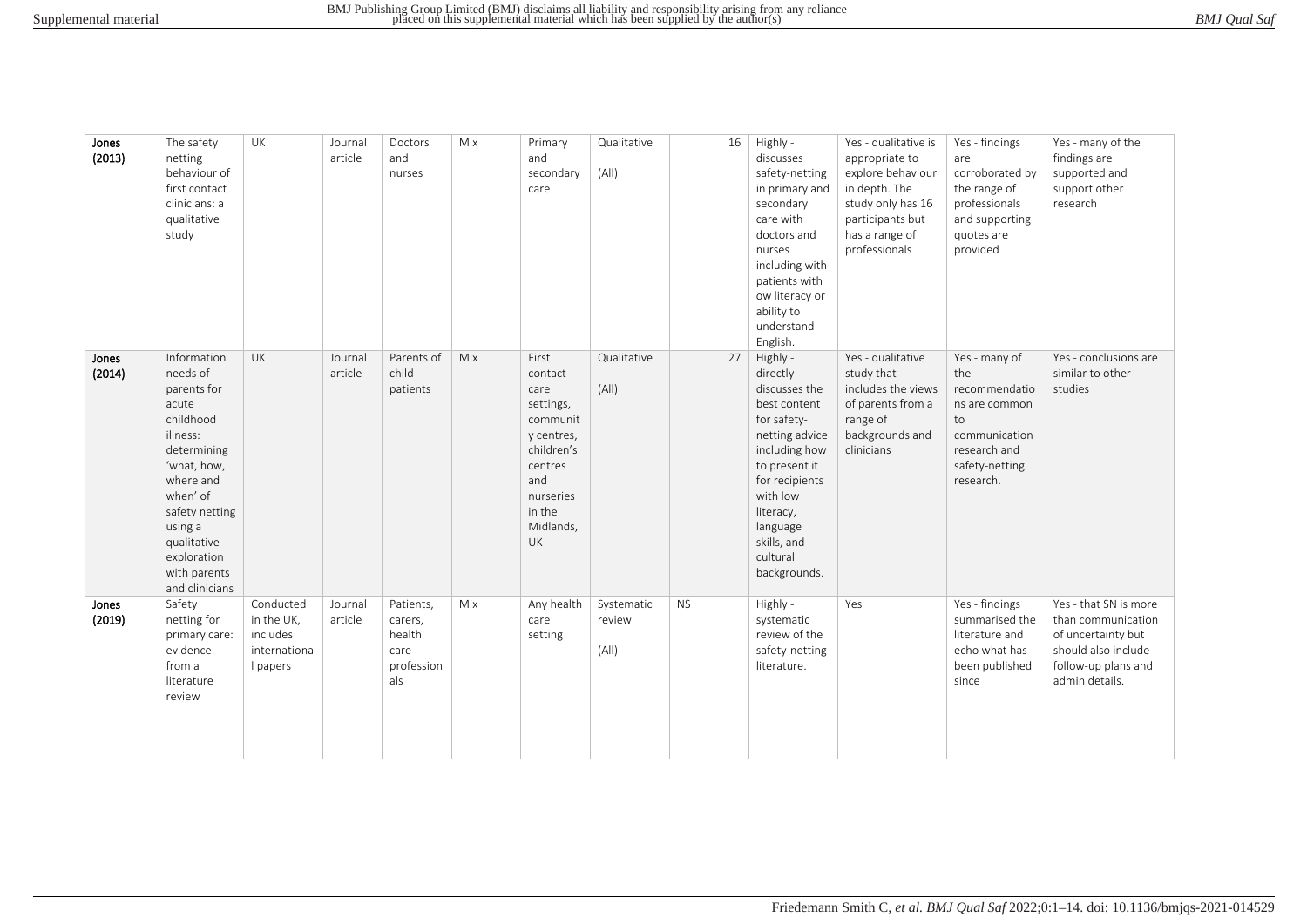| Kai (1996)  | Parents'<br>difficulties<br>and<br>information<br>needs in<br>coping with<br>acute illness<br>in preschool<br>children: a<br>qualitative<br>study | UK        | Journal<br>article | Parents                         | Mix                        | Primary<br>care and<br>the<br>communit<br>y | Qualitative<br>(Acute<br>bacterial/<br>viral illness) | 95 | Highly - covers<br>parents'<br>information<br>needs with<br>acutely ill<br>children                                                                                                             | Yes                                                                                                                                                                                       | Yes - describes<br>parents'<br>information<br>needs, the<br>difficulties in<br>making sense<br>and coping with<br>an ill child as<br>well as the<br>difficulties<br>experienced in<br>doctor<br>communication<br>both of which<br>affect how<br>satisfied the<br>parent is with<br>the consultation | Yes - results that<br>parents want to be<br>able to understand<br>their child's illness<br>and that information<br>should be provided in<br>a variety of formats<br>are supported by<br>other studies, as is the<br>finding that the<br>doctor-patient<br>relationship and the<br>perceived<br>professionalism of the<br>doctor can affect<br>parents' willingness to<br>follow advice. |
|-------------|---------------------------------------------------------------------------------------------------------------------------------------------------|-----------|--------------------|---------------------------------|----------------------------|---------------------------------------------|-------------------------------------------------------|----|-------------------------------------------------------------------------------------------------------------------------------------------------------------------------------------------------|-------------------------------------------------------------------------------------------------------------------------------------------------------------------------------------------|-----------------------------------------------------------------------------------------------------------------------------------------------------------------------------------------------------------------------------------------------------------------------------------------------------|-----------------------------------------------------------------------------------------------------------------------------------------------------------------------------------------------------------------------------------------------------------------------------------------------------------------------------------------------------------------------------------------|
| Kai (1996b) | What worries<br>parents when                                                                                                                      | <b>UK</b> | Journal<br>article | Parents                         | Mix                        | Primary<br>care and                         | Qualitative                                           | 95 | Highly - covers<br>what concerns                                                                                                                                                                | Yes                                                                                                                                                                                       | Yes - feeling lack<br>of control when                                                                                                                                                                                                                                                               | Yes - clinicians need<br>to understand                                                                                                                                                                                                                                                                                                                                                  |
|             | their<br>preschool<br>children are<br>acutely ill,<br>and why: a<br>qualitative                                                                   |           |                    |                                 |                            | the<br>communit<br>V                        | (Acute<br>bacterial/<br>viral illness)                |    | parents when<br>presenting<br>with an<br>acutely ill<br>child and their<br>information                                                                                                          |                                                                                                                                                                                           | parents'<br>understanding<br>of the illness is<br>lacking and fear<br>of serious illness<br>is supported by                                                                                                                                                                                         | parents' concerns and<br>try to address them<br>by acknowledging<br>them and providing<br>information.                                                                                                                                                                                                                                                                                  |
|             | study                                                                                                                                             |           |                    |                                 |                            |                                             |                                                       |    | needs                                                                                                                                                                                           |                                                                                                                                                                                           | later literature                                                                                                                                                                                                                                                                                    |                                                                                                                                                                                                                                                                                                                                                                                         |
| Lass (2018) | Contact to<br>the out-of-<br>hours service<br>among<br>Danish<br>parents of<br>small<br>$children - a$<br>qualitative<br>interview<br>study       | Denmark   | Journal<br>article | Parents of<br>child<br>patients | Urgent.<br>OOH, walk<br>in | Out of<br>hours<br>primary<br>care          | Qualitative<br>(A  )                                  | 9  | Moderately -<br>paper does<br>not discuss<br>safety-netting<br>specifically<br>but has<br>information<br>on what<br>causes worry<br>for parents.<br>The Danish<br>health care<br>system is also | Moderately -<br>qualitative<br>methods are<br>appropriate to<br>meet the aims of<br>the study but the<br>sample is limited<br>in terms of<br>number and<br>gender of the<br>participants. | Yes - and are<br>supported by<br>quotes from the<br>parents but a<br>wider breadth<br>of experience<br>may have added<br>value.                                                                                                                                                                     | Yes - the conclusions<br>fit with previous and<br>subsequent research.                                                                                                                                                                                                                                                                                                                  |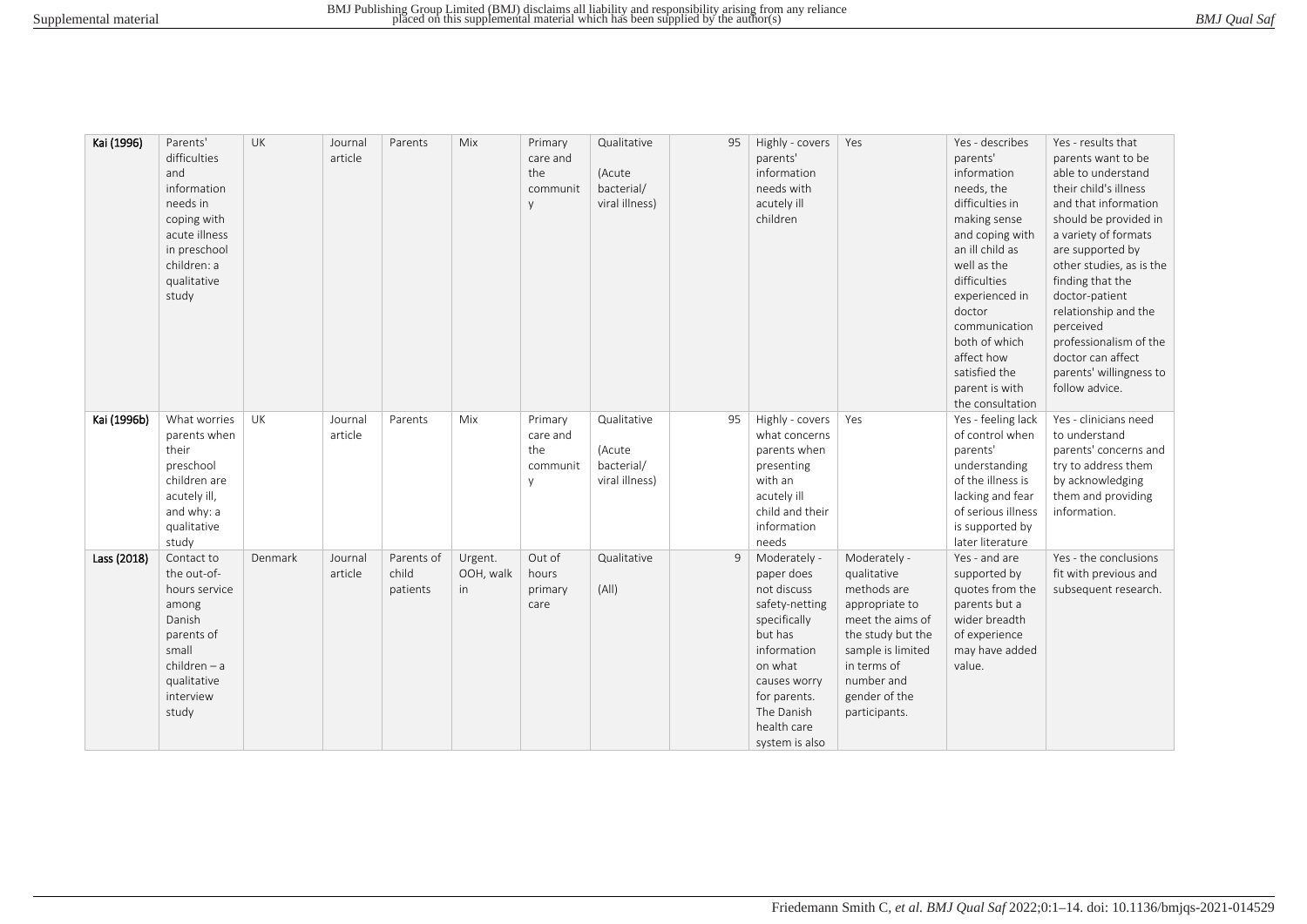|                 |                                                                                                                                                                                                                                        |                           |                    |                     |                                           |                 |                                                 |                         | relatively<br>similar to the<br>UK.                                                                                                                                                                                                                      |                                                                                                                                          |                                                                               |                                                                                                            |
|-----------------|----------------------------------------------------------------------------------------------------------------------------------------------------------------------------------------------------------------------------------------|---------------------------|--------------------|---------------------|-------------------------------------------|-----------------|-------------------------------------------------|-------------------------|----------------------------------------------------------------------------------------------------------------------------------------------------------------------------------------------------------------------------------------------------------|------------------------------------------------------------------------------------------------------------------------------------------|-------------------------------------------------------------------------------|------------------------------------------------------------------------------------------------------------|
| Lecky<br>(2020) | Optimising<br>management<br>of UTIs in<br>primary care:<br>a qualitative<br>study of<br>patient and<br>GP<br>perspectives<br>to inform the<br>development<br>of an<br>evidence-<br>based,<br>shared<br>decision-<br>making<br>resource | UK                        | Journal<br>article | Patients<br>and GPs | In hours                                  | Primary<br>care | Qualitative<br>(Urinary<br>tract<br>infections) | Patients: 29<br>GPs: 20 | Moderately -<br>paper covers<br>safety-netting<br>of UTIs which<br>are common<br>and usually<br>dealt with by<br>the patient<br>although<br>antibiotics<br>may<br>sometimes be<br>needed which<br>is an area that<br>patients need<br>information<br>on. | Yes                                                                                                                                      | Yes and the<br>inclusion of<br>patients as well<br>as GPs provides<br>balance | Yes - shared decision<br>making and tailored<br>information help to<br>empower the patient<br>to self-care |
| Lemal<br>(2013) | Health risk<br>communicati<br>on                                                                                                                                                                                                       | <b>USA</b><br>(published) | Book               | All                 | Governme<br>nt level<br>communic<br>ation | All             | <b>NA</b><br>(A  )                              | <b>NA</b>               | Moderately -<br>this book<br>explores<br>health risk<br>communicatio<br>n in general<br>and so there<br>are some<br>relevant<br>general<br>concepts                                                                                                      | Yes - each book<br>chapter explores a<br>different aspect of<br>risk<br>communication<br>mostly in the form<br>of a literature<br>review | Yes                                                                           | Yes - the chapters<br>agree with other<br>research                                                         |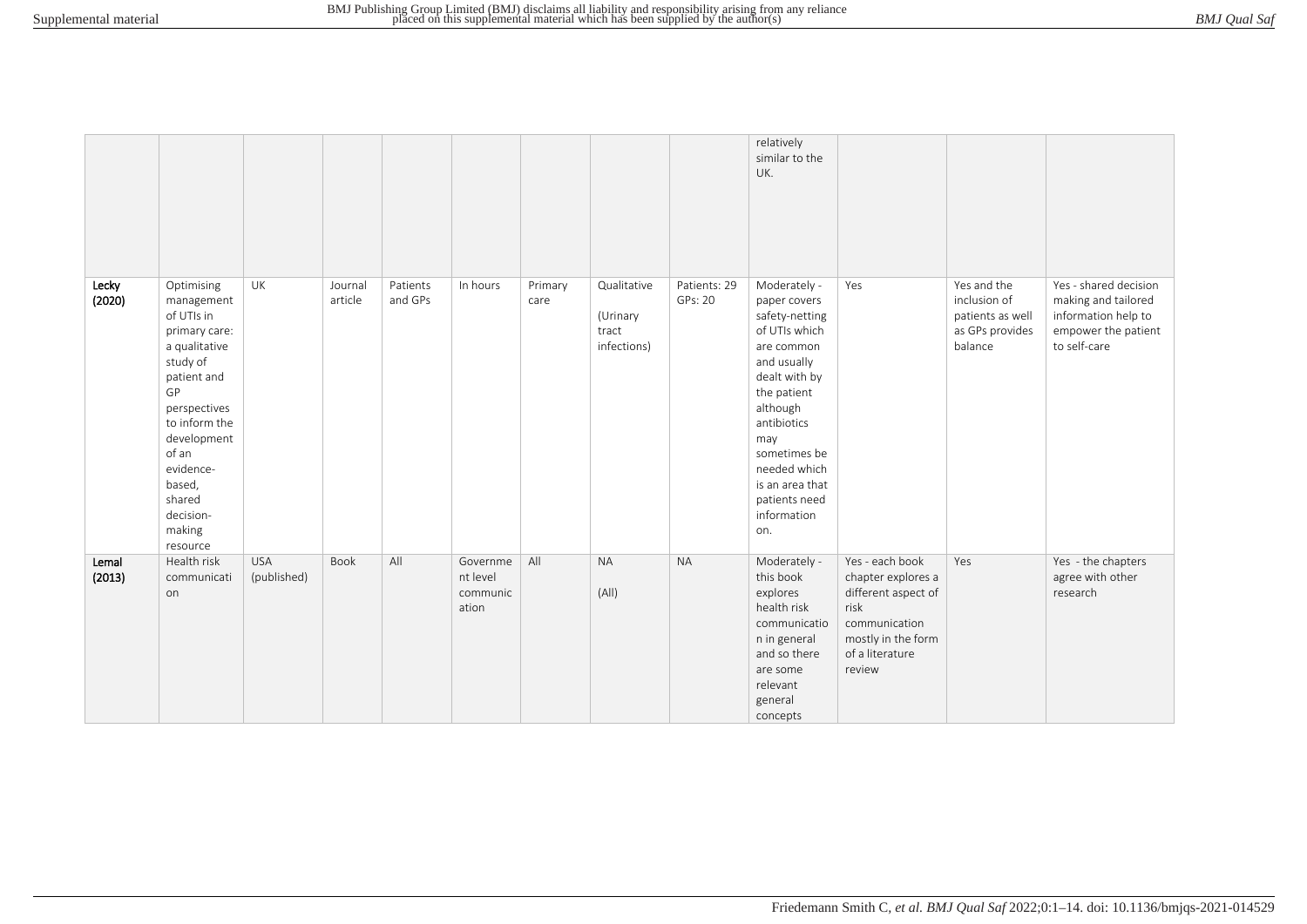| BMJ Qual Saf |
|--------------|
|--------------|

| Leslie<br>(2006)    | Fear and<br>Coughing in<br>Toronto:<br>SARS and the<br>Uses of Risk.                                                                                                                                                                               | Canada                 | Journal<br>article | <b>NA</b>                                        | Governme<br>nt level<br>communic<br>ation | All risk<br>communic<br>ation<br>specificall<br>y around<br>the SARS<br>outbreak<br>in Toronto<br>in 2003 | Qualitative<br>(Pandemic<br>flu) | <b>NA</b>                                       | Moderately -<br>discusses risk<br>communicatio<br>n during a<br>pandemic                                                                                                  | Yes - analysis of<br>the discourse in<br>the news media                                                                                                                                      | Yes - plausible<br>discussion of<br>the different<br>ways risk was<br>framed                                                                    | To a degree - the<br>conclusions are<br>applicable during the<br>COVID outbreak but<br>are very narrow.                  |
|---------------------|----------------------------------------------------------------------------------------------------------------------------------------------------------------------------------------------------------------------------------------------------|------------------------|--------------------|--------------------------------------------------|-------------------------------------------|-----------------------------------------------------------------------------------------------------------|----------------------------------|-------------------------------------------------|---------------------------------------------------------------------------------------------------------------------------------------------------------------------------|----------------------------------------------------------------------------------------------------------------------------------------------------------------------------------------------|-------------------------------------------------------------------------------------------------------------------------------------------------|--------------------------------------------------------------------------------------------------------------------------|
| MacArtney<br>(2017) | Patients'<br>initial steps<br>to cancer<br>diagnosis in<br>Denmark,<br>England and<br>Sweden:<br>what can a<br>qualitative,<br>cross-country<br>comparison<br>of narrative<br>interviews<br>tell us about<br>potentially<br>modifiable<br>factors? | Denmark,<br>UK, Sweden | Journal<br>article | Adult<br>patients<br>diagnosed<br>with<br>cancer | Specialist/<br>secondary                  | Secondary<br>care                                                                                         | Qualitative<br>(Cancer)          | 155                                             | Highly -<br>discusses the<br>experiences of<br>recently<br>diagnosed<br>cancer<br>patients of<br>consulting and<br>getting a<br>diagnosis<br>including<br>safety-netting. | Yes - qualitative<br>good for exploring<br>experiences and<br>the inclusion of<br>different<br>countries with<br>varying cancer<br>survival rates<br>provides<br>interesting<br>comparisons. | Yes -<br>uncertainty<br>about whether<br>and when to<br>reattend was<br>higher in UK and<br>Denmark and<br>clear action<br>plans are<br>needed. | Yes - it has been<br>reported in other<br>papers that clear<br>action plans are<br>important for timely<br>reconsulting. |
| Maguire<br>(2011)   | Which urgent<br>care services<br>do febrile<br>children use<br>and why?                                                                                                                                                                            | UK                     | Journal<br>article | Parents of<br>child<br>patients                  | Urgent.<br>OOH, walk<br>in                | Urgent<br>and<br>emergenc<br>y care<br>services                                                           | Mixed<br>(Fever)                 | 220<br>(questionnai<br>re)<br>29<br>(interview) | Moderately -<br>discusses<br>experiences in<br>urgent and<br>emergency<br>care services<br>but also<br>discusses<br>safety-netting<br>in these<br>services<br>briefly     | Yes - wide range<br>of perspectives<br>gathered with the<br>survey and then in<br>depth information<br>gathered through<br>the interviews.                                                   | Yes - high levels<br>of safety-netting<br>advice given and<br>a need and<br>preference for<br>written<br>information to<br>help remember<br>it. | Yes - reinforces the<br>need for clear<br>consistent and<br>symptoms based<br>advice.                                    |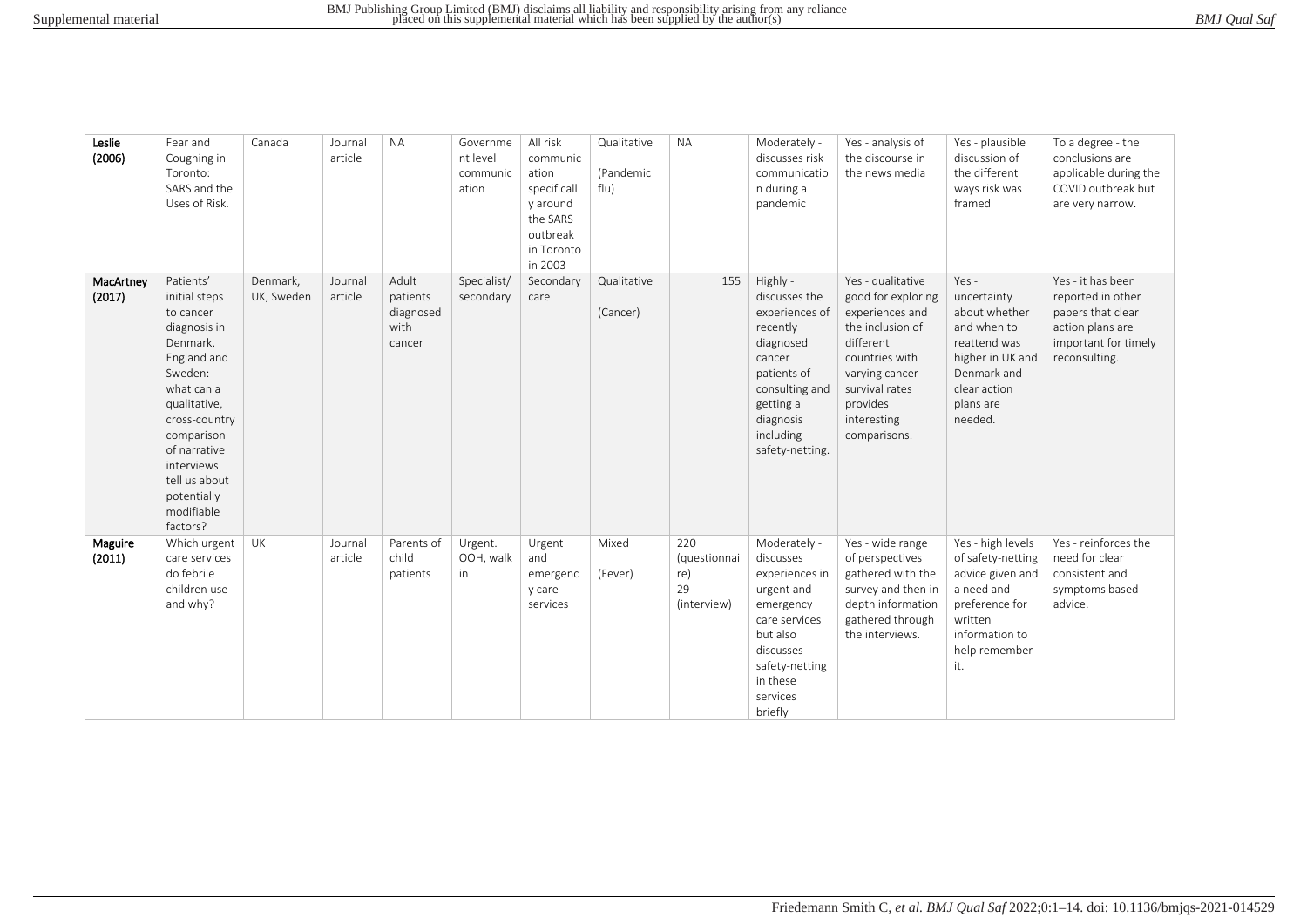|  | BMJ Qual Saf |  |
|--|--------------|--|
|--|--------------|--|

| McKelvey<br>(2010)  | The<br>consultation<br>hill: a new<br>model to aid<br>teaching<br>consultation<br>skills.                                                                               | <b>UK</b> | Comme<br>ntary     | <b>NA</b>                    | In hours | Primary<br>care | Commentar<br>y/opinion<br>piece<br>(A  ) | <b>NA</b>              | Highly -<br>specifically<br>discusses<br>safety-netting                         | Unclear - this is a<br>commentary/opin<br>ion piece, it is<br>unclear how the<br>recommendations<br>were arrived at                          | Yes - seem to be<br>led largely by<br>Neighbour's<br>work                                                                                  | Yes - supported by<br>previous research and<br>subsequent research.                                                                                                                                                                                                                               |
|---------------------|-------------------------------------------------------------------------------------------------------------------------------------------------------------------------|-----------|--------------------|------------------------------|----------|-----------------|------------------------------------------|------------------------|---------------------------------------------------------------------------------|----------------------------------------------------------------------------------------------------------------------------------------------|--------------------------------------------------------------------------------------------------------------------------------------------|---------------------------------------------------------------------------------------------------------------------------------------------------------------------------------------------------------------------------------------------------------------------------------------------------|
| McKelvie<br>(2019)  | Challenges<br>and<br>strategies for<br>general<br>practitioners<br>diagnosing<br>serious<br>infections in<br>older adults:<br>a UK<br>qualitative<br>interview<br>study | UK        | Journal<br>article | GPs                          | In hours | Primary<br>care | Qualitative<br>(Serious<br>infection)    | 28                     | Highly - the<br>paper<br>specifically<br>discusses<br>safety-netting            | Yes - the aim was<br>to explore in<br>depth so<br>qualitative<br>approach is<br>appropriate.                                                 | Yes                                                                                                                                        | Yes - the safety-<br>netting findings are<br>supported by and<br>support many other<br>studies.                                                                                                                                                                                                   |
| McKinstry<br>(2011) | Comparison<br>of the<br>accuracy of<br>patients'<br>recall of the<br>content of<br>telephone<br>and face-to-<br>face<br>consultations<br>: an<br>exploratory<br>study.  | UK        | Journal<br>article | GPs and<br>adult<br>patients | In hours | Primary<br>care | Cohort<br>(A  )                          | 10 GPs<br>175 patients | Moderately -<br>contains some<br>information<br>useful to<br>improve<br>recall. | Yes - mix of<br>interviews and<br>questionnaires<br>with recordings of<br>the consultation<br>so that aspects of<br>it could be<br>verified. | Yes - patients<br>generally<br>recalled GPs'<br>advice with only<br>minor<br>inaccuracies.<br>GPs seldom<br>used memory<br>aid techniques. | Yes and no - this study<br>disagrees with a<br>similar one conducted<br>in EDs but agrees with<br>others. Anxiety is<br>thought to decrease<br>recall and it may be<br>that the unfamiliar<br>environment and<br>maybe more anxiety<br>provoking reasons for<br>attending in ED<br>harmed recall. |
| Mitchell<br>(2012)  | Improving<br>diagnosis of<br>cancer: A<br>toolkit for<br>general<br>practice                                                                                            | UK        | Report             | <b>NA</b>                    | In hours | Primary<br>care | <b>NA</b><br>(Cancer)                    | <b>NA</b>              | Highly - report<br>directly<br>discusses<br>safety-netting                      | Yes - report draws<br>on a range of<br>studies and<br>literature                                                                             | Yes - findings<br>come from a<br>range of sources                                                                                          | Yes - the conclusions<br>are well supported                                                                                                                                                                                                                                                       |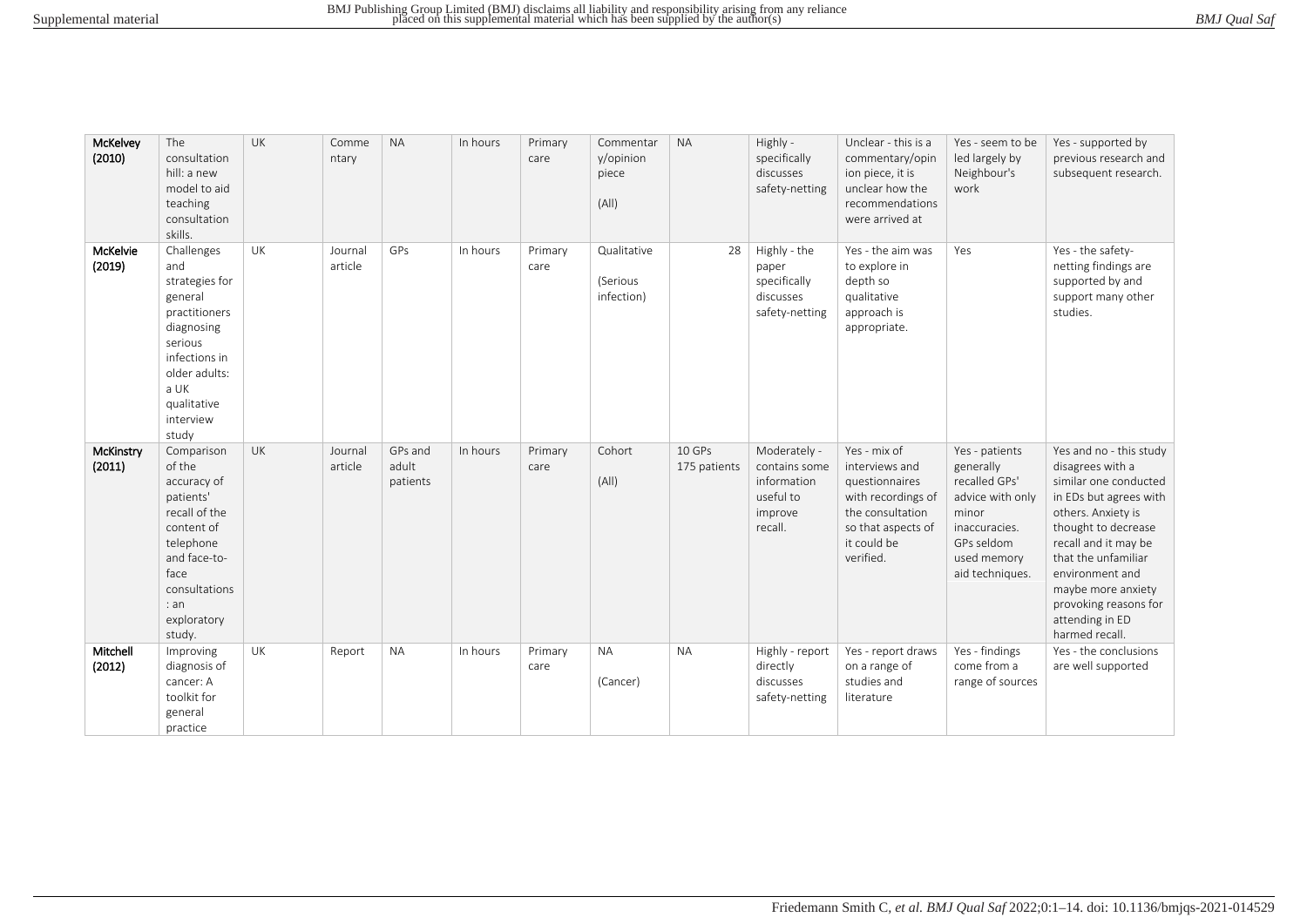| BMJ Qual Saf |
|--------------|
|--------------|

| Mitchell<br>(2015) | The role of<br>primary care<br>in cancer<br>diagnosis via<br>emergency<br>presentation:<br>qualitative<br>synthesis of<br>significant<br>event<br>reports. | UK        | Journal<br>article | <b>NA</b>                                                                          | In hours      | Primary<br>care | Cross-<br>sectional<br>(Cancer)                | 222 cases of<br>emergency<br>presentatio<br>n | Moderately -<br>briefly<br>discusses the<br>role of safety-<br>netting in<br>preventing<br>emergency<br>presentations                                                                                                                                                                                   | Yes - analysis of<br>serious adverse<br>events                 | Yes - plausible<br>factors in<br>emergency<br>presentations<br>discussed                                                                              | Yes - supported by the<br>literature                                                                                                  |
|--------------------|------------------------------------------------------------------------------------------------------------------------------------------------------------|-----------|--------------------|------------------------------------------------------------------------------------|---------------|-----------------|------------------------------------------------|-----------------------------------------------|---------------------------------------------------------------------------------------------------------------------------------------------------------------------------------------------------------------------------------------------------------------------------------------------------------|----------------------------------------------------------------|-------------------------------------------------------------------------------------------------------------------------------------------------------|---------------------------------------------------------------------------------------------------------------------------------------|
| Morgan<br>(2014)   | Starting off in<br>general<br>practice -<br>consultation<br>skill tips for<br>new GP<br>registrars                                                         | Australia | Comme<br>ntary     | <b>NA</b>                                                                          | In hours      | Primary<br>care | <b>NA</b><br>(A  )                             | <b>NA</b>                                     | Highly -<br>discusses<br>primary care<br>consultation<br>skills for new<br>GPs including<br>SN                                                                                                                                                                                                          | Commentary<br>paper but draws<br>on the published<br>evidence. | Yes - common<br>sense<br>recommendatio<br>ns backed up by<br>the literature.                                                                          | Yes - they echo other<br>studies.                                                                                                     |
| Neill (2015)       | Parent's<br>information<br>seeking in<br>acute<br>childhood<br>illness: what<br>helps and<br>what hinders<br>decision<br>making?                           | <b>UK</b> | Journal<br>article | Parents of<br>child<br>patients<br>from a<br>range of<br>ethnic<br>backgroun<br>ds | Communit<br>V | Communit<br>y   | Qualitative<br>(Acute<br>childhood<br>illness) | 27                                            | Moderately -<br>most of the<br>paper is about<br>where parents<br>from varying<br>cultural/<br>ethnic<br>backgrounds<br>get health<br>information<br>for their child<br>from. There is<br>some<br>discussion of<br>information<br>from health<br>care providers<br>and what<br>information is<br>needed | Yes                                                            | Yes - they echo<br>much of what<br>has been<br>reported<br>previously and<br>provide the<br>perspective of<br>less well<br>researched<br>communities. | Yes - the need for<br>take away<br>information, specific<br>and tailored<br>information, and<br>reassurance are<br>highlighted again. |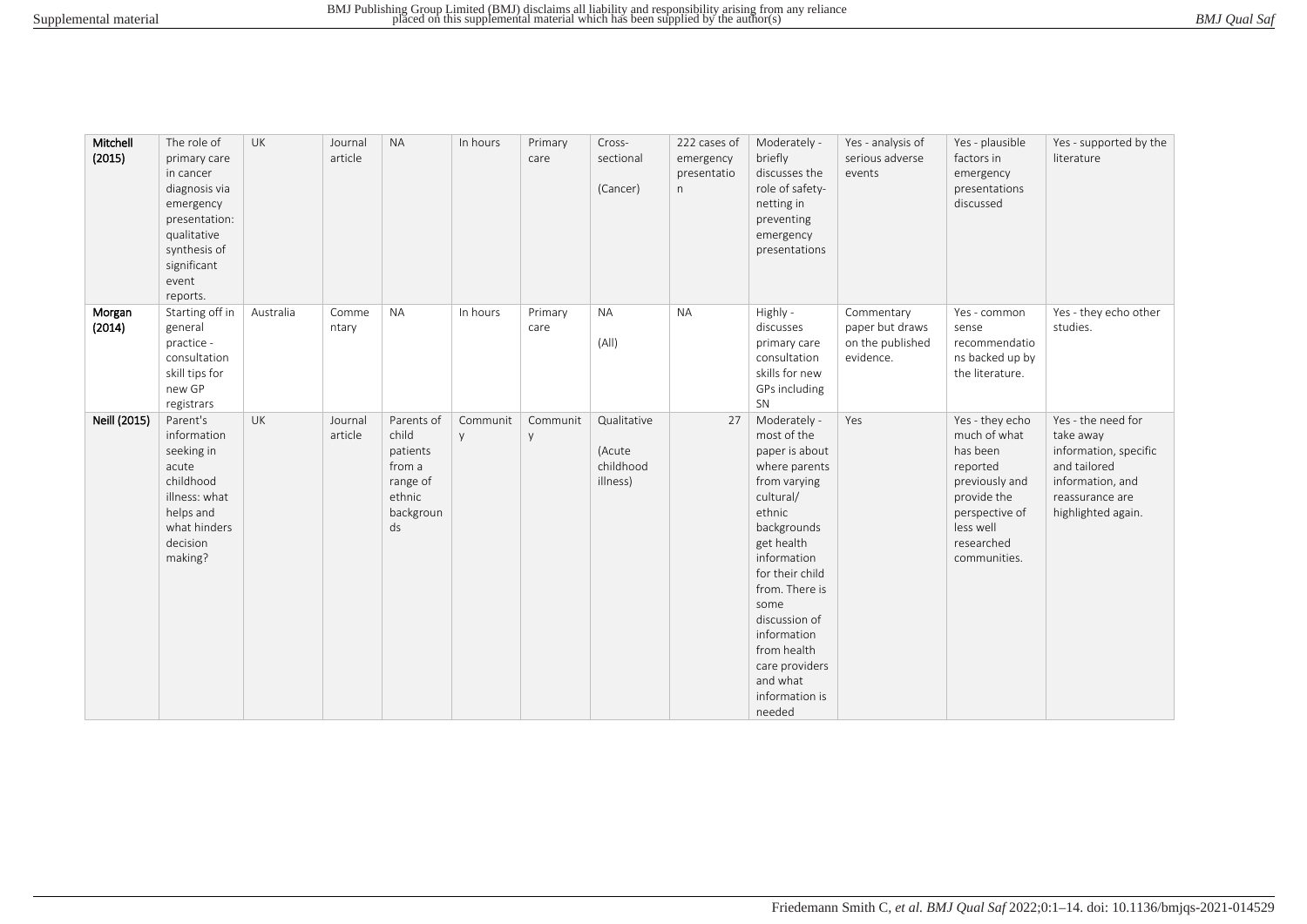|  | BMJ Qual Saf |  |
|--|--------------|--|
|--|--------------|--|

| Neill (2016)          | Parents'<br>help-seeking<br>behaviours<br>during acute<br>childhood<br>illness at<br>home: A<br>contribution<br>to<br>explanatory<br>theory                                                                                                            | UK         | Journal<br>article     | Parents of<br>child<br>patients | Communit<br>y            | Communit<br>y                       | Qualitative<br>(Acute<br>childhood<br>illness) | 27                        | Highly -<br>discusses how<br>parents make<br>decisions<br>when caring<br>for an acutely<br>ill child                                                                           | Yes- qualitative<br>methods are<br>appropriate to<br>explore<br>behaviours | Yes - they echo<br>much of what<br>has been<br>reported<br>previously and<br>provide the<br>perspective of<br>less well<br>researched<br>communities. | Yes - the conclusions<br>are supported widely                                                                                      |
|-----------------------|--------------------------------------------------------------------------------------------------------------------------------------------------------------------------------------------------------------------------------------------------------|------------|------------------------|---------------------------------|--------------------------|-------------------------------------|------------------------------------------------|---------------------------|--------------------------------------------------------------------------------------------------------------------------------------------------------------------------------|----------------------------------------------------------------------------|-------------------------------------------------------------------------------------------------------------------------------------------------------|------------------------------------------------------------------------------------------------------------------------------------|
| Newcomb<br>(2020)     | <b>Building</b><br>Rapport and<br>Earning the<br>Surgical<br>Patient's<br>Trust in the<br>Era of Social<br>Distancing:<br>Teaching<br>Patient-<br>Centered<br>Communicati<br>on During<br>Video<br>Conference<br>Encounters<br>to Medical<br>Students. | <b>USA</b> | Journal<br>article     | Medical<br>students             | Specialist/<br>secondary | Secondary<br>care                   | Cohort<br>(A  )                                | 5 students<br>4 observers | Moderately -<br>carried out in<br>secondary<br>care but the<br>information<br>on how to<br>improve<br>communicatio<br>n over video is<br>reevant                               | Yes - trialling an<br>education session                                    | Yes - the lessons<br>learnt in<br>particular                                                                                                          | Yes - supports the few<br>papers on<br>communication over<br>video.                                                                |
| <b>NICE</b><br>(2016) | Sepsis:<br>recognition,<br>diagnosis and<br>early<br>management                                                                                                                                                                                        | UK         | Guidelin<br>$\epsilon$ | ALL                             | Mix                      | Primary<br>and<br>secondary<br>care | $\sf NA$<br>(Sepsis)                           | <b>NA</b>                 | Moderately -<br>contains some<br>advice on<br>safety-netting<br>for potential<br>sepsis but the<br>majority of<br>the guideline<br>is about the<br>diagnosis and<br>management | Yes - NICE<br>guideline using<br>established gold-<br>standard methods     | Yes                                                                                                                                                   | Yes - the<br>recommendations for<br>what should be<br>included in safety-<br>netting advice are in<br>line with other<br>research. |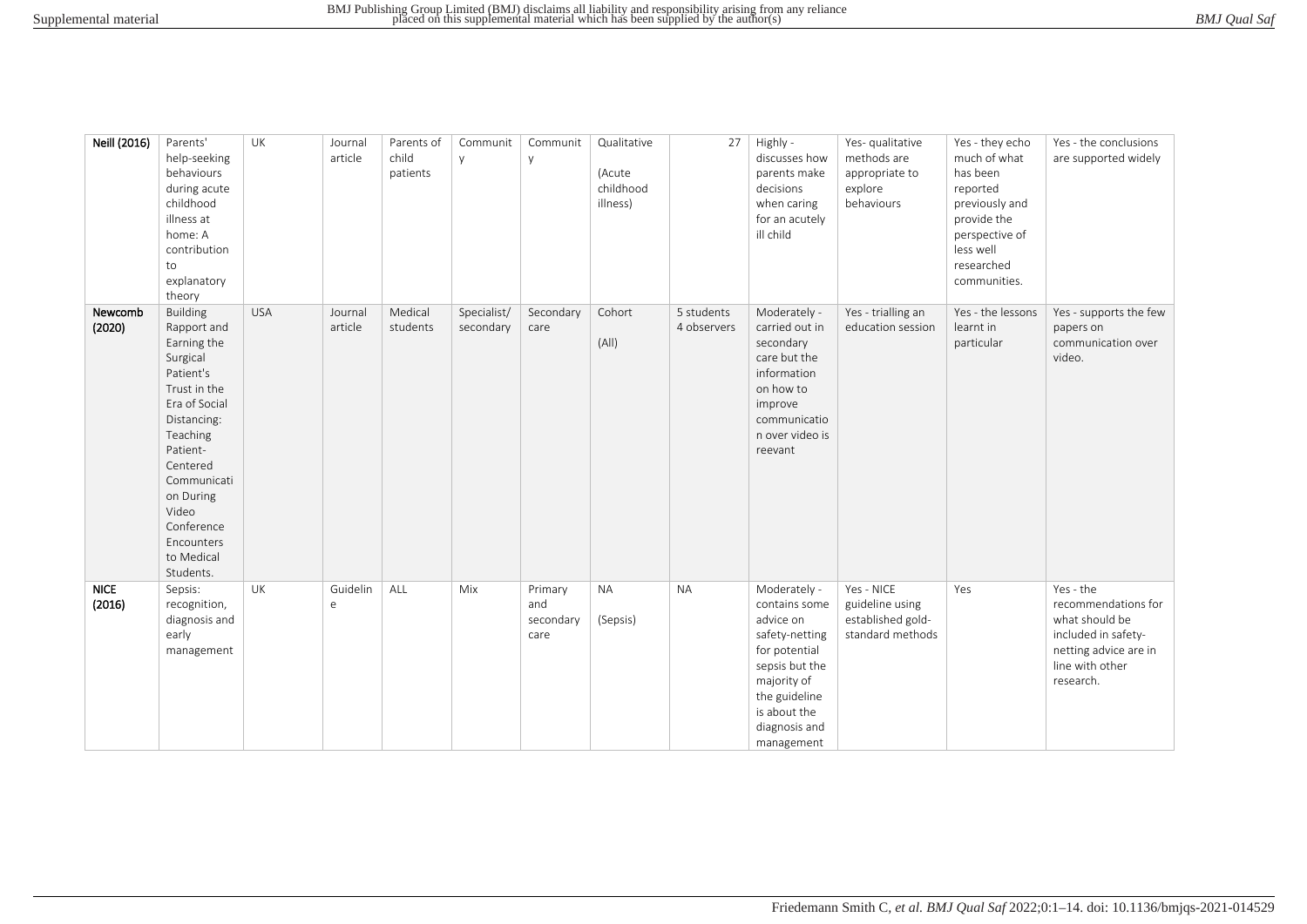|                       |                                                                                                                          |           |                    |                                      |          |                                     |                                  |           | of sepsis.                                                                                                                                                                                                        |                                                                                                                                             |                                                                                                    |                                                                                                                                    |
|-----------------------|--------------------------------------------------------------------------------------------------------------------------|-----------|--------------------|--------------------------------------|----------|-------------------------------------|----------------------------------|-----------|-------------------------------------------------------------------------------------------------------------------------------------------------------------------------------------------------------------------|---------------------------------------------------------------------------------------------------------------------------------------------|----------------------------------------------------------------------------------------------------|------------------------------------------------------------------------------------------------------------------------------------|
| <b>NICE</b><br>(2019) | Fever under<br>5's:<br>assessment<br>and initial<br>management                                                           | UK        | Guidelin<br>e      | Children<br>under 5                  | Mix      | Primary<br>and<br>secondary<br>care | <b>NA</b><br>(Fever)             | <b>NA</b> | Moderately -<br>contains some<br>advice on<br>safety-netting<br>for children<br>under 5 with<br>fever but the<br>majority of<br>the guideline<br>is about the<br>diagnosis and<br>early<br>management<br>of fever | Yes - NICE<br>guideline using<br>established gold-<br>standard methods                                                                      | Yes -<br>comprehensive<br>literature search<br>to find and<br>report all<br>relevant<br>literature | Yes - the<br>recommendations for<br>what should be<br>included in safety-<br>netting advice are in<br>line with other<br>research. |
| Nicholson<br>(2016)   | Can safety-<br>netting<br>improve<br>cancer<br>detection in<br>patients with<br>vague<br>symptoms?                       | UK        | Journal<br>article | ALL                                  | In hours | Primary<br>care                     | Literature<br>review<br>(Cancer) | <b>NA</b> | Highly -<br>discusses<br>safety-netting<br>specifically for<br>vague<br>symptoms.                                                                                                                                 | Yes - this is a<br>literature review<br>but the purpose is<br>to highlight areas<br>that need more<br>evidence and so it<br>is appropriate. | Yes                                                                                                | Yes - although the<br>main conclusions are<br>that there is not a lot<br>of evidence on the<br>topic, which is<br>plausible.       |
| Nicholson<br>(2018)   | Responsibility<br>for follow-up<br>during the<br>diagnostic<br>process in<br>primary care:<br>a secondary<br>analysis of | <b>UK</b> | Journal<br>article | Primary<br>care<br>practition<br>ers | In hours | Primary<br>care                     | Cross-<br>sectional<br>(Cancer)  | 2879      | Highly -<br>discusses<br>safety-netting<br>directly                                                                                                                                                               | Yes - large<br>international<br>survey                                                                                                      | Yes - findings<br>come from a<br>range on<br>informants and<br>are plausible                       | Yes - the conclusions<br>are supported                                                                                             |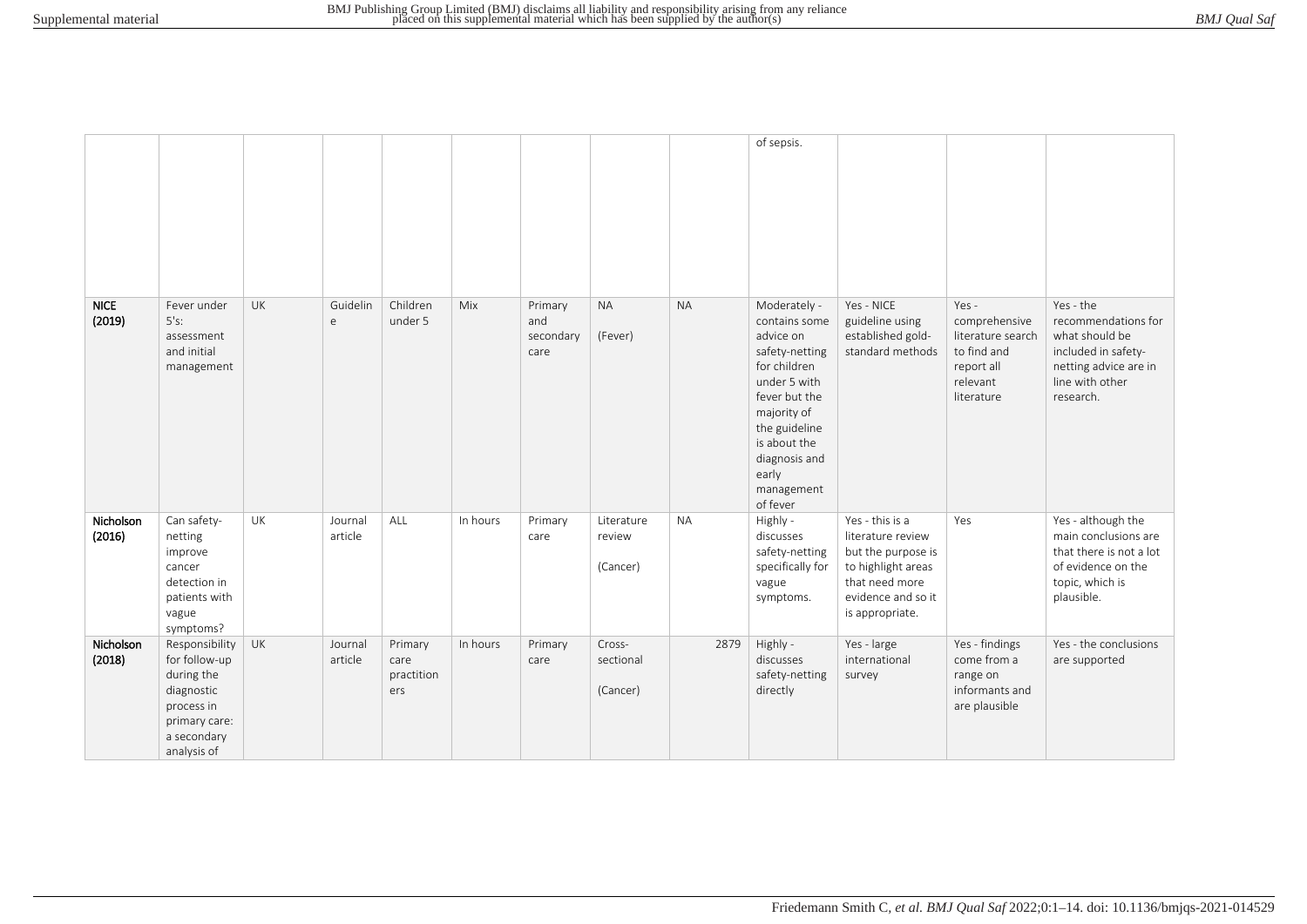|                     | International<br>Cancer<br>Benchmarkin<br>g Partnership<br>data                                                                                                                                                       |           |                    |                                                                                                                                                                                       |                            |                                                                                |                                          |                                                             |                                                                                                                                                                                                                              |                                                                                                                                                                                                                                                                           |                                                                                                                                                                                                                                                  |                                                                                                    |
|---------------------|-----------------------------------------------------------------------------------------------------------------------------------------------------------------------------------------------------------------------|-----------|--------------------|---------------------------------------------------------------------------------------------------------------------------------------------------------------------------------------|----------------------------|--------------------------------------------------------------------------------|------------------------------------------|-------------------------------------------------------------|------------------------------------------------------------------------------------------------------------------------------------------------------------------------------------------------------------------------------|---------------------------------------------------------------------------------------------------------------------------------------------------------------------------------------------------------------------------------------------------------------------------|--------------------------------------------------------------------------------------------------------------------------------------------------------------------------------------------------------------------------------------------------|----------------------------------------------------------------------------------------------------|
| Noble<br>(2015)     | A<br>randomised<br>trial assessing<br>the<br>acceptability<br>and<br>effectiveness<br>of providing<br>generic<br>versus<br>tailored<br>feedback<br>about health<br>risks for a<br>high need<br>primary care<br>sample | Australia | Journal<br>article | Adult<br>patients                                                                                                                                                                     | In hours                   | Primary<br>care<br>(Aborigina<br>Communit<br>Controlled<br>Health<br>Services) | Randomised<br>trial<br>(Health<br>risks) | 87                                                          | Moderately -<br>discusses<br>information<br>given to<br>patients<br>generally and<br>whether it<br>should be<br>tailored or<br>generic but<br>this is useful                                                                 | Yes - patients<br>were randomised<br>to receive either<br>generic or tailored<br>information with<br>the effects of the<br>information<br>measured in an<br>exit survey. The<br>authors managed<br>to get roughly<br>equal numbers of<br>responses in both<br>study arms. | Yes - tailored<br>feedback was<br>seen as more<br>relevant but no<br>more likely to<br>help them<br>improve their<br>health or easier<br>to understand<br>which is<br>perhaps<br>disappointing<br>but the authors<br>offer some<br>explanations. | No - others studies<br>tend to favour<br>tailored<br>feedback/information<br>more than this study. |
| O'Cathain<br>(2020) | Drivers of<br>'clinically<br>unnecessary'<br>use of<br>emergency<br>and urgent<br>care: the<br><b>DEUCE</b><br>mixed-<br>methods<br>study                                                                             | <b>UK</b> | Report             | Patients<br>considere<br>d clinically<br>unnecessa<br>ry users of<br>services<br>including<br>parents,<br>young<br>adults,<br>people in<br>areas of<br>social<br>deprivatio<br>n, and | Urgent.<br>OOH, walk<br>in | Emergenc<br>y and<br>urgent<br>settings                                        | Mixed<br>(A  )                           | Interviews:<br>48<br>Focus<br>groups: 15<br>Survey:<br>2906 | Highly - Has a<br>lot of<br>information<br>about what<br>patients'<br>needs are and<br>how these<br>may not be<br>being met,<br>this then leads<br>to clinically<br>unnecessary<br>consulting.<br>Includes<br>information of | Yes - a range of<br>methods used to<br>answer the<br>question                                                                                                                                                                                                             | Yes - the drivers<br>of unnecessary<br>consultations<br>are plausible<br>and have been<br>tested across<br>the studies.                                                                                                                          | Yes - the drivers found<br>have been reported<br>previously.                                       |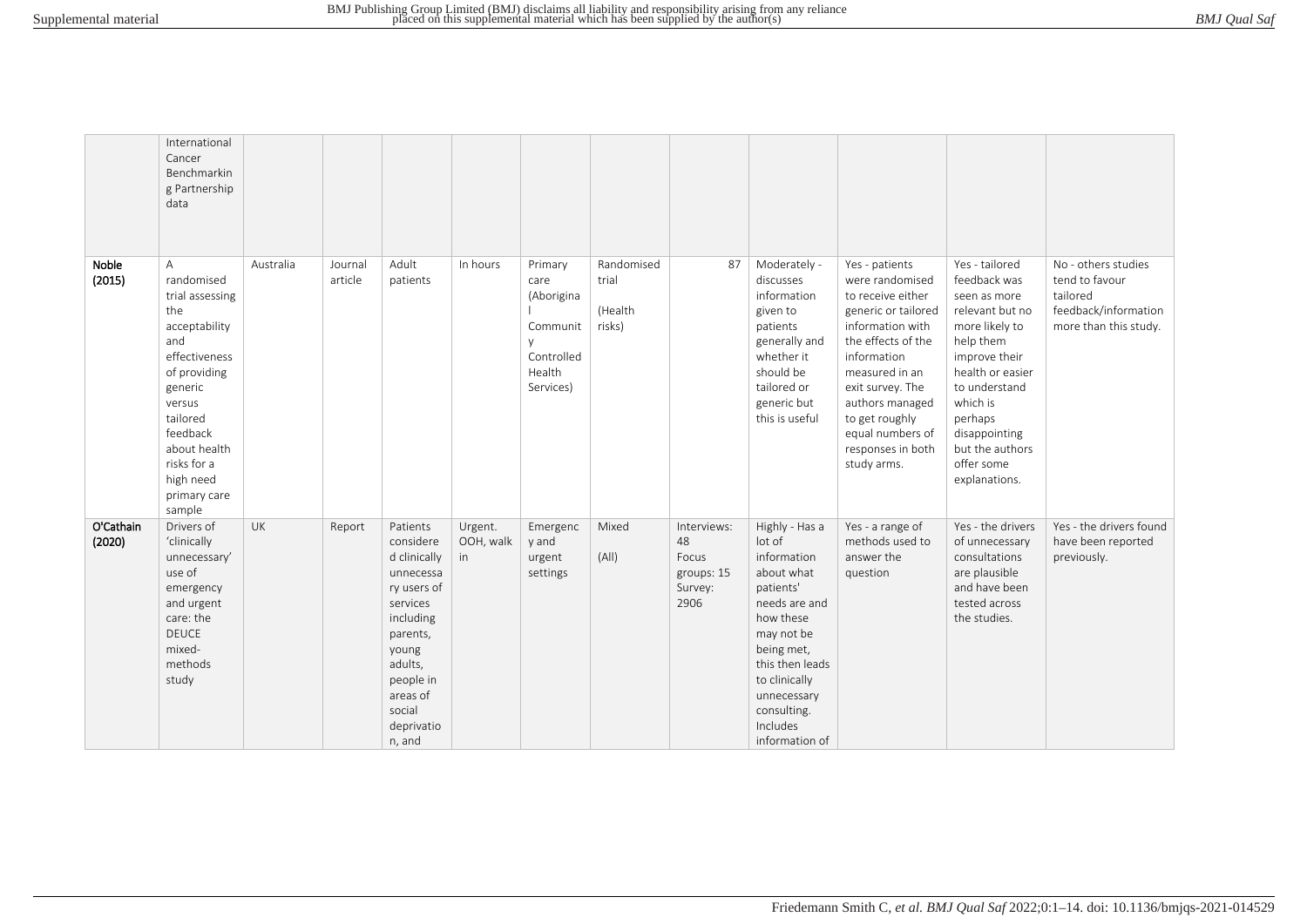|                  |                                                                                                                                               |           |                    | general<br>populatio<br>n                                                       |          |                                     |                              |                                                                           | patients with<br>previous<br>traumatic<br>health<br>incidents                                                                                                                                      |                                                               |                                                                                                     |                                                                                                                                          |
|------------------|-----------------------------------------------------------------------------------------------------------------------------------------------|-----------|--------------------|---------------------------------------------------------------------------------|----------|-------------------------------------|------------------------------|---------------------------------------------------------------------------|----------------------------------------------------------------------------------------------------------------------------------------------------------------------------------------------------|---------------------------------------------------------------|-----------------------------------------------------------------------------------------------------|------------------------------------------------------------------------------------------------------------------------------------------|
| Pappas<br>(2019) | Diagnosis and<br>Decision-<br>Making in<br>Telemedicine                                                                                       | UK        | Journal<br>article | Secondary<br>care<br>consultant<br>s, GPs,<br>nurses,<br>patients,<br>relatives | Mix      | Primary<br>and<br>secondary<br>care | Cross-<br>sectional<br>(A  ) | 10<br>consultation<br>s, the<br>number of<br>individuals is<br>not stated | Moderately -<br>discusses<br>communicatio<br>n around<br>diagnosis and<br>decision<br>making over<br>video which is<br>broadly<br>relevant but is<br>done with<br>secondary<br>care<br>consultants | Yes - perhaps<br>could have<br>analysed more<br>consultations | Yes - findings<br>around inter<br>professional and<br>HCP-patient<br>communication<br>are plausible | Yes - particularly<br>around the need to<br>not exclude the<br>patient from the<br>conversation                                          |
| Rees<br>(2017)   | Patient<br>Safety<br>Incidents<br>Involving Sick<br>Children in<br>Primary Care<br>in England<br>and Wales: A<br>Mixed<br>Methods<br>Analysis | <b>UK</b> | Journal<br>article | Child<br>patients                                                               | In hours | Primary<br>care                     | Cross-<br>sectional<br>(A  ) | 2191<br>incidents                                                         | Moderately -<br>study explores<br>the causes of<br>safety<br>incidents<br>including<br>miscommunic<br>ation which is<br>relevant here.                                                             | Yes - analysis of<br>incident reports                         | Yes - findings<br>are drawn from<br>a large number<br>of incident<br>reports.                       | Yes - communication<br>between the GP and<br>parents/care givers is<br>a key area and one<br>that has been<br>highlighted<br>previously. |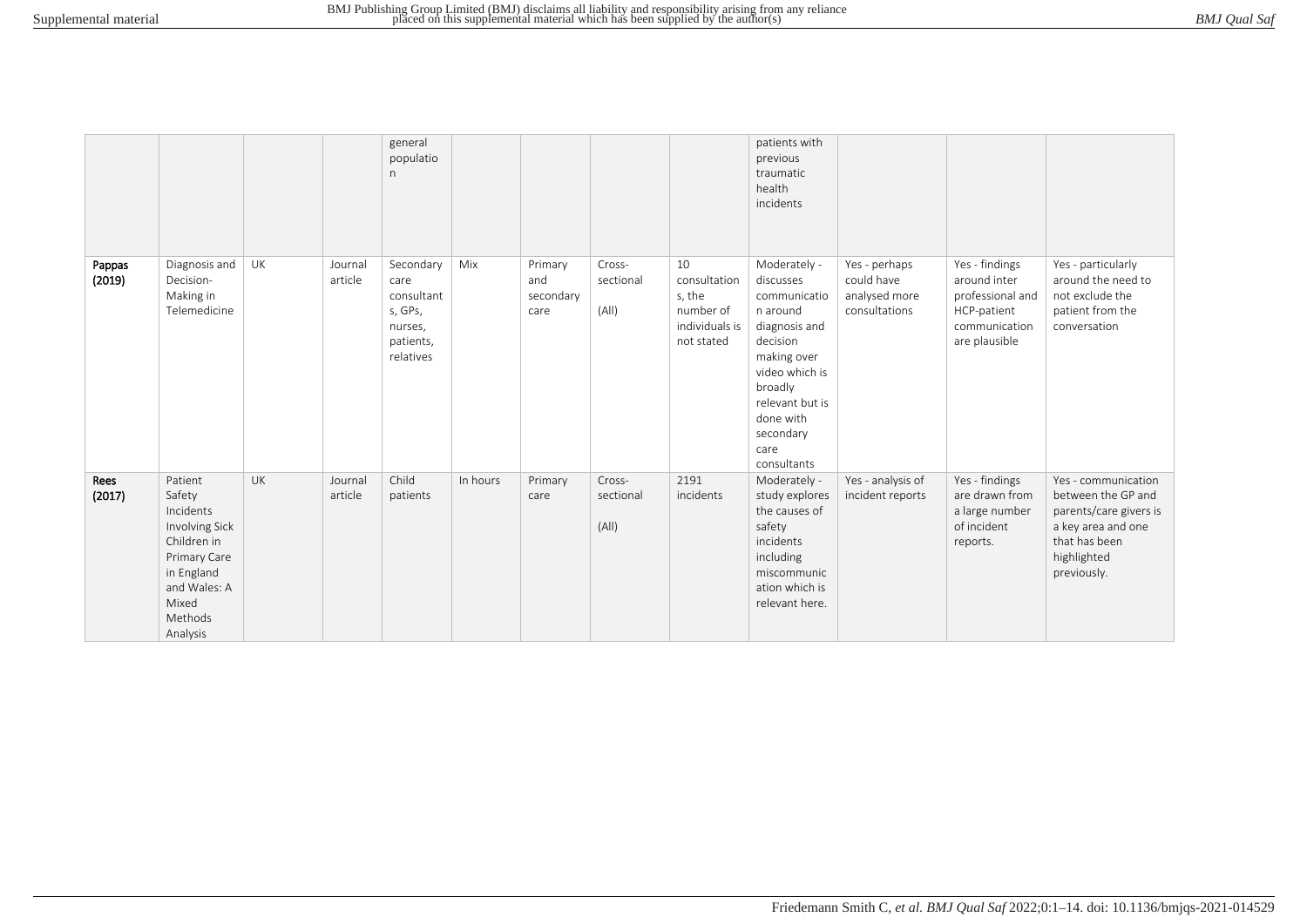| Rising<br>(2019)        | Use of Group<br>Concept<br>Mapping to<br>Identify<br>Patient<br>Domains of<br>Uncertainty<br>That<br>Contribute to<br>Emergency<br>Department<br>Use                        | <b>USA</b> | Journal<br>article | Patients          | Urgent.<br>OOH, walk<br>in | Emergenc<br>departme<br>nts         | Qualitative<br>(A  )          | 34        | Moderately -<br>the paper<br>looks at the<br>uncertainty<br>experienced<br>with<br>symptoms not<br>linked to a<br>health<br>condition. It<br>highlights<br>areas where<br>the patient<br>experiences<br>uncertainty<br>but does not<br>offer ways to<br>address it. | Yes - they are<br>fairly unusual but<br>worked well.                                                                                              | Yes - the<br>participants<br>were asked to<br>complete the<br>sentence:<br>'When<br>experiencing<br>symptoms,<br>people might go<br>to the ED when<br>they feel<br>uncertain<br>about' and the<br>responses were<br>clustered and<br>refined. The<br>resulting<br>domains are<br>plausible. | Yes - although they<br>are for the ED<br>context, they echo<br>the results of other<br>studies. |
|-------------------------|-----------------------------------------------------------------------------------------------------------------------------------------------------------------------------|------------|--------------------|-------------------|----------------------------|-------------------------------------|-------------------------------|-----------|---------------------------------------------------------------------------------------------------------------------------------------------------------------------------------------------------------------------------------------------------------------------|---------------------------------------------------------------------------------------------------------------------------------------------------|---------------------------------------------------------------------------------------------------------------------------------------------------------------------------------------------------------------------------------------------------------------------------------------------|-------------------------------------------------------------------------------------------------|
| <b>Rising</b><br>(2020) | Development<br>of the<br>Uncertainty<br>Communicati<br>on Checklist:<br>A Patient-<br>Centred<br>Approach to<br>Patient<br>Discharge<br>From the<br>Emergency<br>Department | <b>USA</b> | Journal<br>article | Patients          | Urgent.<br>OOH, walk<br>in | Emergenc<br>departme<br>nts         | Qualitative<br>(A  )          | 48        | Moderately -<br>discusses a<br>checklist of<br>things to<br>discuss with a<br>patient on ED<br>discharge                                                                                                                                                            | Yes-the checklist<br>was developed<br>through searching<br>the literature and<br>refined with 2<br>rounds of patient<br>input.                    | Yes - the<br>checklist is<br>plausible and<br>has been<br>discussed in 2<br>rounds of focus<br>groups.                                                                                                                                                                                      | Yes - the checklist<br>items agree with<br>other research.                                      |
| Roland<br>(2014)        | Safety<br>netting in<br>healthcare<br>settings:<br>what it<br>means, and<br>for whom?                                                                                       | UK         | Journal<br>article | Child<br>patients | Mix                        | Primary<br>and<br>secondary<br>care | Literature<br>review<br>(A  ) | <b>NA</b> | Highly -<br>directly<br>discusses the<br>issues around<br>safety-netting                                                                                                                                                                                            | Unclear - this is a<br>best practice<br>review in the form<br>of a literature<br>review. Other<br>more robust<br>methods could<br>have been used/ | Yes                                                                                                                                                                                                                                                                                         | Yes - the paper<br>summarises much of<br>the evidence that was<br>available at the time         |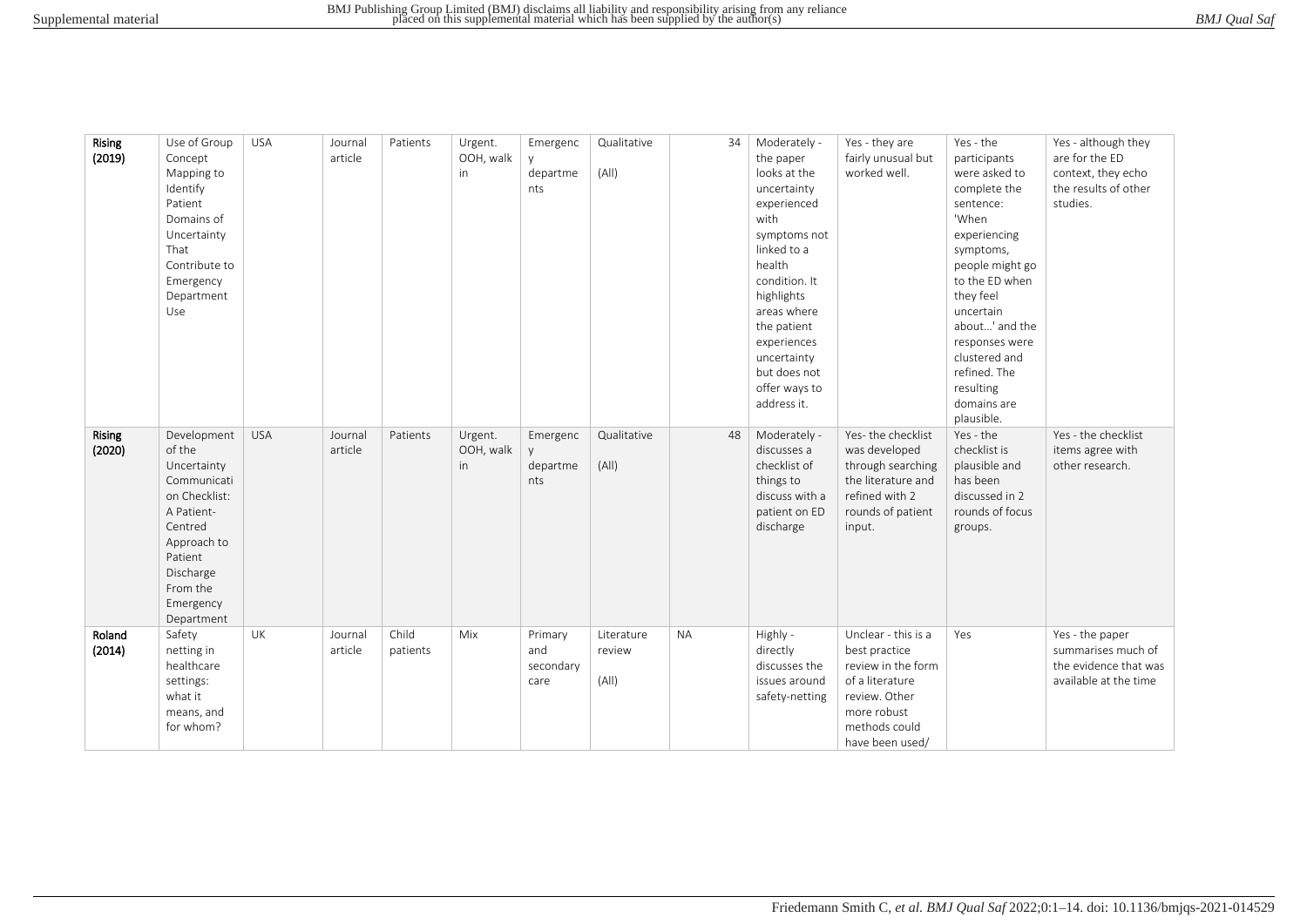| Royal<br>College of<br>Paediatrics<br>and Child<br>Health et al<br>(2010) | To<br>understand<br>and improve<br>the<br>experience of<br>parents and<br>carers who<br>need advice<br>when a child<br>has a fever<br>(high<br>temperature) | UK        | Report         | Parents<br>and carers<br>of child<br>patients<br>under 5<br>years | Urgent.<br>OOH, walk<br>in | Any<br>urgent<br>care<br>setting<br>(GP, walk-<br>in centre,<br>out of<br>hours GP,<br>children's<br>admission<br>s unit,<br>emergenc<br>departme<br>nt,<br>ambulanc<br>e, NHS<br>direct) | Mixed<br>(Fever)                         | 220       | Highly -<br>discusses<br>parents'<br>decision<br>making when<br>seeking help<br>for a febrile<br>child at a<br>range of<br>primary and<br>emergency<br>care locations. | Yes - a wide range<br>of opinions<br>gathered through<br>a survey and then<br>explored in<br>greater depth<br>with interviews.        | Yes - there were<br>high levels of<br>safety-netting<br>advice reported<br>but of varying<br>quality. Parents<br>valued take<br>home<br>information. | Yes - it is often<br>reported that safety-<br>netting advice is given<br>out frequently but<br>that it is not always<br>communicated well.<br>Parents have said<br>previously that they<br>value information<br>they can refer back to. |
|---------------------------------------------------------------------------|-------------------------------------------------------------------------------------------------------------------------------------------------------------|-----------|----------------|-------------------------------------------------------------------|----------------------------|-------------------------------------------------------------------------------------------------------------------------------------------------------------------------------------------|------------------------------------------|-----------|------------------------------------------------------------------------------------------------------------------------------------------------------------------------|---------------------------------------------------------------------------------------------------------------------------------------|------------------------------------------------------------------------------------------------------------------------------------------------------|-----------------------------------------------------------------------------------------------------------------------------------------------------------------------------------------------------------------------------------------|
| Silverston<br>(2014)                                                      | Effective<br>Safety-<br>Netting In<br>Prescribing<br>Practice                                                                                               | <b>UK</b> | Comme<br>ntary | <b>NA</b>                                                         | In hours                   | <b>NA</b>                                                                                                                                                                                 | Commentar<br>y/opinion<br>piece<br>(A  ) | <b>NA</b> | Highly - paper<br>discusses<br>safety-netting<br>directly                                                                                                              | Moderately - a<br>systematic review<br>may have been<br>more robust                                                                   | Yes - the author<br>covers many<br>aspects of<br>safety-netting<br>and the<br>recommendatio<br>ns fit with other<br>research.                        | Yes                                                                                                                                                                                                                                     |
| Silverston<br>(2020)                                                      | SAFER: A<br>mnemonic to<br>improve<br>safety-<br>netting<br>advice                                                                                          | UK        | Comme<br>ntary | <b>NA</b>                                                         | In hours                   | Primary<br>care                                                                                                                                                                           | Commentar<br>y/opinion<br>piece<br>(A  ) | <b>NA</b> | Highly -<br>directly<br>discusses how<br>SN advice<br>might be<br>improved                                                                                             | Moderately - this<br>is a commentary<br>piece/literature<br>review from an<br>author who has<br>published other<br>articles about SN. | Yes - the author<br>has published<br>on the topic of<br>SN before and<br>bases his<br>findings on this<br>work and the<br>work of others.            | Yes - the elements of<br>the mnemonic reflect<br>what has been<br>published elsewhere.                                                                                                                                                  |
| Silverston<br>(2021)                                                      | Safety-<br>Netting in<br>Remote<br>Consulting                                                                                                               | UK        | Comme<br>ntary | <b>NA</b>                                                         | In hours                   | Primary<br>care                                                                                                                                                                           | Commentar<br>y/opinion<br>piece<br>(A  ) | <b>NA</b> | Highly -<br>discusses<br>safety-netting<br>in remote<br>consultations                                                                                                  | This is a<br>discussion piece<br>and is useful but it<br>is not as rigorous<br>as a piece of<br>research                              | Yes - the author<br>has published<br>many times on<br>the topic and<br>cites other<br>research.                                                      | Yes - supports other<br>studies.                                                                                                                                                                                                        |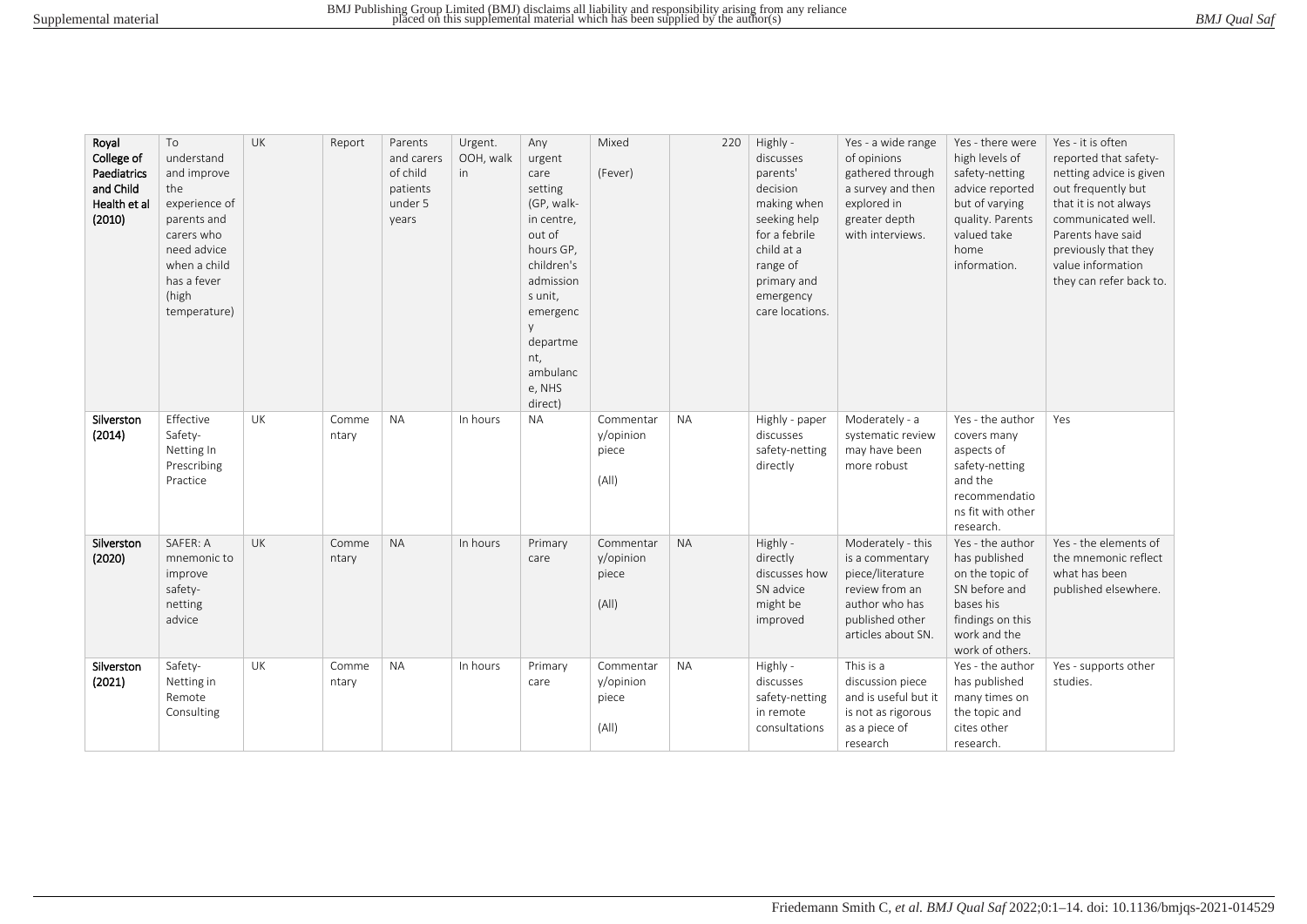| BMJ Qual Saf |  |
|--------------|--|
|              |  |

| Singh<br>(2016)          | A registrar<br>survival<br>guide<br>follow up and<br>safety netting                                                                                           | UK                 | Web<br>page        | <b>NA</b> | In hours                    | Primary<br>care                                    | Web page<br>(A  )                        | <b>NA</b>                                             | Highly -<br>Discusses how<br>safety-netting<br>should be<br>done in the<br>consultation                      | This is a<br>discussion piece<br>so does not go<br>into safety-netting<br>in depth, nor does<br>it give advice for<br>different types of<br>presentations.<br>This is fine for a<br>magazine article<br>but should not be<br>used as the only<br>source of<br>information. | Yes - based<br>around the<br>Calgary-<br>Cambridge<br>consultation<br>model. | No conclusions as<br>such given it's a<br>magazine article but<br>the points raised are<br>the same as those in<br>research articles.     |
|--------------------------|---------------------------------------------------------------------------------------------------------------------------------------------------------------|--------------------|--------------------|-----------|-----------------------------|----------------------------------------------------|------------------------------------------|-------------------------------------------------------|--------------------------------------------------------------------------------------------------------------|----------------------------------------------------------------------------------------------------------------------------------------------------------------------------------------------------------------------------------------------------------------------------|------------------------------------------------------------------------------|-------------------------------------------------------------------------------------------------------------------------------------------|
| van de<br>Maat<br>(2018) | Development<br>and<br>evaluation of<br>a hospital<br>discharge<br>information<br>package to<br>empower<br>parents in<br>caring for a<br>child with a<br>fever | The<br>Netherlands | Journal<br>article | Parents   | Urgent.<br>OOH, walk<br>in. | Emergenc<br>y and<br>outpatient<br>departme<br>nts | Mixed<br>(Fever)                         | Interviews:<br>22<br>Focus<br>group: 14<br>Survey: 38 | Highly -<br>discusses the<br>information<br>seeking and<br>preferences of<br>parents with a<br>febrile child | Yes - the mixed<br>methods<br>approach works<br>well as the<br>authors are<br>exploring a few<br>different<br>questions.                                                                                                                                                   | Yes - they are<br>generally in line<br>with previous<br>research.            | Yes - the conclusions<br>about information<br>needs and<br>information formats<br>are supported by and<br>support other<br>research.      |
| van Galen<br>(2018)      | Telephone<br>consultations                                                                                                                                    | Internationa       | Comme<br>ntary     | <b>NA</b> | In hours                    | Primary<br>care                                    | Commentar<br>y/opinion<br>piece<br>(A  ) | <b>NA</b>                                             | Highly -<br>discusses<br>safety-netting<br>over the<br>telephone                                             | Yes - this is not a<br>systematic review<br>but details of the<br>search are<br>provided.<br>Conclusions are<br>based on<br>literature and<br>expert opinion.                                                                                                              | Yes - findings<br>are plausible                                              | Yes - the conclusions<br>are generally taken<br>from the literature<br>and where they are<br>not they are in line<br>with other research. |